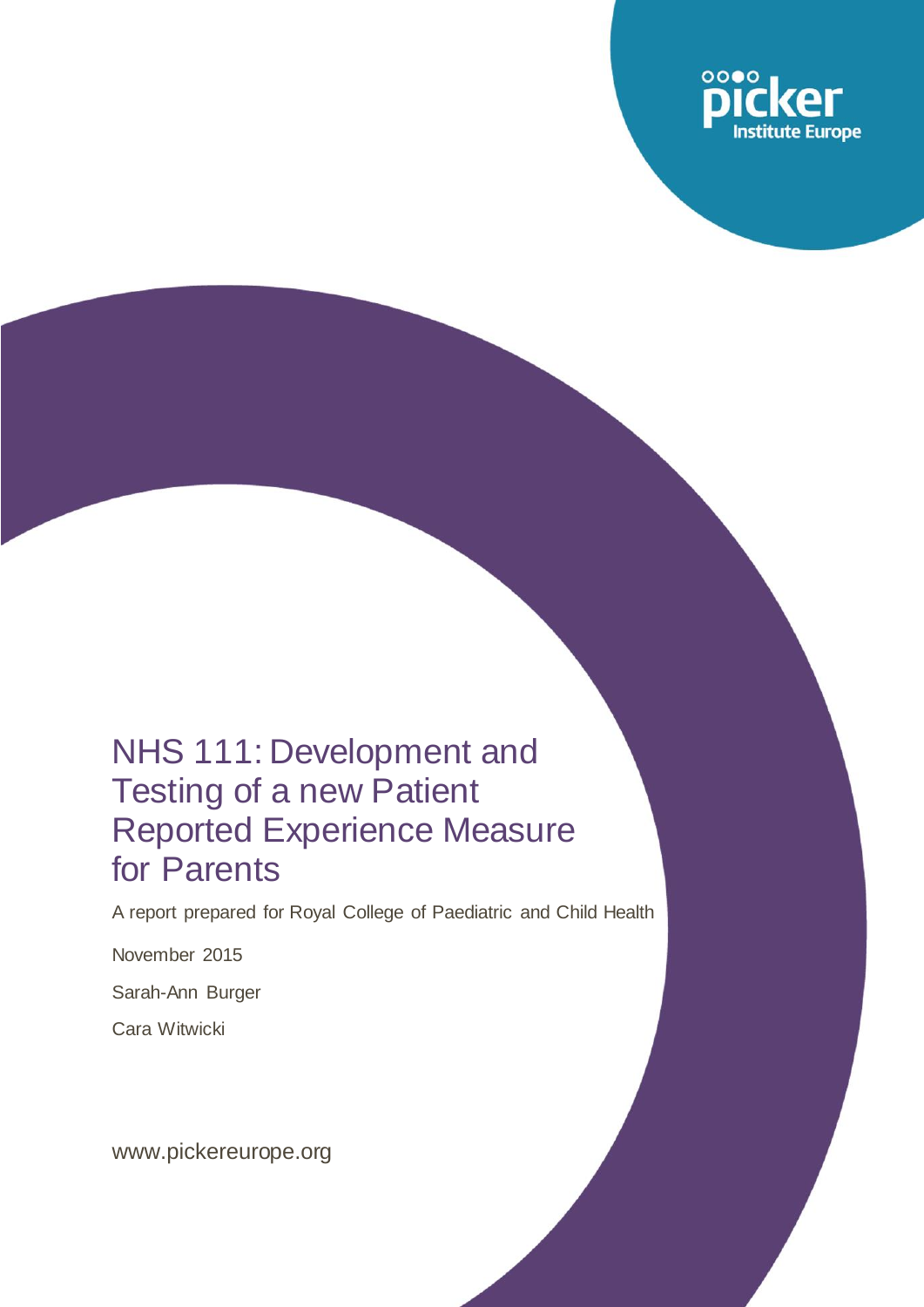

## Picker Institute Europe

Picker Institute Europe is an international charity dedicated to ensuring the highest quality health and social care for all, always. We are here to:

- o Influence policy and practice so that health and social care systems are always centred around people's needs and preferences.
- <sup>o</sup> Inspire the delivery of the highest quality care, developing tools and services which enable all experiences to be better understood.
- Empower those working in health and social care to improve experiences by effectively measuring, and acting upon, people's feedback.

© Picker Institute Europe 2015

Published by and available from:

Picker Institute Europe

Buxton Court

- 3 West Way
- Oxford, OX2 0JB

England

Tel: 01865 208100

Fax: 01865 208101

Email: [Info@PickerEurope.ac.uk](mailto:Info@PickerEurope.ac.uk)

Website: [www.pickereurope.org](http://www.pickereurope.org/)

Registered Charity in England and Wales: 1081688

Registered Charity in Scotland: SC045048

Company Limited by Registered Guarantee No 3908160

Picker Institute Europe has UKAS accredited certification for ISO20252: 2012 (GB08/74322) and ISO27001:2005 (GB10/80275). Picker Institute Europe is registered under the Data Protection Act 1998 (Z4942556). This research conforms to the Market Research Society's Code of Practice.

©2015 Picker Institute Europe. All Rights Reserved. 2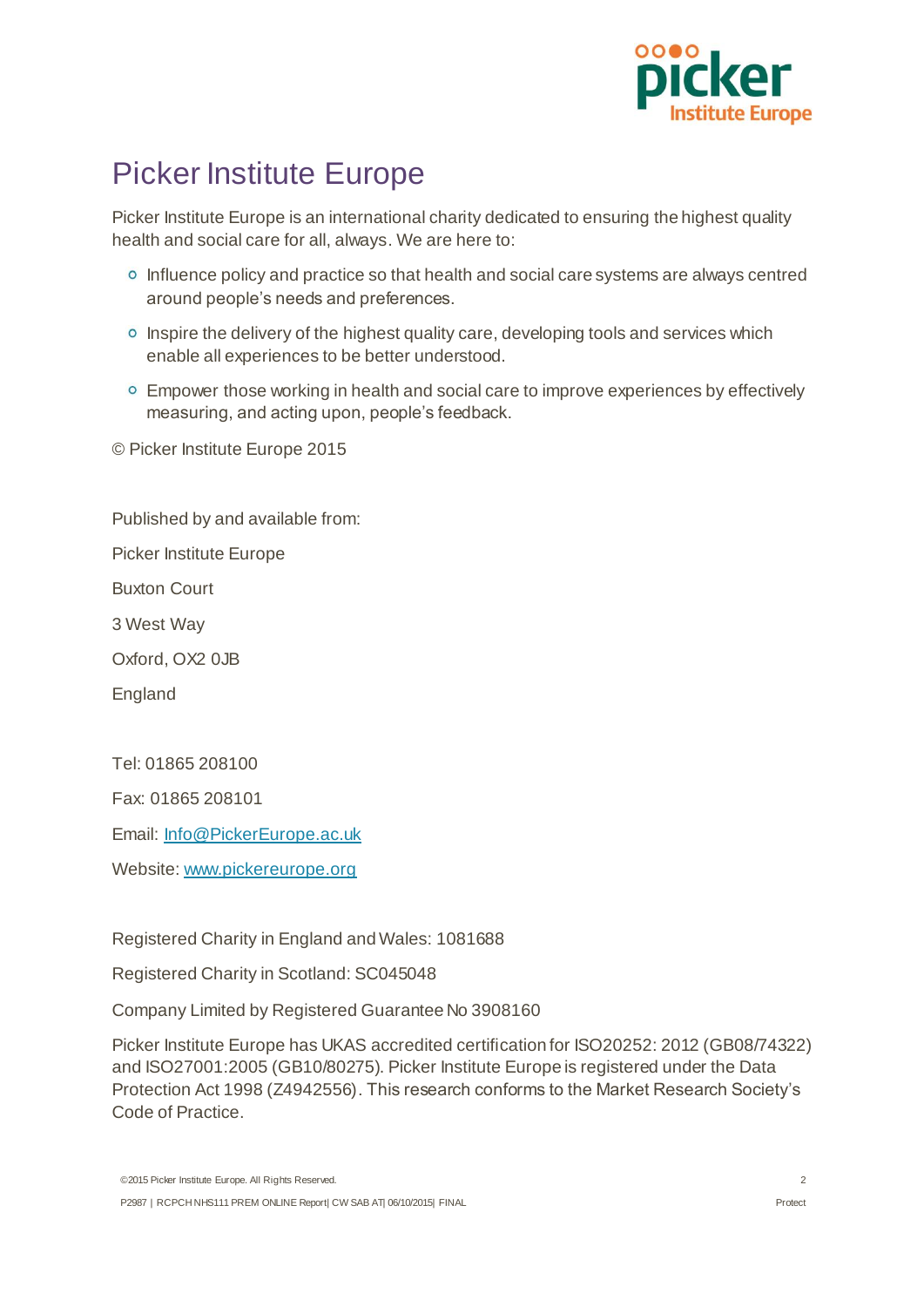

## **Contents**

| Section One                           | 5  |
|---------------------------------------|----|
| <b>Executive Summary</b>              | 5  |
| Section Two                           | 9  |
| Introduction                          | 9  |
| <b>Section Three</b>                  | 13 |
| <b>Survey Activity</b>                | 13 |
| <b>Section Four</b>                   |    |
| <b>Survey Results</b>                 |    |
| Appendix One                          |    |
| Frequency tables                      |    |
| Appendix Two                          |    |
| ANOVA charts and Additional Crosstabs | 51 |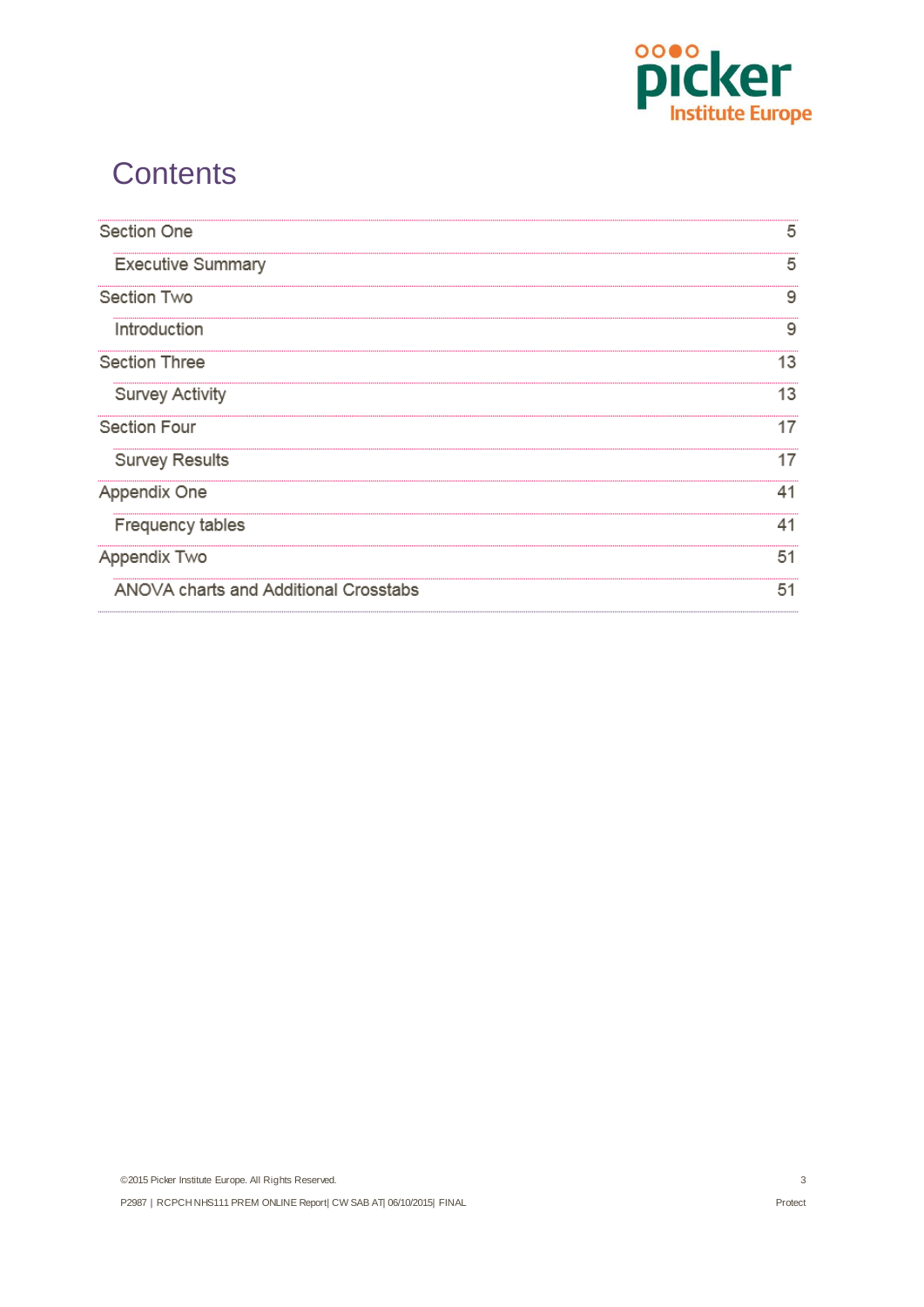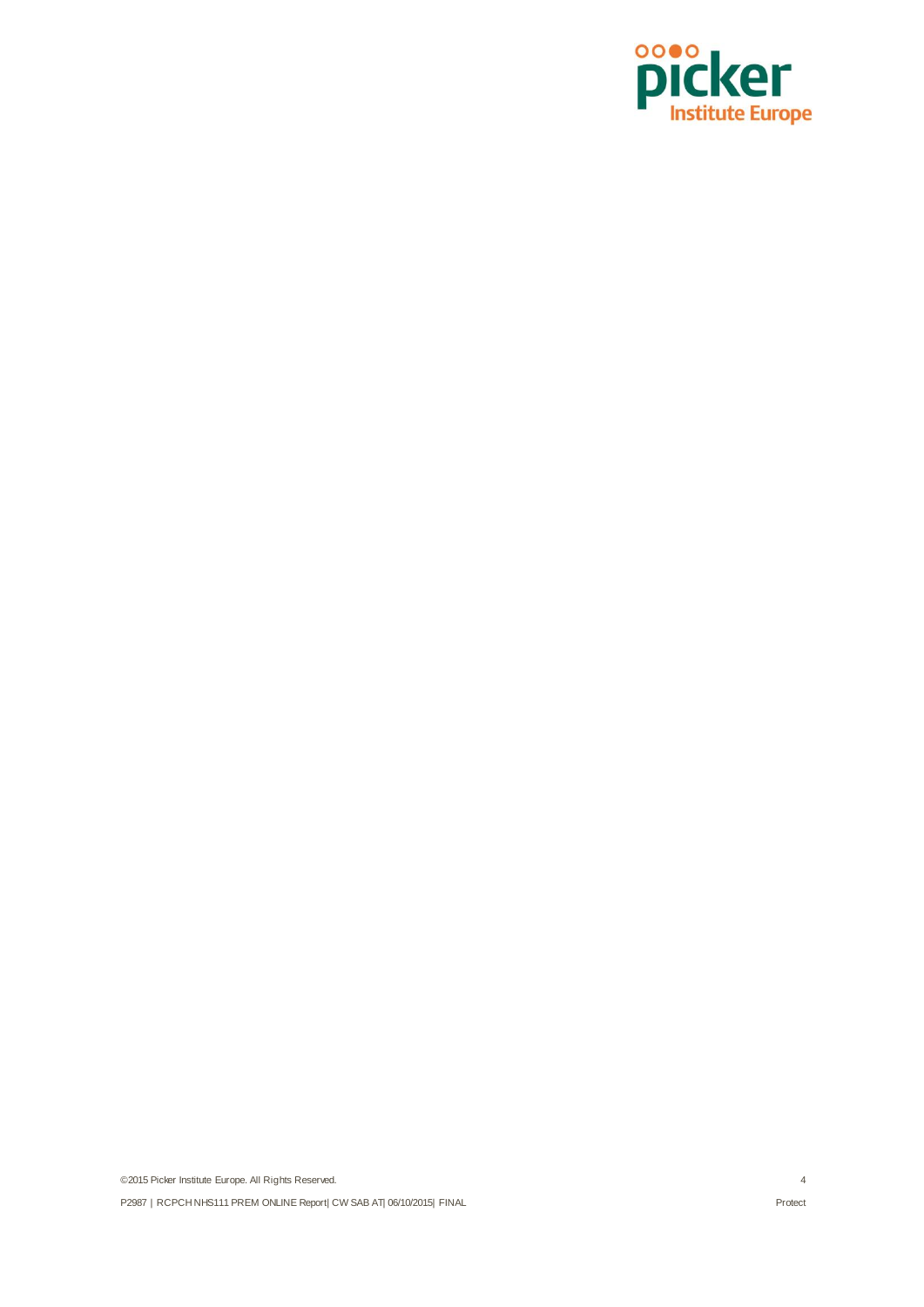

Section One

Executive Summary

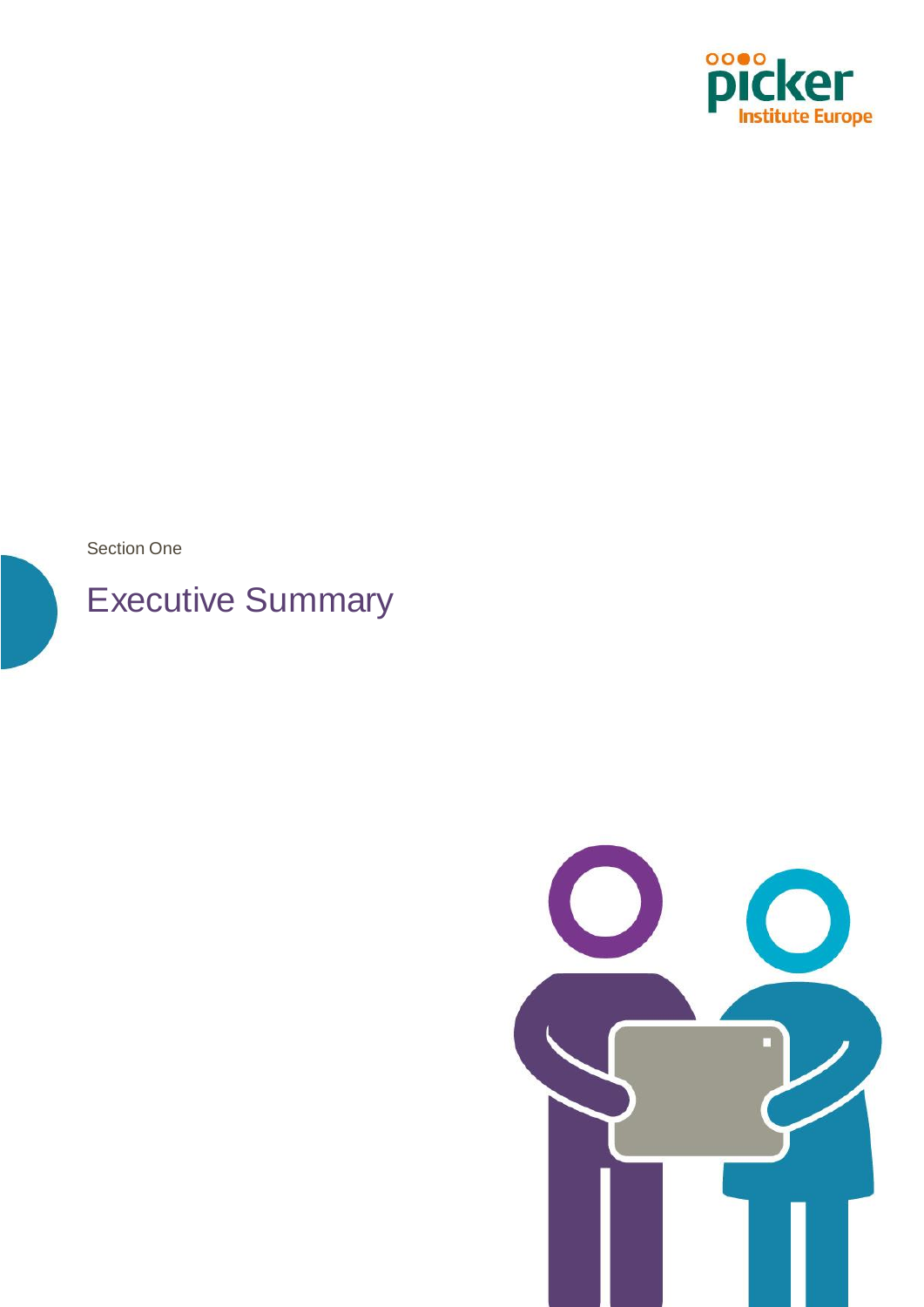

## Executive Summary

Patient and service-user experience is widely recognised as a key component of health care quality, along with patient safety and clinical effectiveness<sup>1</sup>. It is vital then to assess users' experiences of health and social care services to understand what is most important to them as well as how the quality of care can continually be improved.

The current project forms part of a number of initiatives undertaken by the Royal College of Paediatrics and Child Health (RCPCH) to understand and improve the care pathway of children moving to primary and/or secondary care with NHS 111 as the particular entry point. As part of an evaluation of NHS 111 services for children and young people, RCPCH approached Picker Institute Europe to develop and pilot a Patient Reported Experience Measure (PREM) to gather feedback from parents of children under the age of 16 years, who have called NHS 111 service on behalf of their child for one of four common conditions covered by the NICE guidelines, namely:

- o constipation;
- o diarrhoea and vomiting;
- o fever:
- o breathlessness, breathing problems or wheeze

The aim was to understand callers' experiences of the NHS 111 telephone interaction to investigate under what circumstances parents opt to use this service, parents overall experience of using the service, as well as what factors may influence parents' decision to follow the advice given by NHS 111, and to explore whether the most appropriate care pathway is followed. The overall report presents results from the pilot study including statistical validation analysis to test the suitability of the survey, as well as key findings from the data collected.

### **Methodology**

 $\overline{a}$ 

The overall project consisted of two key phases: questionnaire development; as well as a pilot of the questionnaire.

#### *Phase1: Questionnaire Development*

Four focus groups with parents who recently called NHS 111 on behalf of their child aged 0 – 16 years for one of the conditions specified above. The focus groups explored the care pathway, their experiences of using the service, as well as what is important to parents to inform the development of the questionnaire.

<sup>1</sup> *NHS five Year Forward View. 2014.* http://w ww.england.nhs.uk/ourw ork/futurenhs/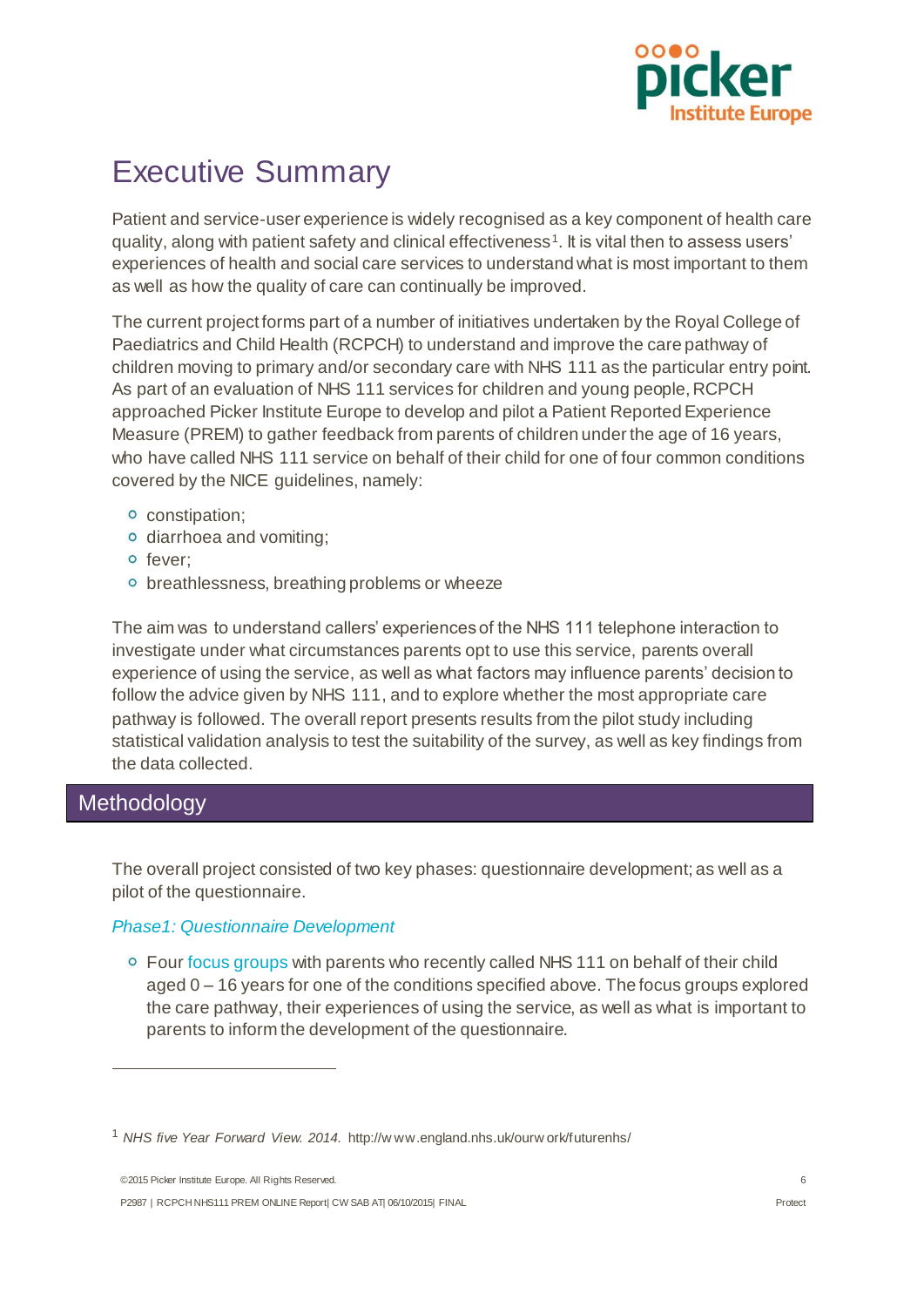

o Drawing on the findings from the focus groups, a four page PREM was developed and tested employing telephone cognitive interviews with 27 parents who had recently used the service. This was to ensure the questionnaire was appropriate for the target population, including testing recall, comprehension, and the overall suitability of the questionnaire.

#### *Phase 2: Pilot*

o The questionnaire was piloted employing a telephone interview methodology for data collection using a staggered approach to ensure that a similar number of respondents from each of the four conditions were gained. A total of 1000 surveys were completed over a 4 week period of parents who called NHS 111 in North West London between March and June 2015. (Fever n=305; breathlessness n=331; diarrhea and vomiting n=264; constipation n=100).

### Key Findings



The validation study showed that overall the newly developed parent questionnaire functions well in enabling respondents to describe their experience of using the NHS 111 service. The telephone interview methodology also proved suitable as the target number of responses was achieved over a short fieldwork period and there was a low dropout rate.





Overall, parents were positive about their experience of calling the NHS 111 service, with less than one in ten reporting that they would not call NHS 111 again if their child had the same problem at the same time of day or night in the future. Parents felt listened to and also had confidence and trust in the advisor that they spoke to. Parents reported that the advisor gave them enough information to assist them and in a number of cases, parents were put in contact with other professionals in order to assist them with further information. However, the results also highlight that it is important for advisors explain why the advice given or action taken is the most appropriate in order for parents to follow it, and this can be improved upon. Respondents' comments support these findings, but also provide further insight into their experience with some parents revealing dissatisfaction with the amount of questions asked and the timeliness of their call back.



Over half of the parents calling the NHS 111 service had done so as it was out of hours for their GP. This may suggest that, had they been available, parents may have ordinarily accessed these services prior to using NHS 111. Since NHS 111 served as a resource for parents when primary care services weren't available then, it may have prevented them from relying on secondary care services such as A&E for non-urgent concerns. This is corroborated by the fact that a fifth of parents called the service for advice or reassurance, and 13% believed the situation wasn't urgent enough for 999.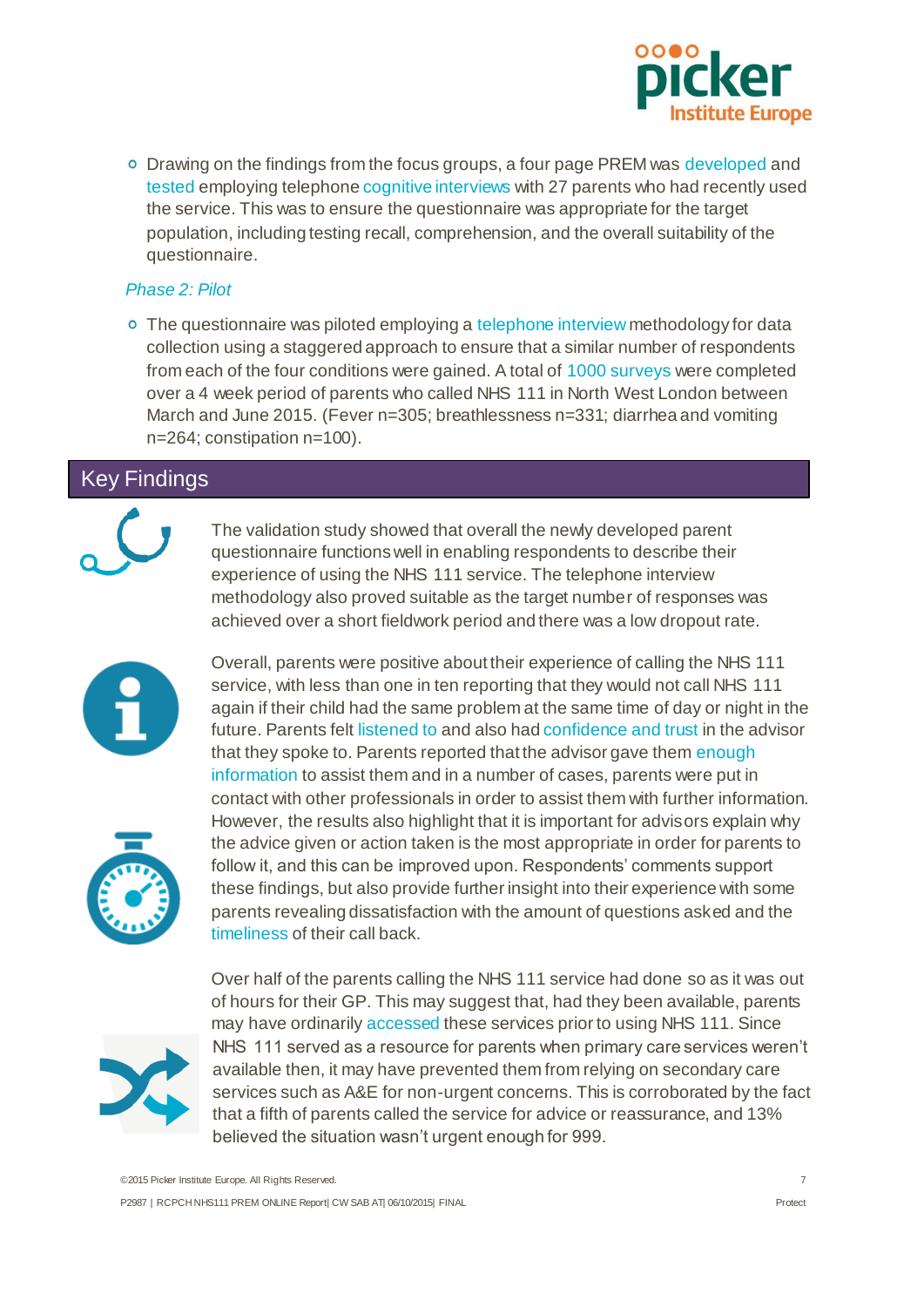

The composite score created for "experience of the call" indicated associations between a more positive experience of the call with (i) feeling the advice/action was the right thing to do, (ii) feeling that they were clearly told why it was correct, and (iii) ultimately following the advice that they were given by NHS 111. This has important implications in delivering a call service that offers a positive experience, to ensure unnecessary strain is not put on health services such as accident and emergency departments.



The overall impression was that the parents in North West London either fully or partly followed the advice given to them by the NHS 111. The number of callers who did not follow the advice was a relatively small proportion of the overall sample (less than ten percent). Over a third of those who did not follow the advice reported they did not fully agree with the advice given. As noted above having a positive experience of the call was associated with feeling the advice was correct and subsequently following the advice received. That said, a quarter of these callers did not follow the advice due to other options becoming available. A small number did try to follow the advice, but it was unsuccessful. Considering that the proportion not following the NHS 111 advice was so small, this could suggest that overall the service is one to be relied upon and is a successful and useful service for the majority of its users.

### **Conclusion**

Understanding parent and service-user experience is widely recognised as a key component of health care quality. The PREM proved a useful tool to understand parents and carers' experiences of using NHS 111 as well as providing evidence that their overall experience could influence their decision to follow advice and ultimately follow the most appropriate care pathway for their child's needs. Listening to the experiences of parents and carers can and should assist service-providers with improving their services for those who use them and to ultimately ensure the most appropriate care pathway is followed.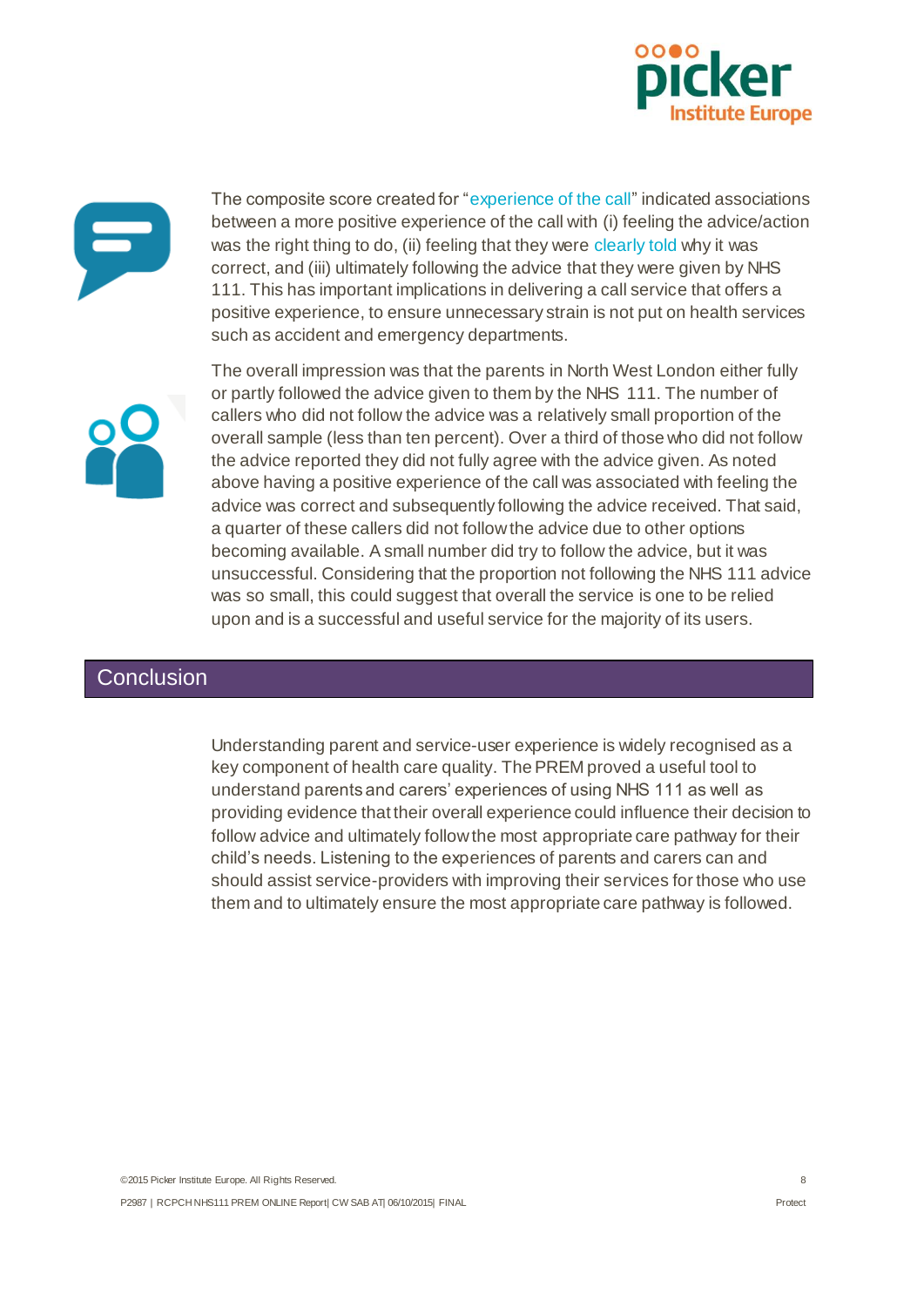

Section Two



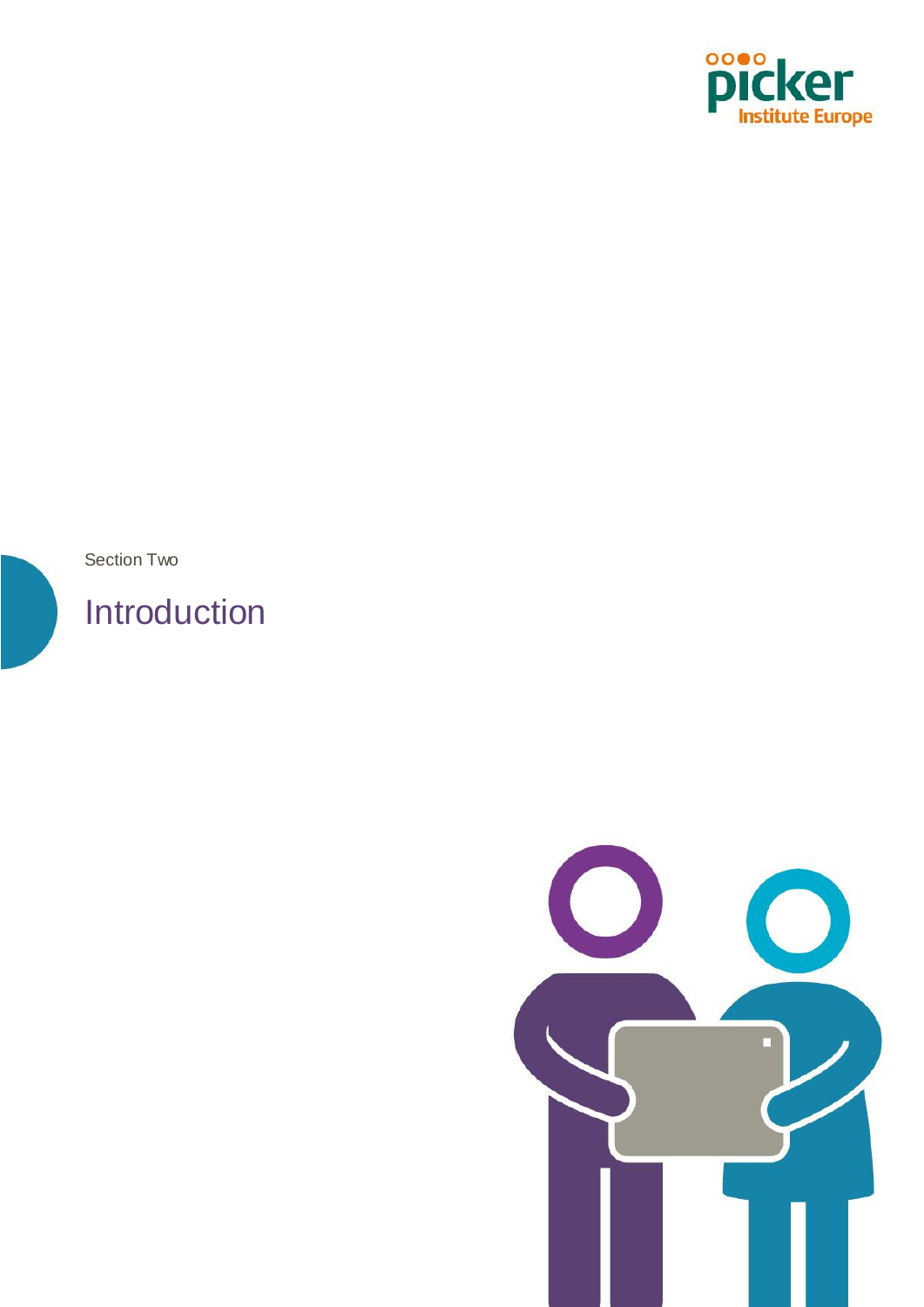

## **Background**

The current project forms part of a number of initiatives undertaken by the Royal College of Paediatrics and Child Health (RCPCH) to understand and improve the care pathway of children moving to primary and/or secondary care, with NHS 111 as the particular entry point. Understanding parent or service-user experience is widely recognised as a key component of heath care quality along with patient safety and clinical effectiveness<sup>2</sup>. It is vital then to assess parents' experiences of the service to understand how the quality can continually be improved to make it accessible and viable for parents to use the service.

As part of an evaluation of NHS 111 services for children and young people, RCPCH approached the Picker Institute to develop and pilot a Patient Reported Experience Measure (PREM) to gather feedback from parents of children under the age of 16 years, who have called NHS 111 service on behalf of their child for one of four common conditions covered by the NICE guidelines, namely:

- o constipation;
- o diarrhoea and vomiting;
- o fever:

j

 $\circ$  breathlessness, breathing problems or wheeze<sup>3</sup>

The aim of the PREM is to understand callers' experiences of the NHS 111 telephone interaction, to investigate under what circumstances parents opt to use this service, parents overall experience of using the service, as well as what factors may influence parents' decision to follow the advice given by NHS 111, and to explore whether the most appropriate care pathway is followed.

This report presents the findings from the pilot study of the NHS 111 PREM with North West London (NWL), carried out by the Picker Institute on behalf of RCPCH.

## Questionnaire Development

The first phase of the project involved conducting four focus groups with parents who recently called NHS 111 on behalf of their child aged  $0 - 16$  years for one of the conditions specified above, to inform the development of the questionnaire.

The focus groups explored the care pathway, their experiences of using the service, as well as what is important to parents. The main themes from the focus groups were presented in an interim summary report and is available upon request. Focusing on areas that are important to parents, the questionnaire was developed to capture parents' experiences of the 111 service, in addition to facilitate understanding of movements through the care

<sup>2</sup> NHS England. *The NHS Five Year Forward Review*. NHS England; 2014.

http://www.england.nhs.uk/ourwork/futurenhs/. Accessed June 20, 2015.

<sup>©2015</sup> Picker Institute Europe. All Rights Reserved. 10  $3$  This category is referred to as "breathlessness" for the remainder of the report.

P2987 | RCPCH NHS111 PREM ONLINE Report| CW SAB AT| 06/10/2015| FINAL Protect Protect Protect Protect Protect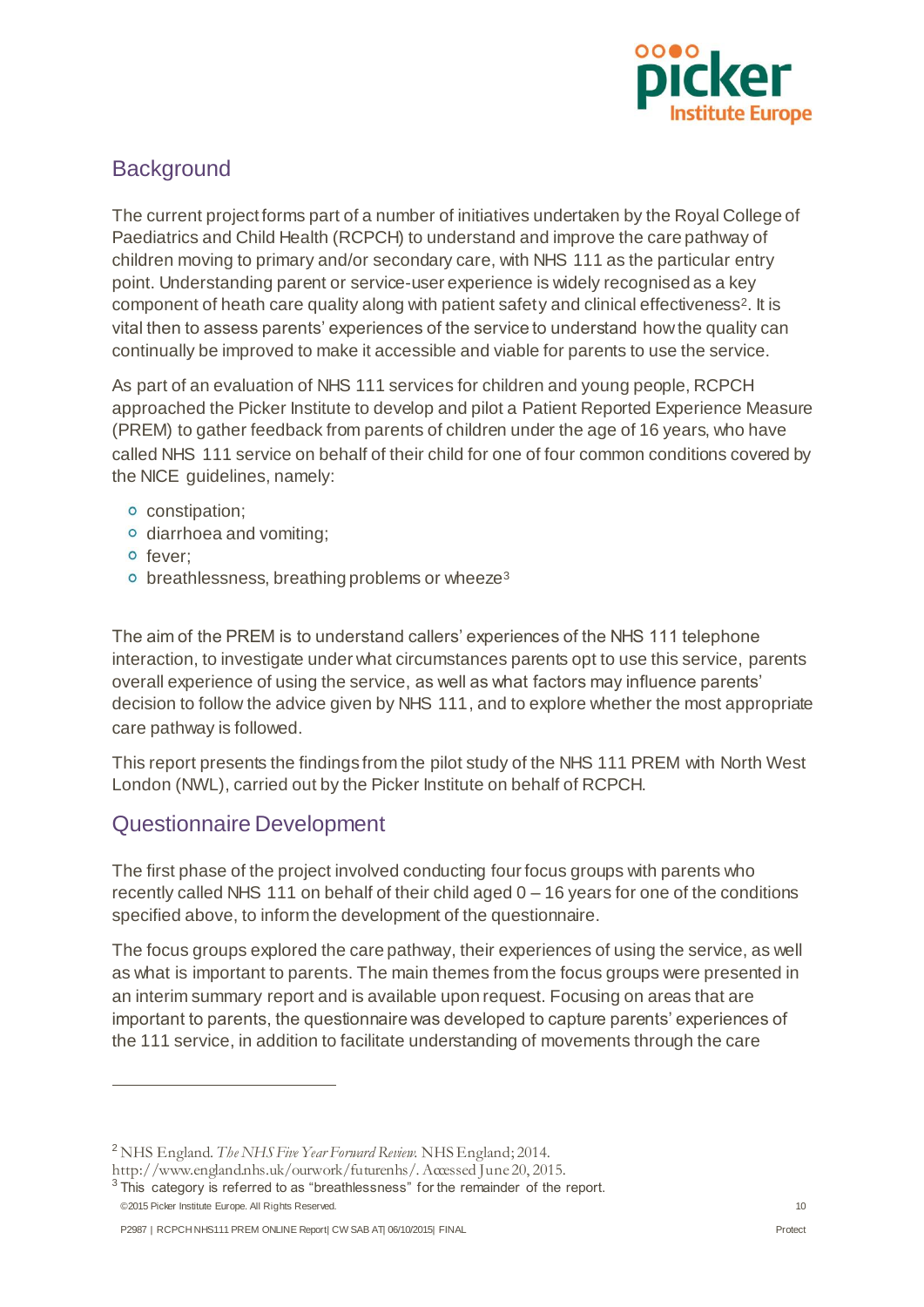

pathway, including where parents were referred to, and where they actually ended up. This is to gain an understanding of what went well, what could be improved, as well as what aspects may influence parents' decisions to follow the advice received from NHS 111.

Drawing on the findings from the focus groups, a four page PREM was developed. The NHS 111 PREM was then tested employing telephone cognitive interviews with 27 parents who had recently used the service over three rounds, with amendments being made between each round according to the feedback obtained. Each interview lasted approximately 35-45 minutes, and participants received £30 for their time.

The cognitive interviews aimed to test the survey questions for comprehension and to ensure that they are interpreted as intended, as well as testing the choice of response options; recall; the instructions, including routing; and the overall suitability of the questionnaire. The questionnaire was updated after each round according to findings from these interviews and re-cognitively tested until researchers were satisfied the final questionnaire was fit-for-purpose. A report of cognitive interviews, including demographics of responders and changes made is available upon request.

The final questionnaire is four pages in length and asks parents about a single, most recent call to the service and was designed to follow the pathway of parents calling NHS 111 on behalf of their child. It captures the reason parents used this service as opposed to another, parents' experience of the call itself including all operators and health care professionals they spoke to, through to the advice they received or the action taken, and finally where they ended up e.g. secondary care. The survey sections are as follows:

- $\circ$  Before the call including the reason for using the service
- During the call experience of the call including all persons parents spoke to on the call
- Advice or Action
- $\circ$  After the call including the reason for following the advice or not, and where they ended up
- o Overall impressions
- <sup>o</sup> Demographics
- Open-ended comments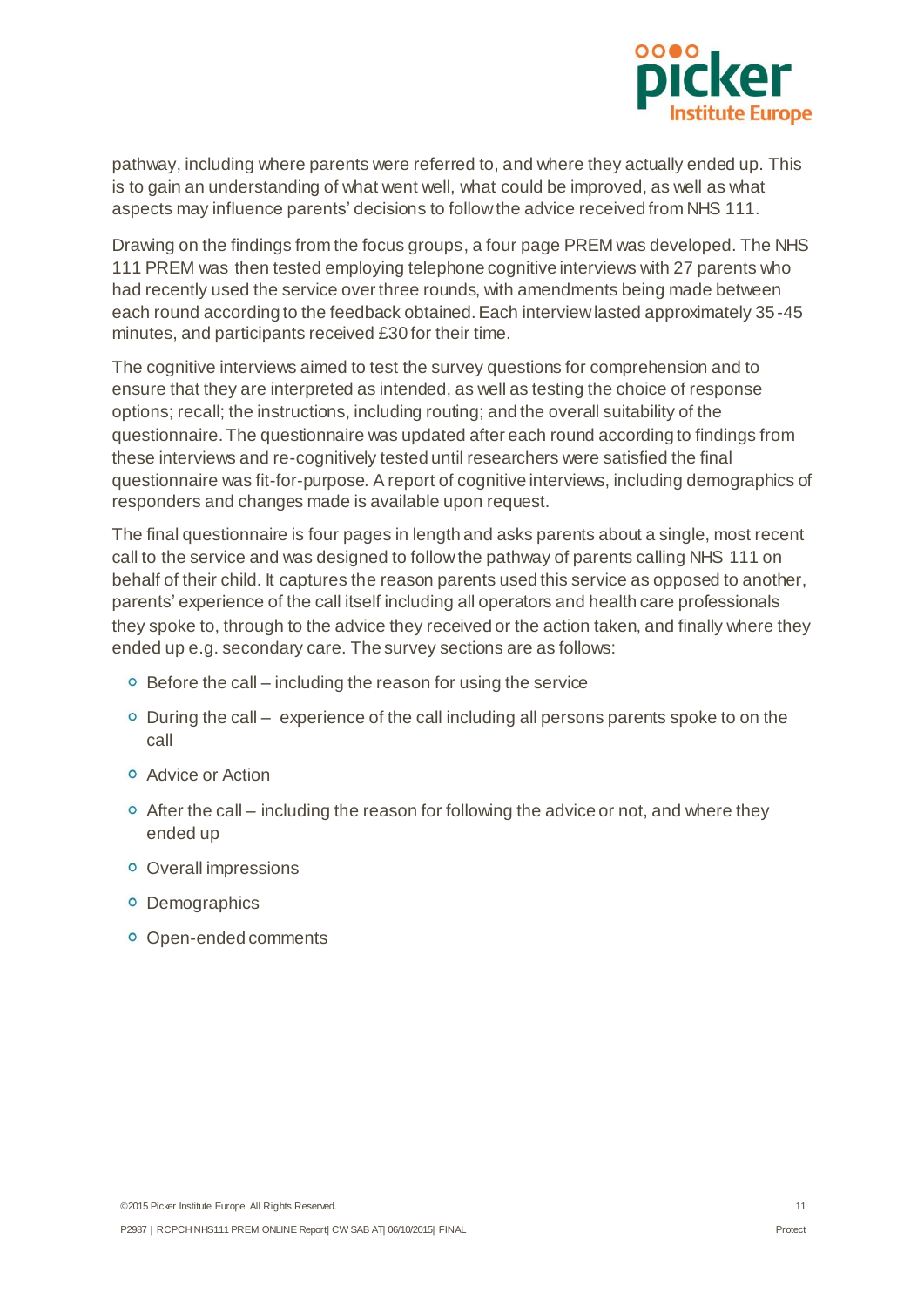

## Pilot Methodology – telephone survey

A telephone survey methodology was deemed most appropriate for data collection as future roll-out of the survey by NHS services would most likely employ this methodology. Particularly as this is the mode that parents contact NHS 111 and therefore their telephone details would be most up-to-date. It was therefore important to pilot the survey employing the same methodology to test it is fit-for-purpose.

A sample of 4415 parents who called NHS 111 in NWL between March and June 2015 on behalf of their child (16 years or younger) for one of the four specified conditions, was drawn and underwent a demographic batch trace. This was to ensure no details of children that may have died were included in the sample. Based on their expertise, the Picker Institute advised that 1000 completed responses would be suitable to run reliable analyses on the data, including validation statistics. It was therefore agreed that the fieldwork would continue until at least a total of 1000 responses was achieved. Given the smaller number of parents calling for 'constipation' in the sample, the data collection employed a staggered approach to calling parents to get roughly equal number of responses across the four conditions, and to achieve an overall total of 1000 responses. This was necessary to ensure analysis by condition could be conducted. The survey was implemented using computer-assistedtelephone-interviewing in which interviewers followed a script provided by the Picker Institute and the computerised questionnaire allowed for direct data entry. The script required that interviewers introduced themselves, and provided some background about the project. Interviewers also specified which call to NHS111 the questionnaire referred to (e.g. the date of the call and the reason for the call – in case parents/ callers used the service on more than one occasion or on behalf of more than one child).

In order to maximise response rates interviewers stressed the following at the start of the call:

- Confidentiality It was made clear to patients that their responses will remain confidential and anonymous.
- $\circ$  Voluntary status of the survey all participants were told that taking part in the survey is voluntary, and they did not have to take part or answer all questions.
- Callers stated the importance of the survey i.e. that we want to hear their views on the NHS 111 service so it can be improved.

Those who did not answer were called back and those who answered but are were not currently available to participate, were offered a call-back at a more convenient time should they wish to take part at a later date. Breakdowns of the call status at the end of fieldwork are available in table 1, Section two.

### **Safeguarding protocol**

Sometimes during telephone conversations with patients or parents, an interviewer may pick up on something that a respondent has said which may cause concern – for example, asking clinical questions of the interviewers, or raising something that an interviewer may feel is a safeguarding issue. In this instance interviewers were instructed to follow the Picker Institute's safeguarding procedures.

©2015 Picker Institute Europe. All Rights Reserved. 12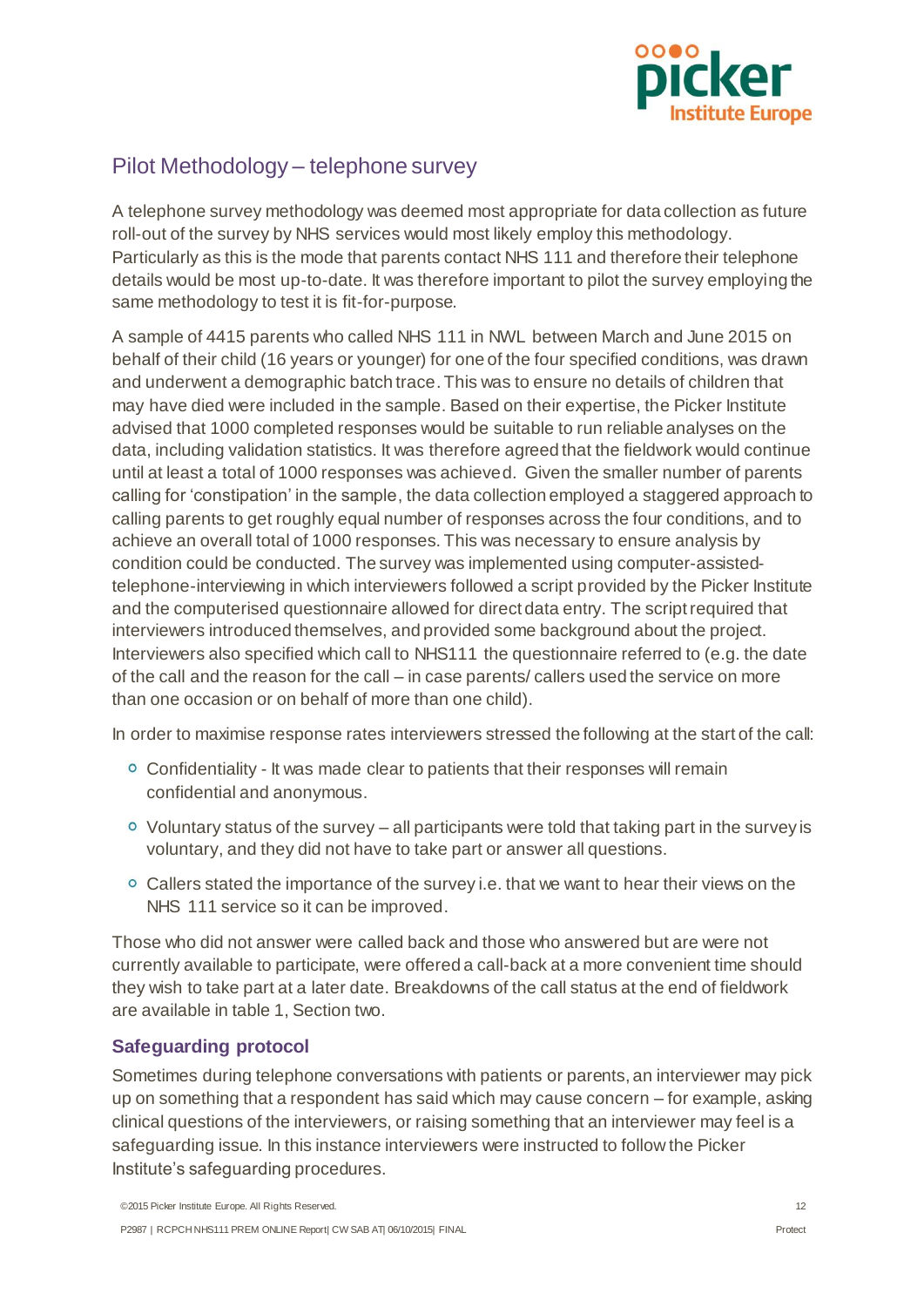

Section Three

Survey Activity

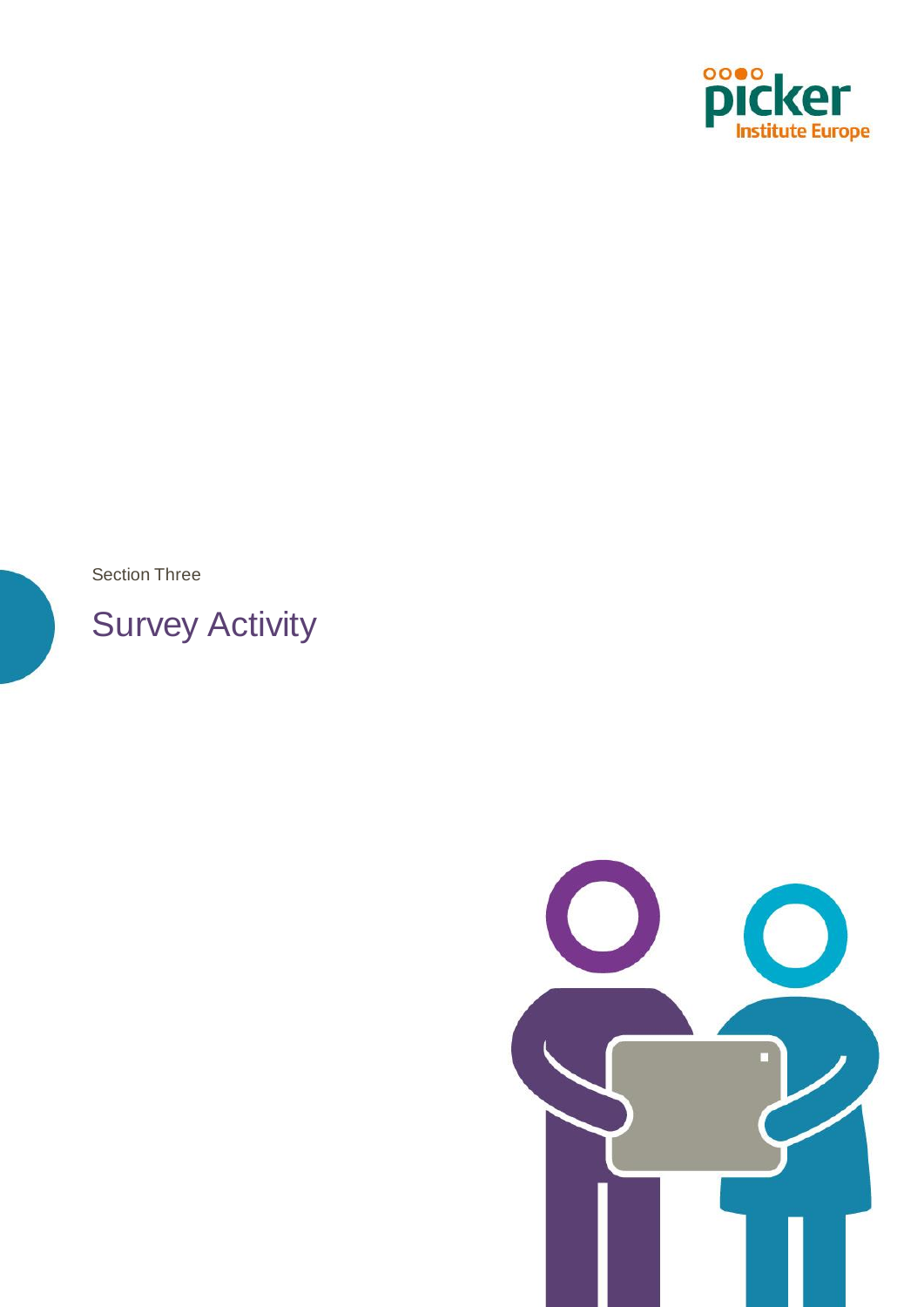

## Response Rate

Telephone survey interviews were conducted from the 6<sup>th</sup> August to the 2<sup>nd</sup> Sept 2015. A total of 1000 surveys were completed of 4415 eligible participants who were called. Full breakdowns of the call status is presented in table 1.

**Table 1** Call status at end of fieldwork: number by condition

|                                                    | Fever (n)       | <b>Diarrhoea</b><br>and<br><b>Vomiting</b><br>(n) | <b>Breathlessness</b><br>(n) | <b>Constipation</b><br>(n) | <b>TOTAL</b> |
|----------------------------------------------------|-----------------|---------------------------------------------------|------------------------------|----------------------------|--------------|
| <b>Completed survey</b>                            | 305             | 264                                               | 331                          | 100                        | 1000         |
| Callers who answered the<br>survey call            | 428             | 338                                               | 458                          | 30                         | 1254         |
| <b>Appointment scheduled to</b><br>complete survey | 58              | 88                                                | 96                           | 16                         | 258          |
| <b>Refusal to complete</b><br>questionnaire        | 86              | 63                                                | 128                          | 34                         | 311          |
| <b>Unavailable during study</b><br>period          | 82              | 48                                                | 89                           | 22                         | 241          |
| <b>Busy/Call rejected/ No reply</b>                | 449             | 493                                               | 286                          | 29                         | 1257         |
| <b>Stopped/Terminated the</b><br>conversation      | 10 <sup>°</sup> | 6                                                 | 5                            | $\overline{2}$             | 23           |
| <b>Wrong number</b>                                | 12              | 14                                                | 28                           | $\overline{2}$             | 56           |
| Language barrier                                   | $\mathbf{1}$    | 9                                                 | 3                            | $\overline{2}$             | 15           |
| <b>TOTAL</b>                                       | 1431            | 1323                                              | 1424                         | 237                        | 4415         |

Table 2 presents the response rate for each of the four conditions.

**Table 2** Response rate: by condition

*NB. Percentages have been rounded to the nearest whole number here and throughout*

| <b>Condition</b>              | Number called | <b>Number</b><br>completed | <b>Response rate</b> |
|-------------------------------|---------------|----------------------------|----------------------|
| <b>Fever</b>                  | 1431          | 305                        | 21%                  |
| <b>Breathlessness</b>         | 1424          | 331                        | 23%                  |
| <b>Diarrhoea and Vomiting</b> | 1323          | 264                        | <b>20%</b>           |
| Constipation                  | 237           | 100                        | 42%*                 |

*\*Response rate for constipation is higher as efforts were concentrated on this group due to smaller sample size, in order to receive similar numbers across groups*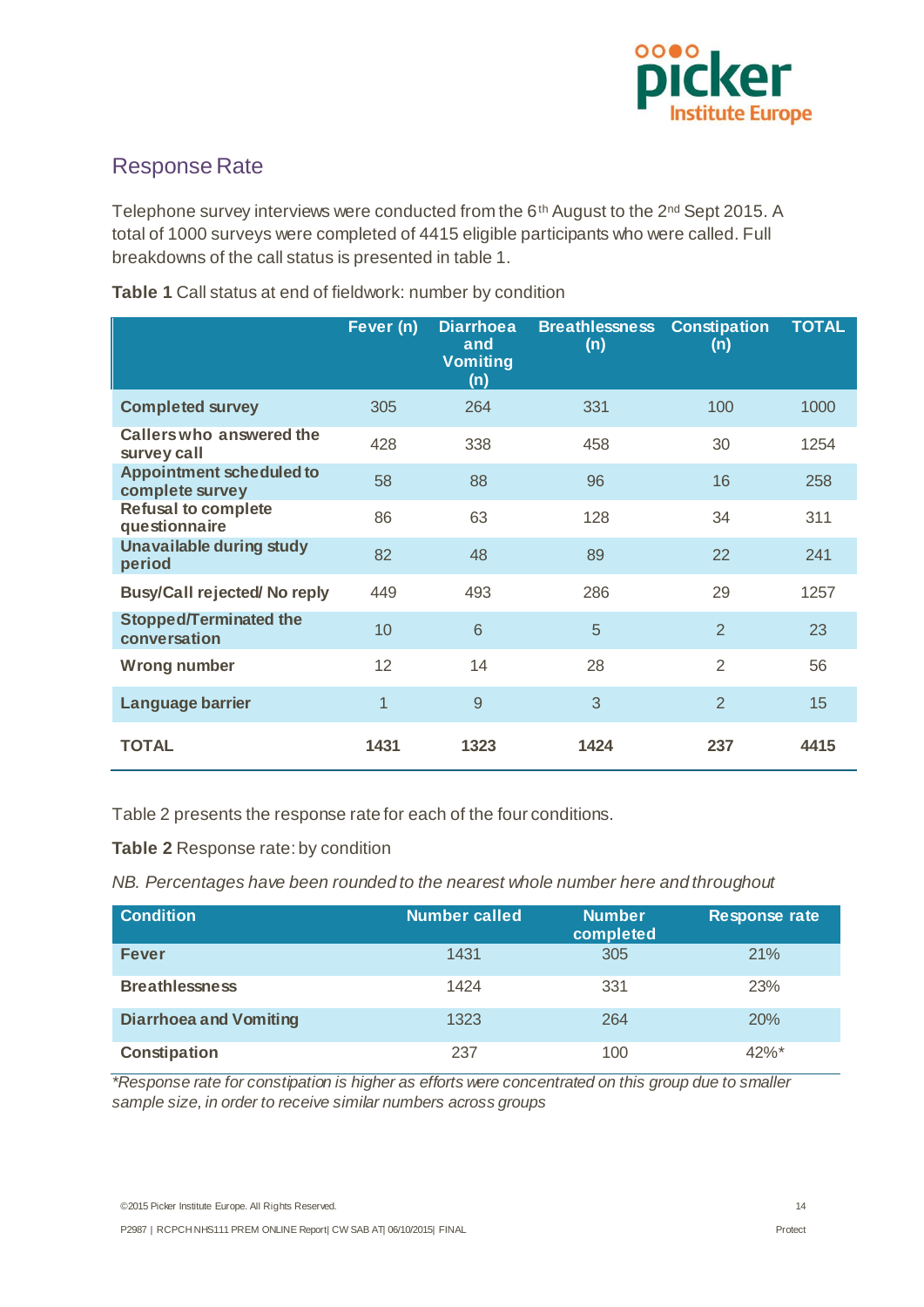

Table 3 outlines the characteristics of survey respondents. The proportions for each demographic variable are representative of the original sample.

| Table 3 Survey respondents' characteristics |
|---------------------------------------------|
|---------------------------------------------|

| <b>Respondent Characteristic</b>                                               | <b>Number</b>  | <b>Percentage</b> |
|--------------------------------------------------------------------------------|----------------|-------------------|
| Age of child at time of call                                                   |                |                   |
| $0 - 1$ years                                                                  | 510            | 51%               |
| $2 - 3$ years                                                                  | 264            | 26%               |
| $4 - 5$ years                                                                  | 102            | 10%               |
| $6 - 7$ years                                                                  | 54             | 5%                |
| $8 - 11$ years                                                                 | 47             | 5%                |
| $12 - 15$ years                                                                | 23             | 2%                |
|                                                                                |                |                   |
| <b>Child gender</b>                                                            |                |                   |
| Male                                                                           | 558            | 56%               |
| Female                                                                         | 435            | 44%               |
|                                                                                |                |                   |
| <b>Child ethnicity</b>                                                         |                |                   |
| <b>White British</b>                                                           | 341            | 35%               |
| White other                                                                    | 131            | 13%               |
| Mixed or multiple ethnic group                                                 | 206            | 21%               |
| <b>Asian or Asian British</b>                                                  | 150            | 15%               |
| <b>Black or Black British</b>                                                  | 133            | 14%               |
| <b>Other</b>                                                                   | 25             | 3%                |
|                                                                                |                |                   |
| Number of times parent used the NHS 111 service (for self or any other person) |                |                   |
| This was my first time                                                         | 137            | 14%               |
| 2-3 times                                                                      | 396            | 40%               |
| 4-5 times                                                                      | 245            | 25%               |
| 6 times or more                                                                | 219            | 22%               |
|                                                                                |                |                   |
| Main person who completed questionnaire                                        |                |                   |
| Mother of child                                                                | 773            | 77%               |
| Father of child                                                                | 203            | 20%               |
| Mother and father together                                                     | 5              | 1%                |
| Carer/guardian of child                                                        | $\overline{2}$ | $< 1\%$           |
| Other                                                                          | 17             | 2%                |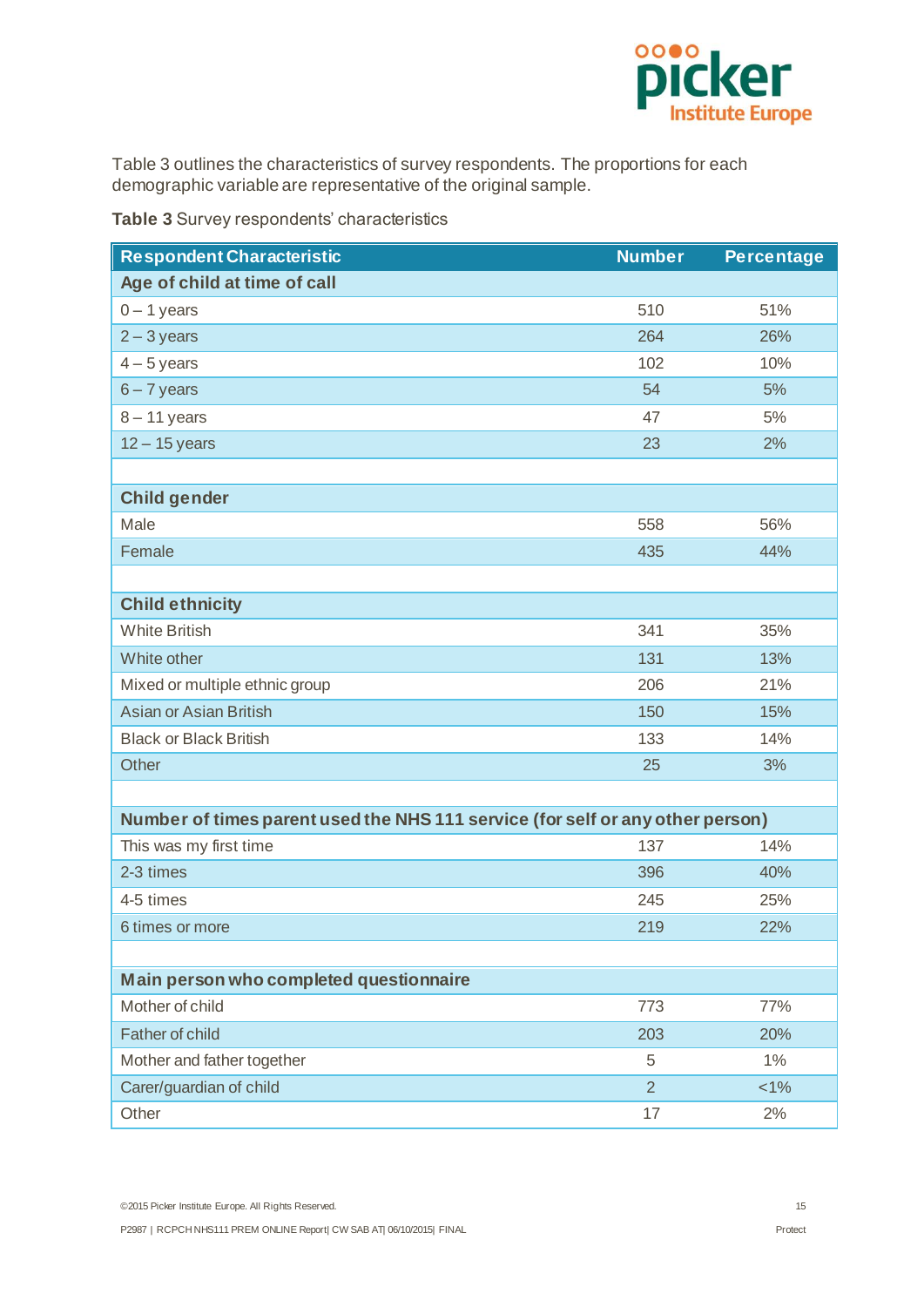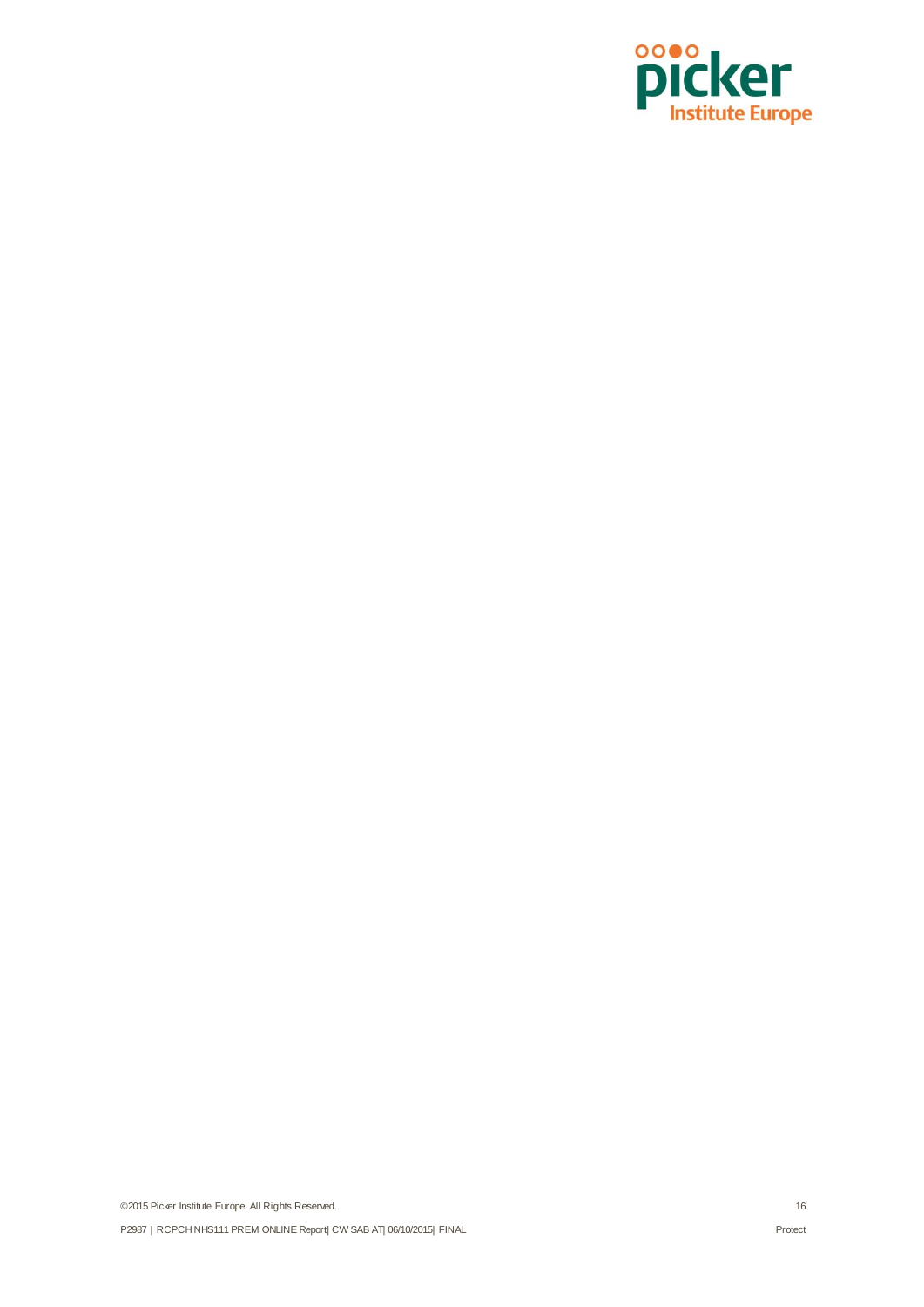

Section Four

Survey Results

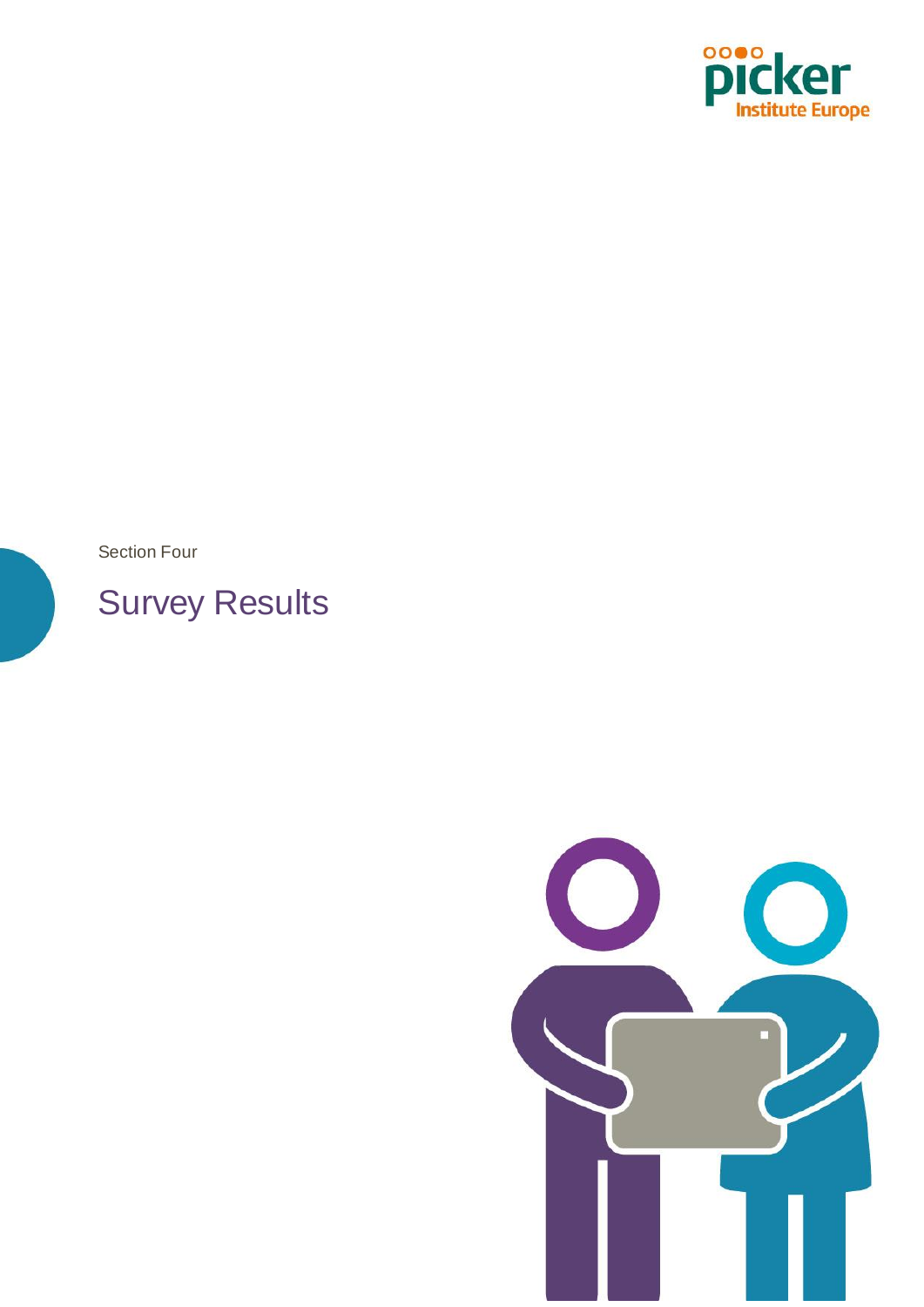

## Results: Format

Findings are arranged by questionnaire section. Full frequency tables are included at the end of the report, which display the number of missing responses for each question, along with details of who and how many people answered, and the proportion of patients that selected each response option. Quotes are displayed throughout the report in *"purple italics",* taken from the 'Any Other Comments' section of the survey. All freetext comments are sent separately in an excel document. Noteworthy comparative breakdowns (e.g. by condition) are included in the findings section of the report.

Throughout the report, and in all tables and graphs, percentages are rounded to the nearest whole number. Totals may not always equal 100% for this reason. Similarly, overall totals may not always add up to 1000, as not all respondents provided an answer to all questions. Missing responses have been excluded from all calculations and where applicable base sizes are presented in tables and graphs. Please refer to the frequency tables for full details.

#### **Confidence Intervals**

The survey undertaken was with a sample of parents. As the survey was not of all parents, the results may not be totally representative. However, we can estimate the level of confidence we should have in the results. The table below shows the level of confidence we would have for various numbers of respondents.

|     | Number of respondents Confidence Interval (+/-) |
|-----|-------------------------------------------------|
| 50  | 12.0%                                           |
| 100 | 8.5%                                            |
| 200 | 6.0%                                            |
| 300 | 4.9%                                            |
| 400 | 4.2%                                            |
| 500 | 3.8%                                            |
| 600 | 3.5%                                            |

Example**:** For a particular question, 300 patients responded, of which 25% answered 'yes'. From the table above, we can see that for 300 respondents the confidence interval would be +/- 4.9%. We would therefore estimate that the true results could be between 20.1% and 29.9%. However, if only 50 patients responded, and 25% answered 'yes', the confidence intervals would be +/- 12% so the true result could be between 13% and 37%.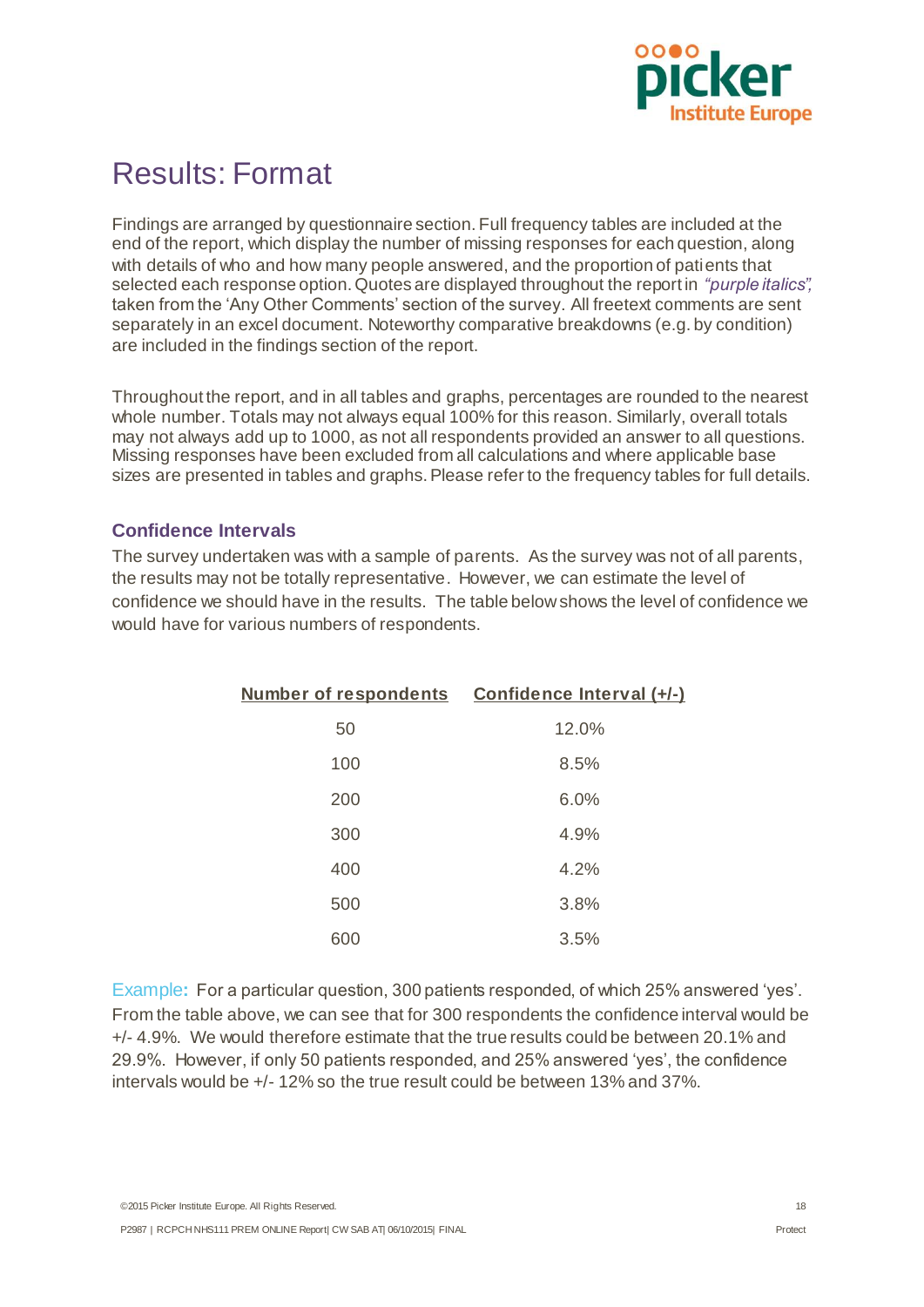

#### **Low numbers of respondents**

The questionnaire includes some filter questions, whereby only relevant questions are asked of patients. For example, patients that have reported not having spoken to a second advisor, would not be asked subsequent questions about a second advisor. This means that fewer patients will answer particular questions in the questionnaire.

#### **Targeted questions**

In the interest of accuracy, we use derived questions to produce more meaningful data for questions that are not applicable to all respondents, but are not preceded by a filter question. For example, Question 8 (*Did you have confidence and trust in the other person(s) you spoke to*?) is not applicable to all patients, i.e. it does not apply to patients that responded 'I did not speak to anyone else on the telephone'. For questions of this nature we have recalculated the data, excluding those respondents to whom the question does not apply. The new calculation will be illustrated in an additional question (e.g. Q8+). These derived "plus" questions have been calculated for questions 3, 4, 5, 6, 8, 10, 11b, 12, 16, 17.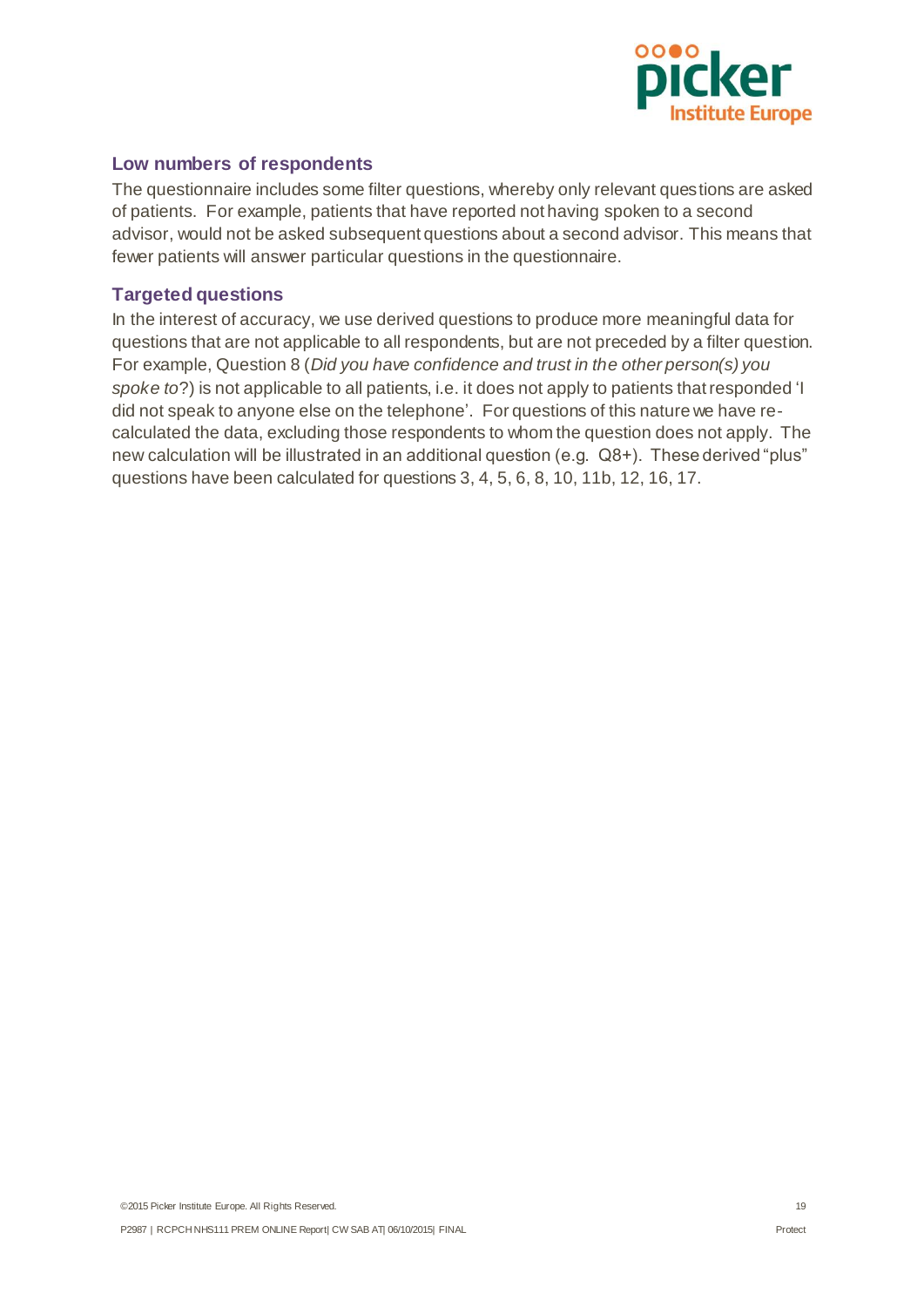

## Validation Study

The validation study addressed the following questions:

- o Did respondents complete all questions, or was there evidence of particular questions being skipped?
- <sup>o</sup> Is there scope to create a composite score to represent overall experience of the call? If so, what are the measurement properties of this composite score?

### **Basic item response frequencies**

The overall proportions of respondents giving each answer option, and the proportions not responding, are reported in frequency tables in Appendix one. The proportions of missing responses were low throughout the questionnaire: there was no evidence of questions being skipped when they were appropriate for a respondent and no indication of dropout from the questionnaire. This is fairly typical of a telephone survey methodology.

Question 3 (*When you first called, did the person you spoke to introduce themselves?)* had a high proportion of non-evaluative 'can't remember' responses, which renders it less effective in differentiating levels of experience (and consequently affects the proposed composite score).

The questionnaire appears to function well in enabling respondents to describe their experience of using the service. There is little item non-response and no indication of early dropout.

### **Composite score**

Data for the following questions were entered into a factor analysis:

- $\circ$  (Q3+) whether the first person parents spoke to introduced themselves;
- $\circ$  (Q4+) whether they felt the first person listened to them;
- $\circ$  (Q5+) whether they had confidence and trust in the first person they spoke to;
- (Q6+) whether the first person they spoke to gave enough information to assist them*;*
- $\circ$  (Q12+) whether parents were involved as much they wanted in the decisions made about their child's care or treatment during the call.

Factor analysis is used to examine whether responses to a number of questions may be explained by one or more common underlying dimensions of experience. Firstly, the number of dimensions was explored using the HULL method (Lorenzo-Seva, Timmerman, & Kiers, 2011)<sup>4</sup> . This indicated that a single dimension best explained the data, but the fit of this

 $\overline{a}$ 

<sup>4</sup> Lorenzo-Seva, U., Timmerman, M., & Kiers, H. (2011). The Hull method for selecting the number of common factors. *Multivariate Behavioral Research*, 46(2), 340–364.

<sup>©2015</sup> Picker Institute Europe. All Rights Reserved. 20

P2987 | RCPCH NHS111 PREM ONLINE Report| CW SAB ATI 06/10/2015| FINAL Protect Protect Protect Protect Protect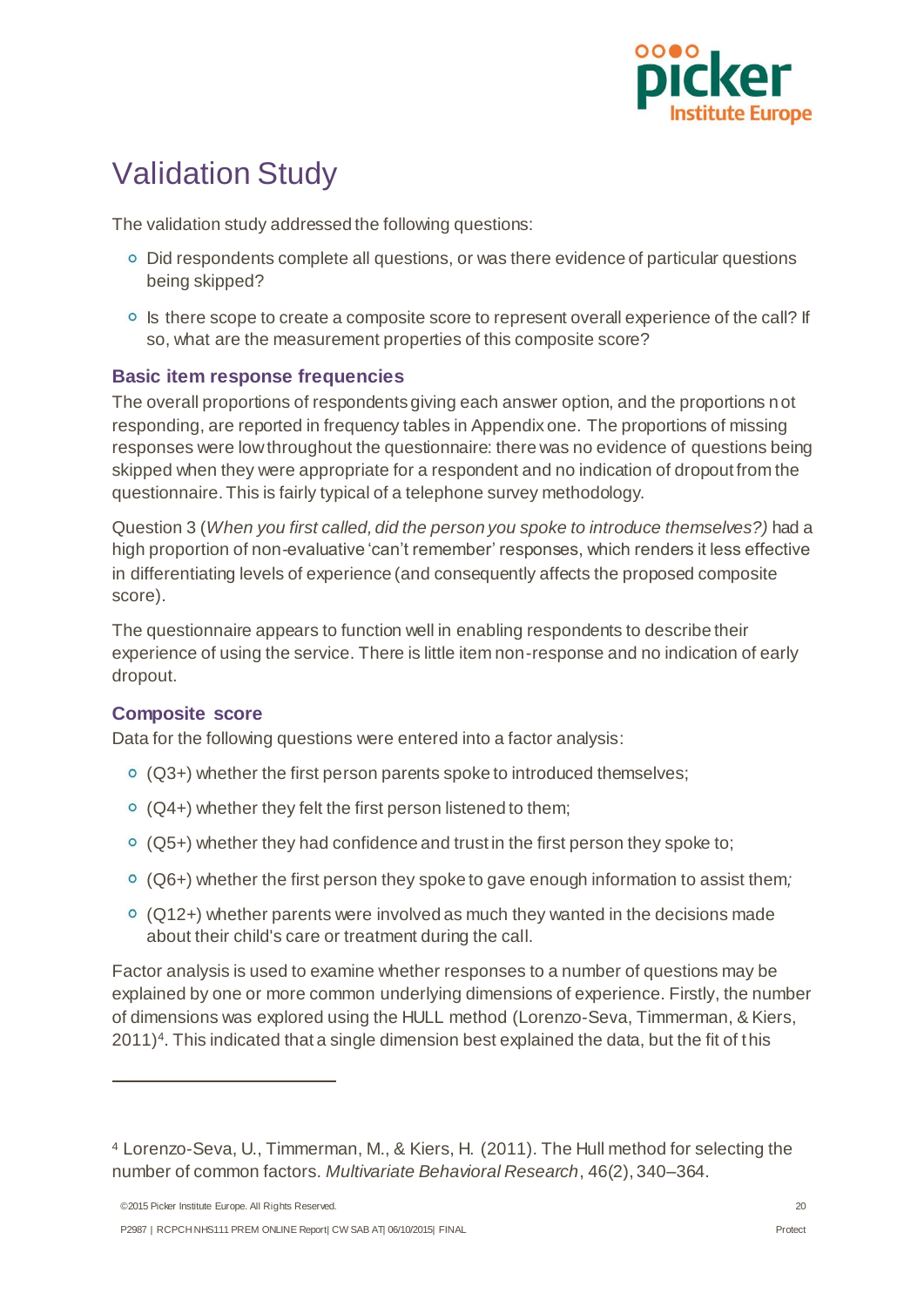

model was not particularly good. Question 6+ (*Did the person that you first spoke to give enough information to assist you?)* was shown to correlate weakly with some of the other questions and to be relatively weakly related to the underlying dimension these questions were measuring. Removing this question improved both the distinctiveness of the underlying dimension and reliability in measuring it. The respondent-level reliability of the resulting composite score was McDonald's Omega = 0.80 / Standardized Cronbach's alpha = 0.80. This represents a good level of reliability. However, it should be noted that because of the relatively large proportion of missing scores for Q3+ (i.e. a high proportion had a nonevaluative response of 'can't remember' and therefore are not scored), the composite is better suited to examining group differences rather than the experiences of individual respondents, as long as it can be reasonably assumed that the 'can't remember' responses are effectively random.

In summary questions  $3+$ ,  $4+$ ,  $5+$  &  $12+$  measure a distinctive aspect of respondent experience and may be averaged to provide a composite score. Q6+ could also be used but this detracts from the reliability of the resulting composite, and because of the high proportion of missing scores on Q3+ the composite may be less consistent in practice. Associations between the composite score and the extent to which NHS 111 callers agreed and followed the advice given by the call advisor are explored in the results section below.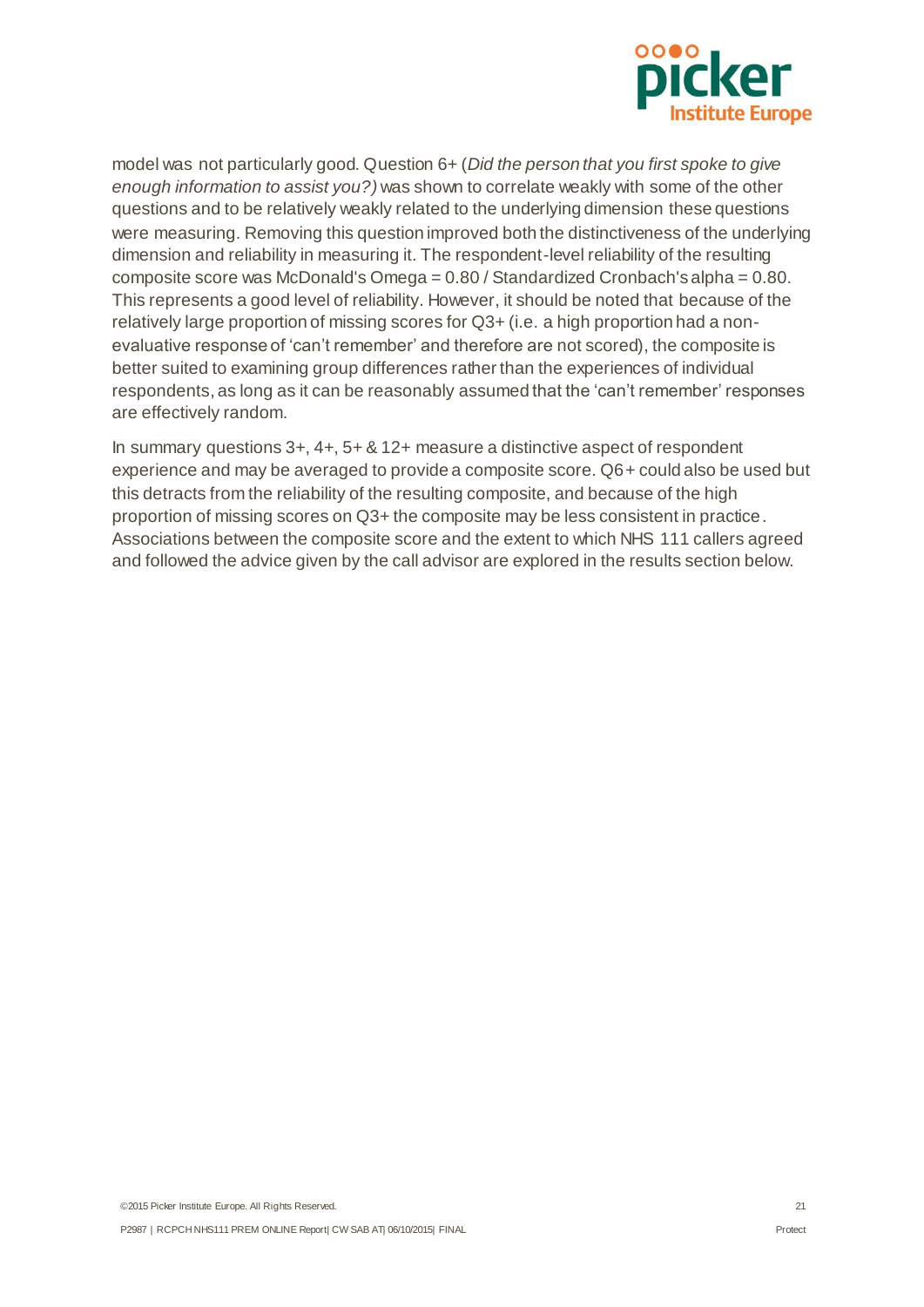

## Survey findings

## Before the call

The questionnaire follows a typical pathway of a person who calls NHS 111: from before the call was made, to their experience of the call, through to the outcome after the call.

The first question examines how parents/carers first learned about NHS 111. This is important to understand so as to target areas where one can raise awareness about the service and share knowledge of how and when it can be used. Graph 1 below shows that more than a quarter of parents (27%, n=265) first learned about NHS 111 through their friends or family. Further, common ways of finding out about the service was through conversations with their GP (20%, n=195) or from seeing an advert; either printed or on television (19%, n=189).



**Graph 1.** Q1. How did you first learn about NHS 111? (n=918)

To further understand parents' use of NHS 111, the survey explores the primary reason parents called NHS 111 rather than using another service such as A&E, for their most recent call. The most common reason parents/carers reported calling NHS 111 rather than another service was that it was out of hours for their GP: this was true for over half of survey respondents (53%, n=526). A further 20% (n=200) stated that they called the service for advice or reassurance, and 13% (n=129) believed that the situation was not urgent enough for 999. Responses to this question were similar across the four conditions, by age group and ethnicity of child. The graph below presents the findings.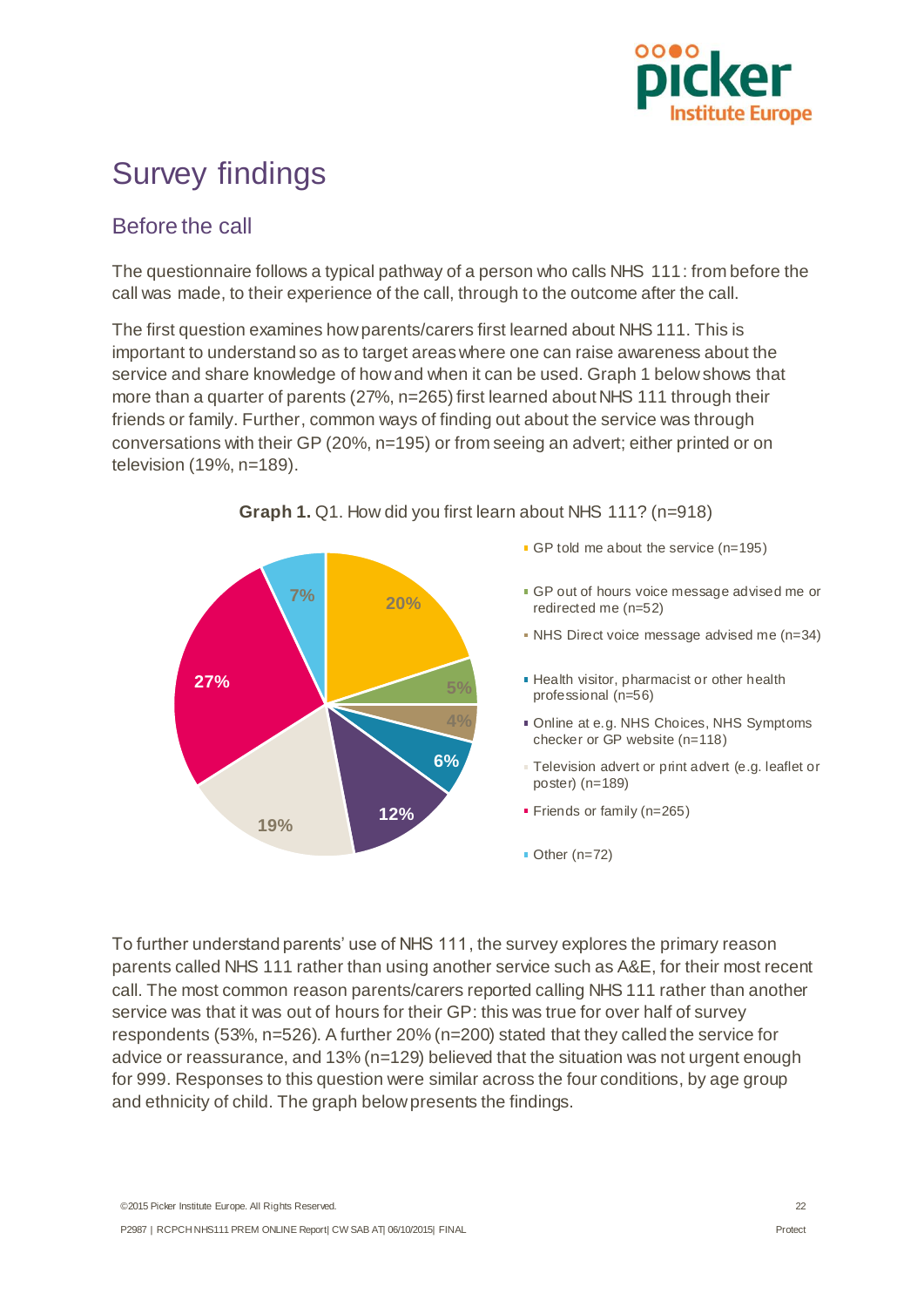

**Graph 2.** Q2. Thinking about the most recent time you called NHS 111, what was the **main reason** you called NHS 111 rather than using another service? Please tick one only. (n=1000)



Some freetext comments related to the usefulness of having the service available, particularly at times when other services are difficult to access.

*"I'm happy with the service. I called in the middle of night and had nowhere to go and no car. I rang up get advice and did what they said. I think it is great to have in an emergency."*

*"I appreciate that the service exists as it can be difficult to get an appointment with the GP. I appreciate that there are alternative roots and I am very happy with the service."*

*"I think it's fantastic always great assistance"*

Freetext comments also identify parents wanting to avoid using A&E where necessary.

*"Happy to have the service as a mum as with 999 or A+E if I call it may not be an emergency, but with 111 it isn't"*

*"The service is brilliant if you're worried you can get advice for them and you don't want to bother 999 if it isn't a serious emergency"*

*"It was brilliant because it put my mind at ease. And I didn't want to go to A&E and wait. And the advice really helped"*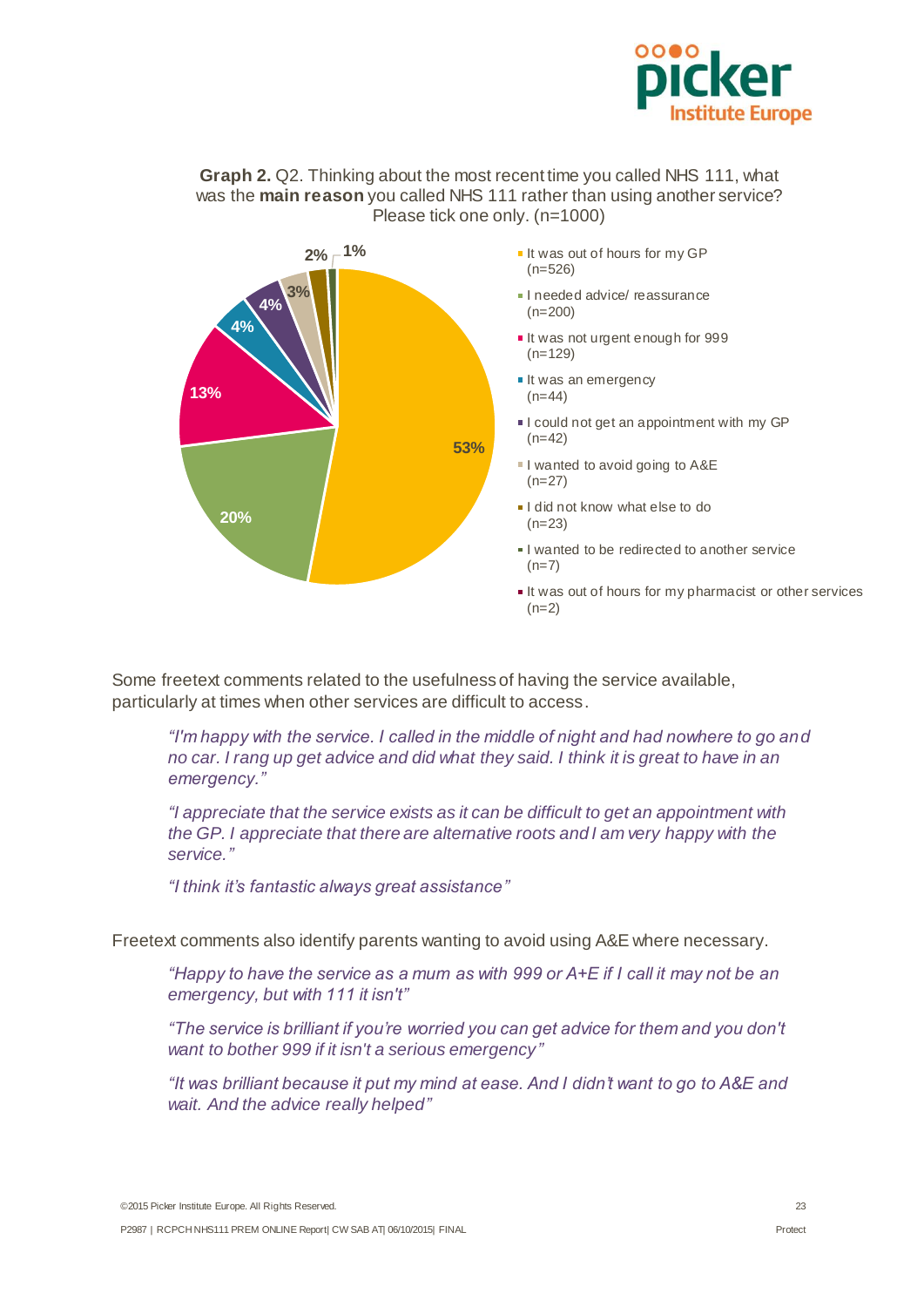

## During the call

Patient and service-user experience is widely recognised as a key component of health care quality, along with patient safety and clinical effectiveness<sup>5</sup>. A parent or carers perceptions and experience of the service and the assistance they received from NHS 111 could influence their decision to follow advice, so it is important to understand their experience of the call.

Parents were asked to reflect on the first person they spoke to and consider certain aspects of the call. On the whole, parents were positive about the first person they spoke to. Of those who could remember ( $n=739$ ), almost all parents 99% ( $n=731$ ) recalled that the person they first spoke to at NHS 111 introduced themselves.

For those for whom it was necessary (n=996), the majority definitely agreed that the first person they spoke to listened carefully to what they had to say (93%, n=923) and a further 6% (n=60) agreed that they listened to some extent. Breakdowns showed similar results across all four conditions.

Parents' freetext comments also highlight that they felt listened to during the call:

*"Always listening and give good advice"*

*"To be honest with you when you can put your point across and they listen to you it's nice I haven't had bad service."*

For those for whom it was necessary (n=986), the majority definitely had confidence and trust in the advisor that they first spoke to (78%, n=772) and a further 18% (n=173) agreed that they had confidence and trust in the first advisor to some extent (presented in graph 3 below). This was similar across all conditions.

The freetext comments reiterate that parents had confidence and trust in the advisor:

*"It is a fantastic service... When your child is ill, you need someone there and they always call back if they haven't got time. I have 100% trust in them."*

*"Very pleased with the service I received. Speedy process, an appointment was made quickly. I felt the problem was taken very seriously and as it was dealt with quickly, I was able to put my mind at rest."*

However, this was not felt by all parents and some shared their lack of reassurance by the advisor:

*"… this person didn't help during a worrying time when my son was suffering from breathing problems and vomiting."*

*"Sounds like they talk from a book it would be better if they knew what they were saying"*

 $\overline{a}$ 

<sup>©2015</sup> Picker Institute Europe. All Rights Reserved. 24 <sup>5</sup> *NHS five Year Forward View. 2014.* http://w ww.england.nhs.uk/ourw ork/futurenhs/

P2987 | RCPCH NHS111 PREM ONLINE Report| CW SAB ATI 06/10/2015| FINAL Protect Protect Protect Protect Protect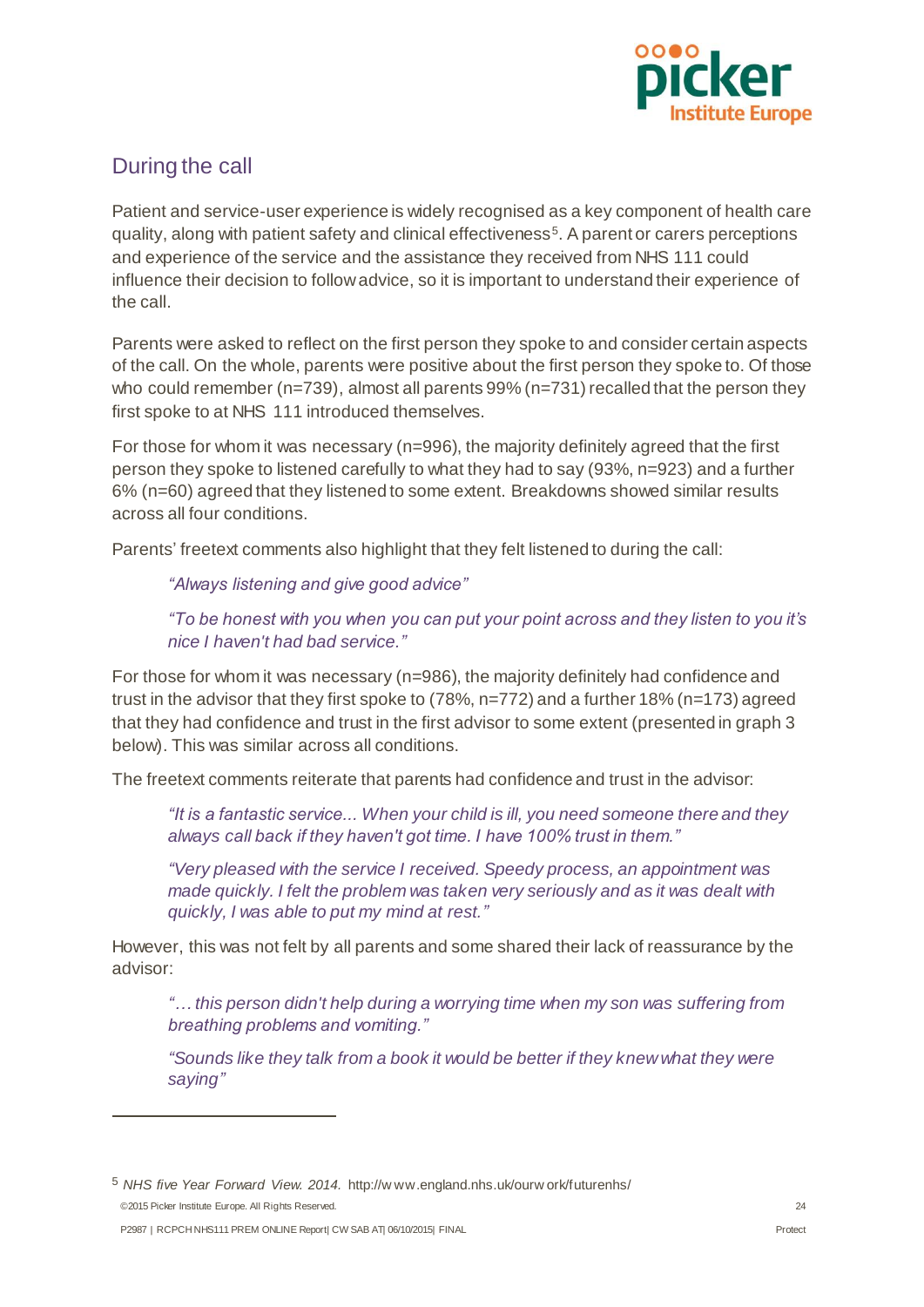



Graph 3 below presents full details for questions regarding listening and confidence.

Parents or carers were also asked about any information given by the first advisor and whether they received enough information to assist them with the condition they called about. Almost three quarters (72%; n=709) of parents reported that they were given enough information, a further 16% (n=158) responded that they weren't given enough information by the initial person they spoke to, but that they were put in contact with someone else who provided sufficient information. Those parents or carers who called for assistance with constipation were more likely to report definitely receiving enough information (80%, n=79) compared to other conditions. Graph 4 below presents the overall results as well as breakdowns by condition.



**Graph 4.** Q6+ Did the person that you first spoke to give enough information to assist you? (those who were sure), by condition

©2015 Picker Institute Europe. All Rights Reserved. 25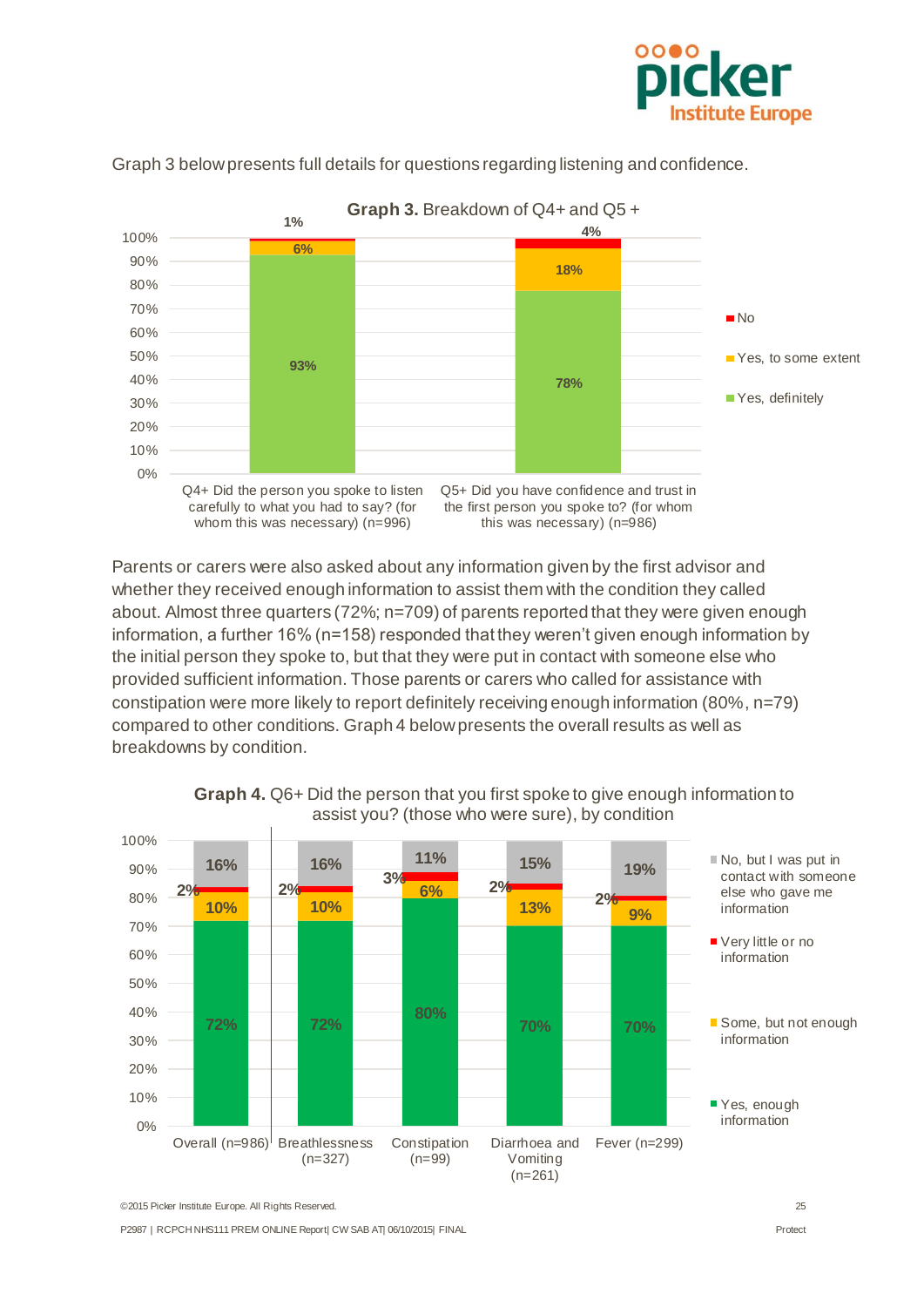

Being involved in decisions about care and treatment is an important element of personcentred care. A large proportion (85%; n=796) of parents/carers reported that they were definitely involved as much as they wanted in decisions about their child's care or treatment during the call. A further 10% (n=92) agreed that they were involved to some extent, however 50 parents or carers (5%) reported they were not involved as much as they wanted.

There were no marked differences by age or ethnic background of the child with regard to parents or carers feeling listened to or having confidence and trust in the first person they spoke to. However, those parents whose child was from a Black ethnic background were slightly less likely to report definitely being involved in decisions made about their child's care or treatment (79%, n=95), compared to other ethnicities. See table 4 below.

child's care or treatment during the call? (for whom this was necessary), by ethnicity. **White British (n=322) White other (n=121) Mixed or multiple ethnic Asian or Asian British Black or Black British** 

**Table 4** Q12+ Were you involved as much as you wanted in the decisions made about your

|                     | (n=322)      | (n=121)        | multiple ethnic<br>$groups (n=200)$ | ASIAN British<br>$(n=143)$ | <b>British</b><br>$(n=121)$ |
|---------------------|--------------|----------------|-------------------------------------|----------------------------|-----------------------------|
| Yes, definitely     | 87% (n=279)  | $83\%$ (n=101) | $86\%$ (n=172)                      | $87\%$ (n=125)             | 79% (n=95)                  |
| Yes, to some extent | 8% (n=26)    | $10\%$ (n=12)  | $10\%$ (n=19)                       | $9\%$ (n=13)               | $13\%$ (n=16)               |
| <b>No</b>           | $5\%$ (n=17) | 7% (n=8)       | $5\%$ (n=9)                         | 4% $(n=5)$                 | $8\%$ (n=10)                |

71% (n=701) of parents/carers also spoke to someone else during the 111 call. Of these, 90% (n=633) received a call back and 10% (n=68) were transferred immediately. The majority (86%; n=602) definitely had confidence and trust in the other person(s) they spoke to and a further 11% (n=73) had confidence and trust to some extent. Twenty three parents (3%) stated they did not have confidence and trust in the other person they spoke to.

Overall, 83% (n=831) of callers were definitely satisfied with how quickly NHS 111 assisted them and a further 11% (n=114) were satisfied to some extent. Associations of parents' experiences of the call with their perception of the advice received or action taken by NHS 111, as well as whether they followed the advice, is discussed below.

## Advice or Action

### **Type of advice or action**

One third of parents (33%, n=328) who called NHS 111 reported that they were assessed and given advice on how to look after the problem themselves. A further 23% (n=232) were advised to go to another urgent care service, such as a walk-in clinic or A&E and the next most common outcome was that the advisor made an appointment at an urgent care service on the parents behalf, which was the case for 20% (n=202). These outcomes differed across the four conditions.

As specified by the NICE guidelines and supported by findings from the focus groups, for those parents calling for breathing problems the most common advice or action received was to attend another urgent care service themselves (25%; n=81), or NHS 111 called an ambulance to their home (23%, n=74).

<sup>©2015</sup> Picker Institute Europe. All Rights Reserved. 26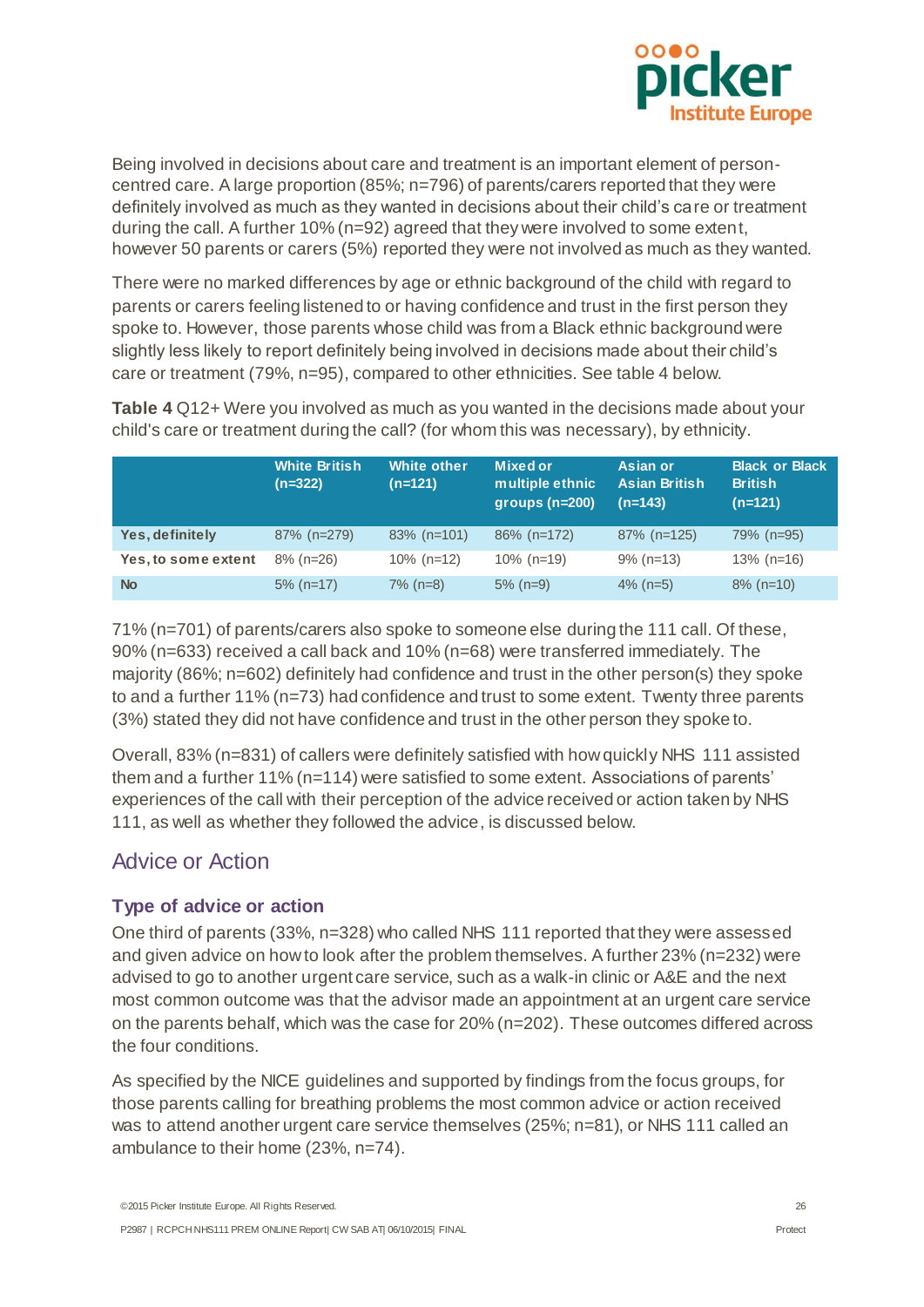

Those who called regarding the other three conditions all reported the most common outcome to be receiving advice on how to look after the problem themselves. Graph 5 below provides breakdowns by condition.





Nothing further, as I was assessed and given advice on how to look after the problem myself

 $\blacksquare$ I was told to go to another urgent care service myself, such as a walk in clinic or A&E

The advisor made an appointment at an urgent care service on my behalf, such as a walk in clinic or A&E

- An ambulance was called to my home
- I was advised to make an appointment with my own GP
- I was advised to go to a pharmacist
- Other (please specify below)

#### **Perception of advice or action**

Upon thinking about the advice given or action taken by the NHS 111 service, 83% (n=826) felt that this was definitely the right advice or action to be taken and a further 11% (n=113) agreed to some extent. 74% (n=730) were definitely clearly told why this was the right thing to do and a further 16% (n=159) agreed to some extent that they were clearly told why this was the right thing to do. This was similar across all four conditions. Graph 6 below presents details of these two questions.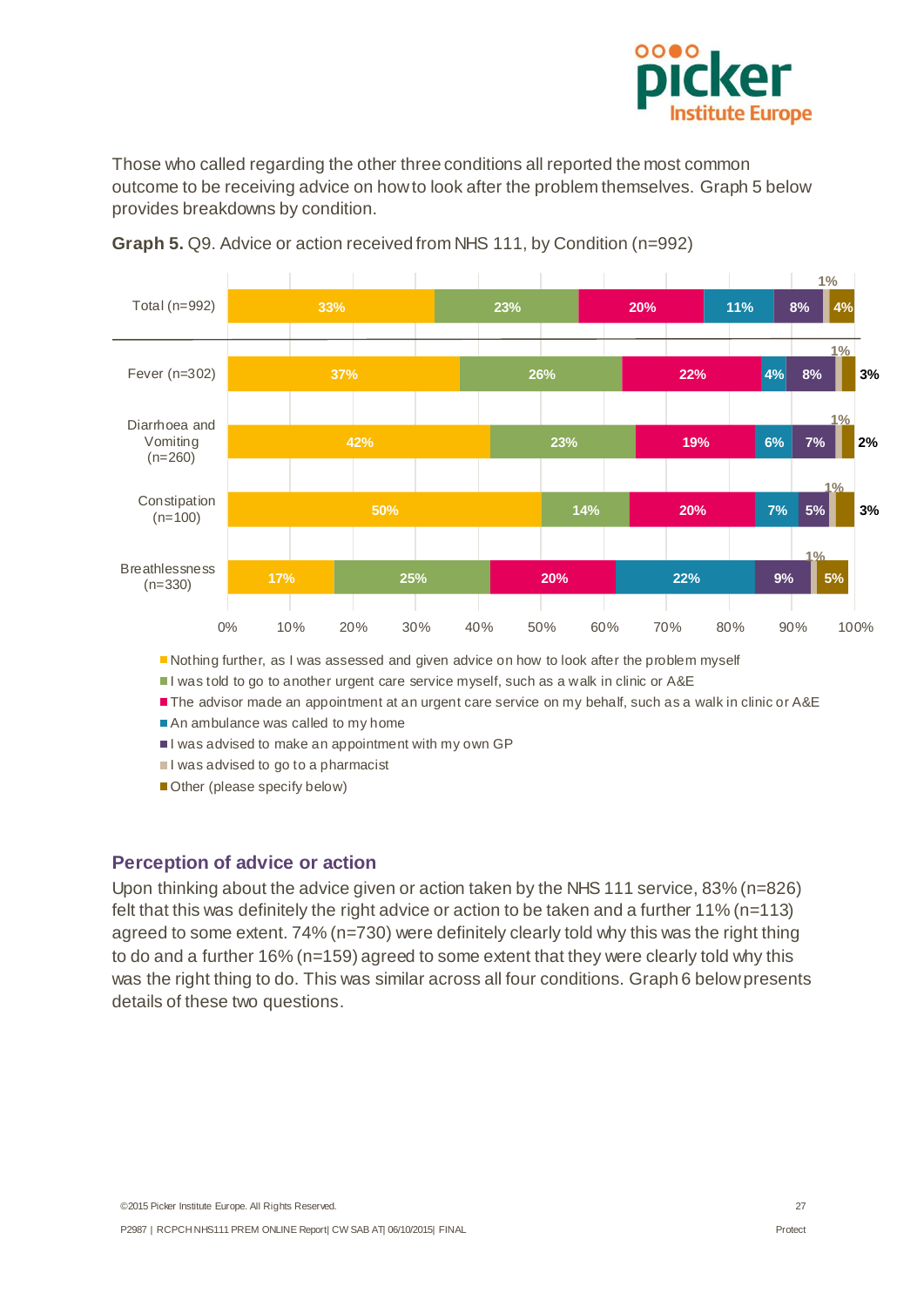



#### **Graph 6.** Advice given or action taken: Breakdown of Q11a. and Q11b.

Parents/carers who had used the service six times or more, were more likely to state they felt the advice or action taken was definitely the right thing to do (91%, n=198), compared to those who had used NHS 111 fewer times. Graph 7 below shows full breakdowns.



**Graph 7.** Q11.a Thinking about the advice given or the action taken by NHS 111 did you feel this was the right advice or action to be taken? by number of

Of those who were told clearly why the advice given/action taken was the right thing to do, 86% (n=622) stated that they definitely had confidence and trust in the first person they spoke to. In comparison, of those who were not told clearly why the advice given/action taken was the right thing to do, only 57% (n=56) stated that they had confidence and trust in the first person they spoke to. Please see the graph below for full breakdowns.

©2015 Picker Institute Europe. All Rights Reserved. 28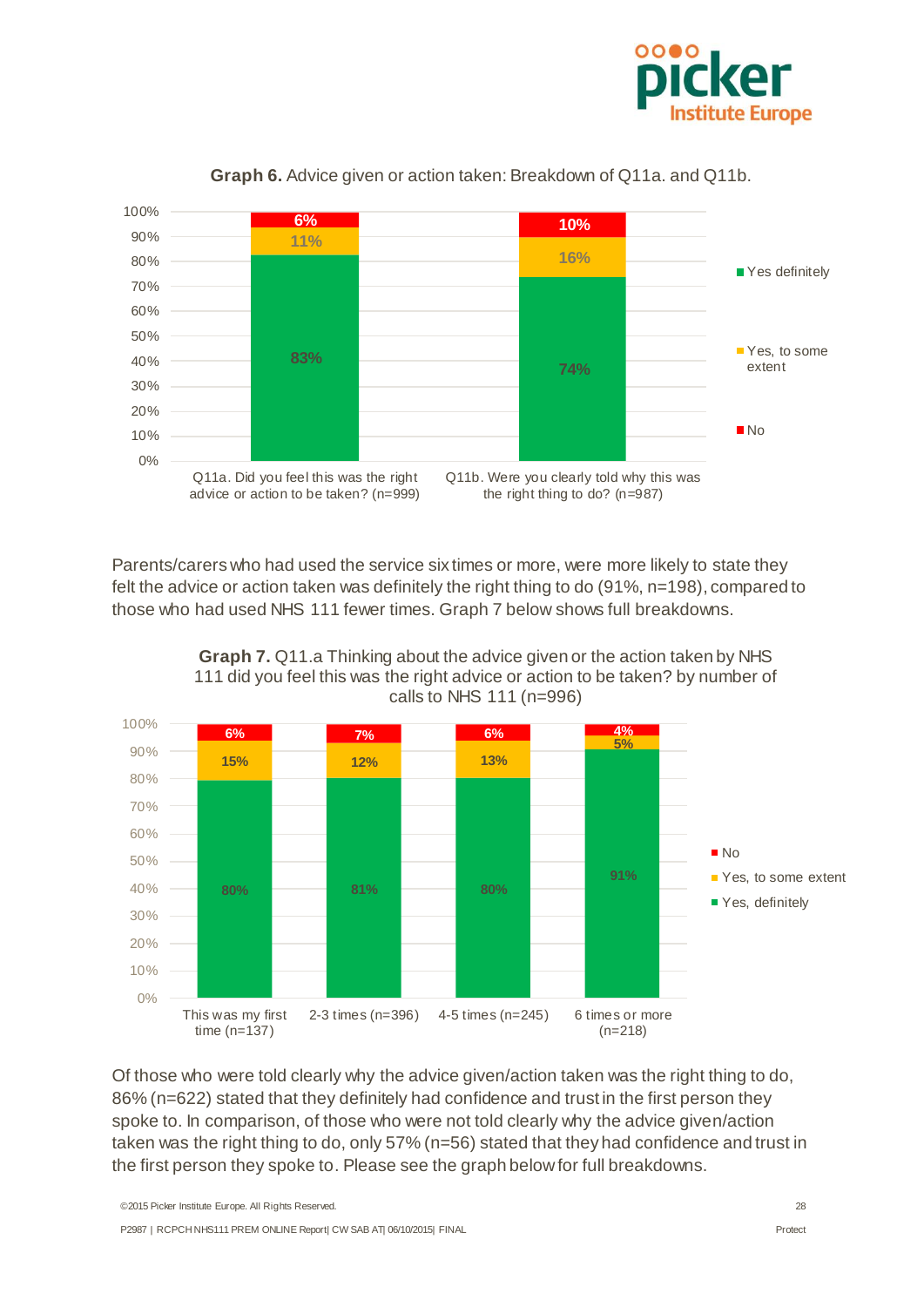



Some parents reported in the freetext that they received thorough explanations which made them feel confident in the advice they received.

*"Happy and confident to use the service, it's good that you can get someone medically trained to call you back, and it's much quicker than a GP service. They ran through many check lists but explained why the questions were asked. The staff were polite and I felt very confident in the advice I received from them."*

*"The nurse was reassuring and explained carefully what to look out for."*

*"They explain everything which sometimes doctors and hospitals don't. They keep reassuring why they have to ask the questions."*

*"Really good service, it is very helpful when you cannot call GP (as called during the night). They give you lots of advice and explain what actions you should take."*

Some parents who did not feel they were listened to did not have confidence in the advice they received and reported using additional services other than NHS 111.

*"The doctor didn't understand how young my baby was so the advice he gave wasn't acceptable. I needed online advice. I was happy with the call back and time it took. Overall, I was not satisfied as I needed to find another doctor."*

*"Because I felt they were rude, they didn't listen to what I had to say. I called the NHS 111 service to receive medical advice and I felt everyone I spoke to did not have*  enough knowledge to advise me appropriately on what actions I should take. I will not *be calling the NHS 111 service again - I will go straight to A&E or will call doctors to speak to a GP."*

<sup>©2015</sup> Picker Institute Europe. All Rights Reserved. 29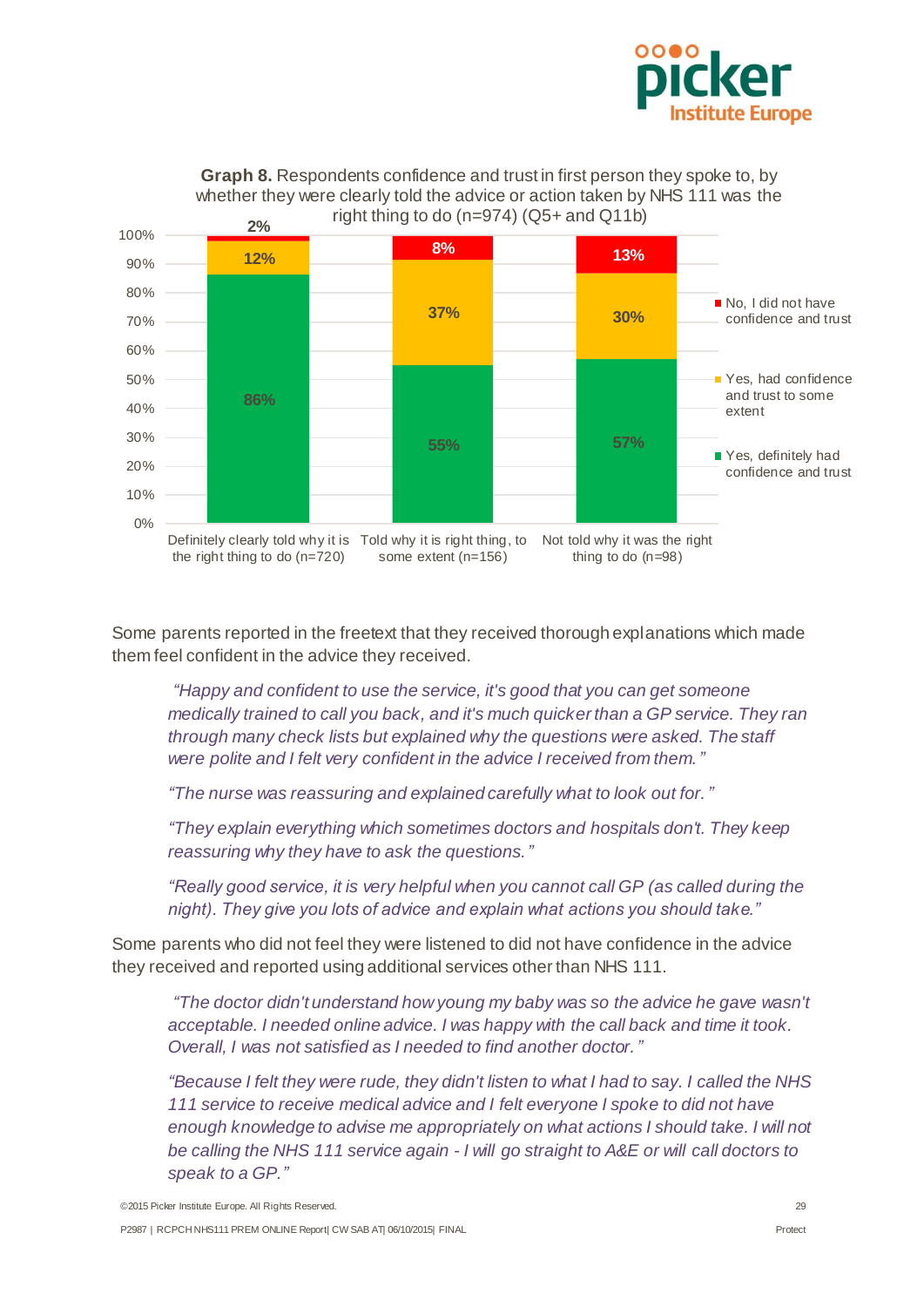

## After the call

When parents were asked whether they followed the advice or action they received from the NHS 111 the majority (91%; n=889) reported that they did fully follow the advice/action. 6% (n=58) only partly followed the advice or action taken and only 3% (n=26) did not follow the advice at all. There was no marked difference between conditions. The graph below provides these breakdowns.



**Graph 9.** Q13+. Did you follow the advice or action you received from the NHS 111? (n=973)

Of those who did not fully follow the advice i.e. only partly followed it or did not follow it at all (n=84), a third (33%, n=28) stated the main action they took instead was to go to another urgent care service, such as a walk in clinic or A&E. Seventeen percent (n=14) waited until they could make an appointment with their own GP, and 13% (n=11) stated they did nothing more. A fifth (20%, n=17) selected 'other' and in many cases, they specified that they gave their child medication or that their child got better after some rest. Breakdowns by condition are not presented as the number of respondents per condition are too small to draw appropriate conclusions. The graph below presents the full breakdowns of what parents did if they did not follow the advice or action by NHS 111.



**Graph 10.** Q14. What else did you do/ do instead? (n=84)

©2015 Picker Institute Europe. All Rights Reserved. 30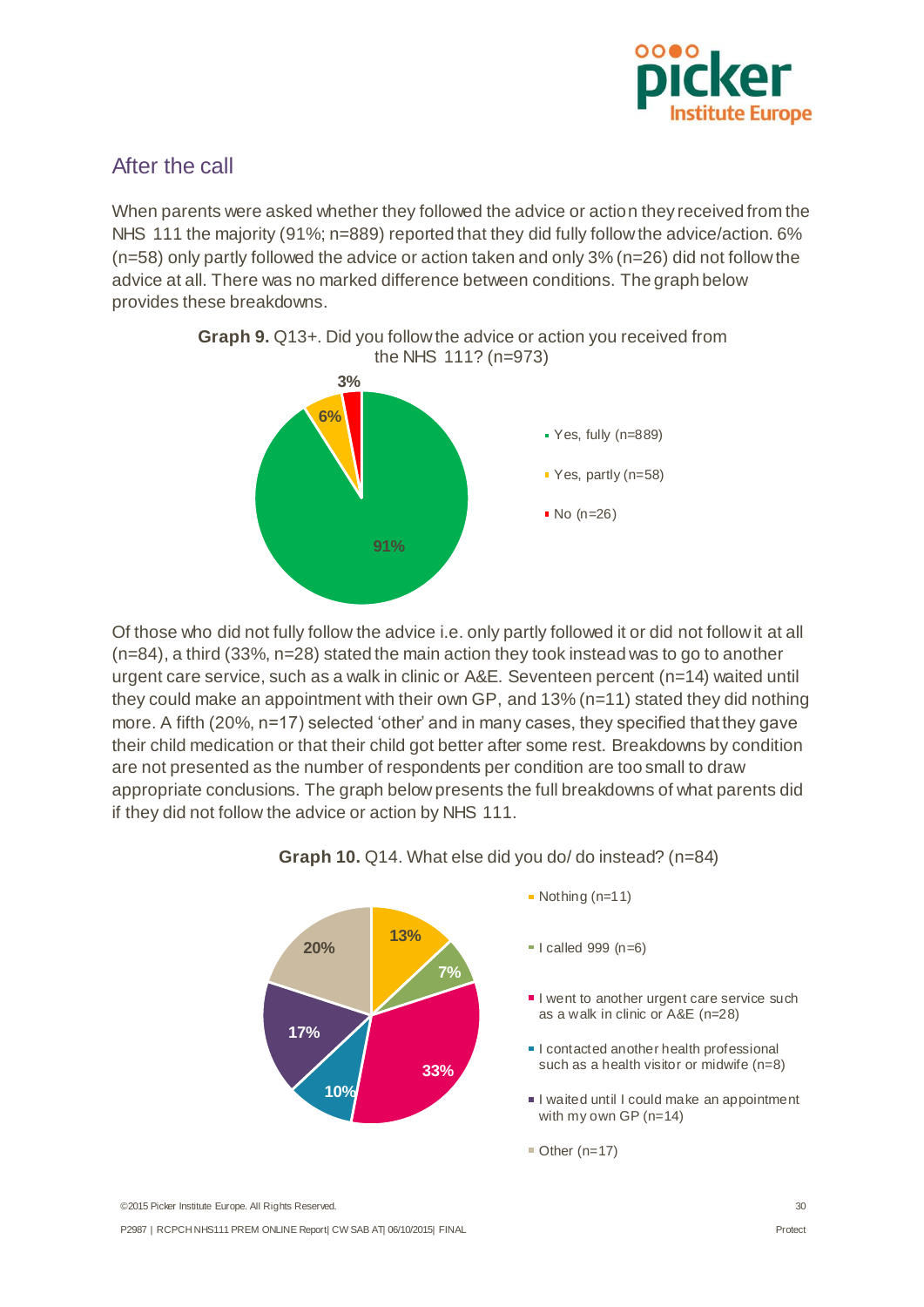

The main reason parents reported not following the advice received by NHS 111 was because they did not agree with it (39%, n=32). Almost a quarter of parents (24%, n=20) stated that an alternative option became available, such as an out-of-hours pharmacist, and 19% (n=16) said it was not possible to follow the advice (e.g. they couldn't find appropriate care for other children). Breakdowns by condition are not presented as the number of respondents per condition are too small to draw appropriate conclusions. Please see the graph below for full selection of reasons.



### **Graph 11.** Q15. Why did you not follow the advice given fully? (n=83)

#### **Exploring experience of the call and resulting care pathway**

In order to explore associations between parents/carers' perceptions and experience of using the NHS 111 service and the resulting care pathway they chose, a composite score of respondents' "experience of the call" was created (please see the "Survey Validation" section above for further details about the composite score calculations).

The resulting "experience of the call" composite score included:

- $\circ$  (Q3+) whether the first person parents spoke to introduced themselves;
- $\circ$  (Q4+) whether they felt the first person listened to them;
- $\circ$  (Q5+) whether they had confidence and trust in the first person they spoke to; and
- $\circ$  (Q12+) whether parents were involved as much they wanted in the decisions made about their child's care or treatment during the call.

To investigate the utility of the composite score, a score was computed for each respondent as the mean of the non-missing responses for the four questions noted above. A lower mean score indicates a more positive overall experience, compared to a higher mean score which indicates a more negative overall experience. This was then used to (i) compare the overall experience of respondents calling for the four different conditions, and (ii) to compare responses to the following questions: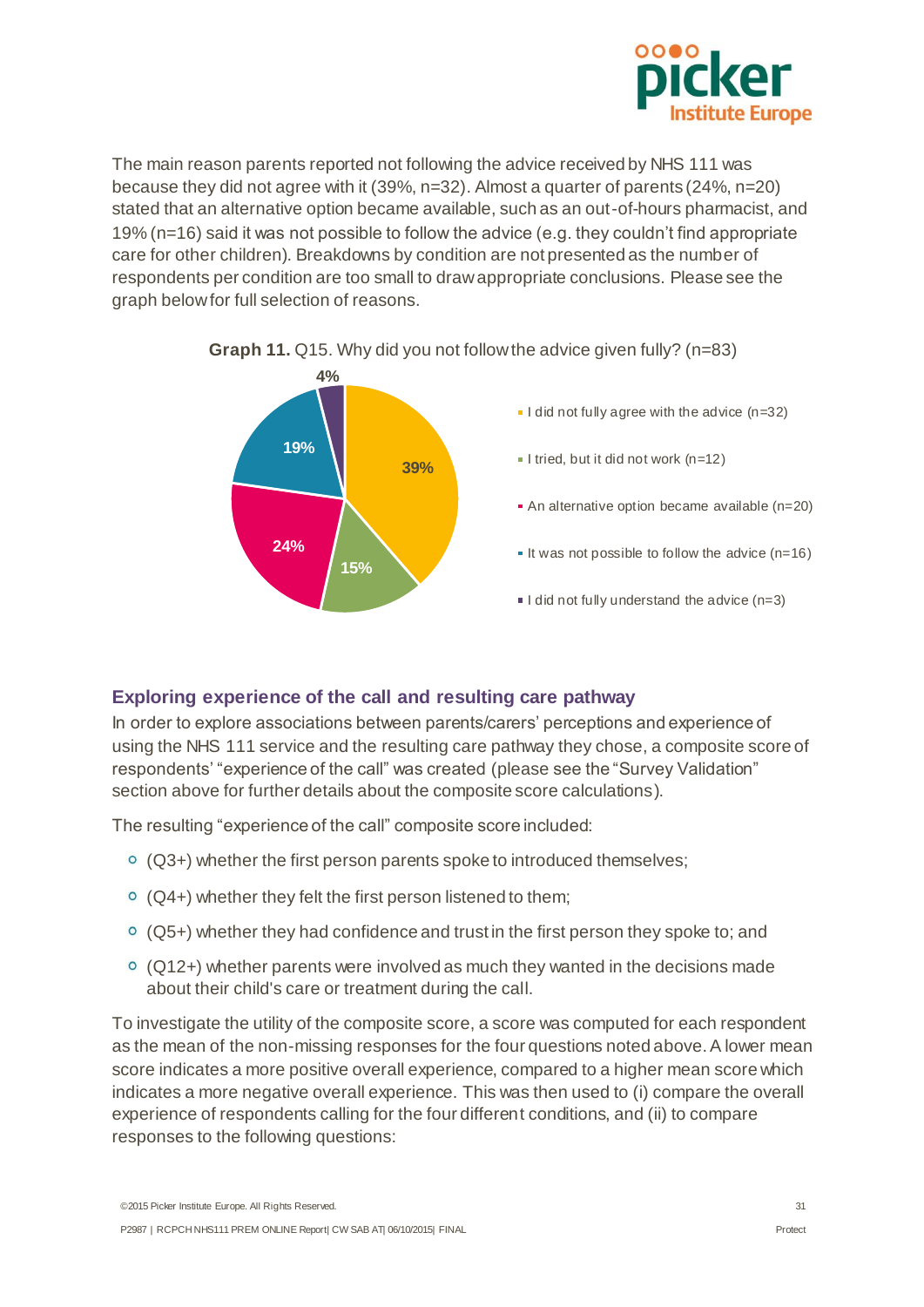

- Q11a Thinking about the advice given or the action taken by NHS 111 did you feel this was the right advice or action to be taken?
- Q11b Thinking about the advice given or the action taken by NHS 111 were you clearly told why this was the right thing to do?
- Q13+. Did you follow the advice or action you received from the NHS 111? (for whom it was necessary)

An analysis of variance (ANOVA) was conducted to explore if there were any differences between the overall experience (composite score) according to responses to the three questions above. The ANOVA are reported here as estimated mean scores for the different groups and the overall statistical significance of the score differences.

Table 5 highlights that those parents who felt the advice or action taken by NHS 111 was "definitely" right, had a mean score of 0.08 on the "experience of the call" composite score, compared to a mean score of 0.429 for those who said "no". Indicating that those with a more positive experience answered they definitely felt it was the right advice, with an overall significance of p<0.0005. Table 2.1 in Appendix two provides breakdowns of the post-hoc pairwise tests and indicates the difference between composite score means for each response option is significantly different. Please see table 5 for the 95% confidence interval.

| Q11.a Thinking about the advice given or the action taken by NHS 111 did you feel<br>this was the right advice or action to be taken? (Q11a) |      |                   |             |                    |  |  |
|----------------------------------------------------------------------------------------------------------------------------------------------|------|-------------------|-------------|--------------------|--|--|
| 95% Confidence Interval<br><b>Composite</b>                                                                                                  |      |                   |             |                    |  |  |
| Q11.a: p<0.0005                                                                                                                              |      | Mean   Std. Error | Lower Bound | <b>Upper Bound</b> |  |  |
| Yes, definitely                                                                                                                              | .080 | .007              | .066        | .093               |  |  |
| Yes, to some extent                                                                                                                          | .322 | .019              | .285        | .358               |  |  |
| <b>No</b>                                                                                                                                    | .429 | .026              | .379        | .480               |  |  |

**Table 5** Analysis of variance on whether parents felt the advice or action taken by NHS 111 was right by 'experience of the call'.

Similarly, those who stated they were "definitely" clearly told why the advice given or action taken was the right thing to do had a lower mean score (0.076) compared to other response options, indicating a more positive experience. This was overall significant with p<0.0005. Table 6 below provides the full details of the ANOVA. Table 2.2 in Appendix two indicates that the differences between the response options are all significant.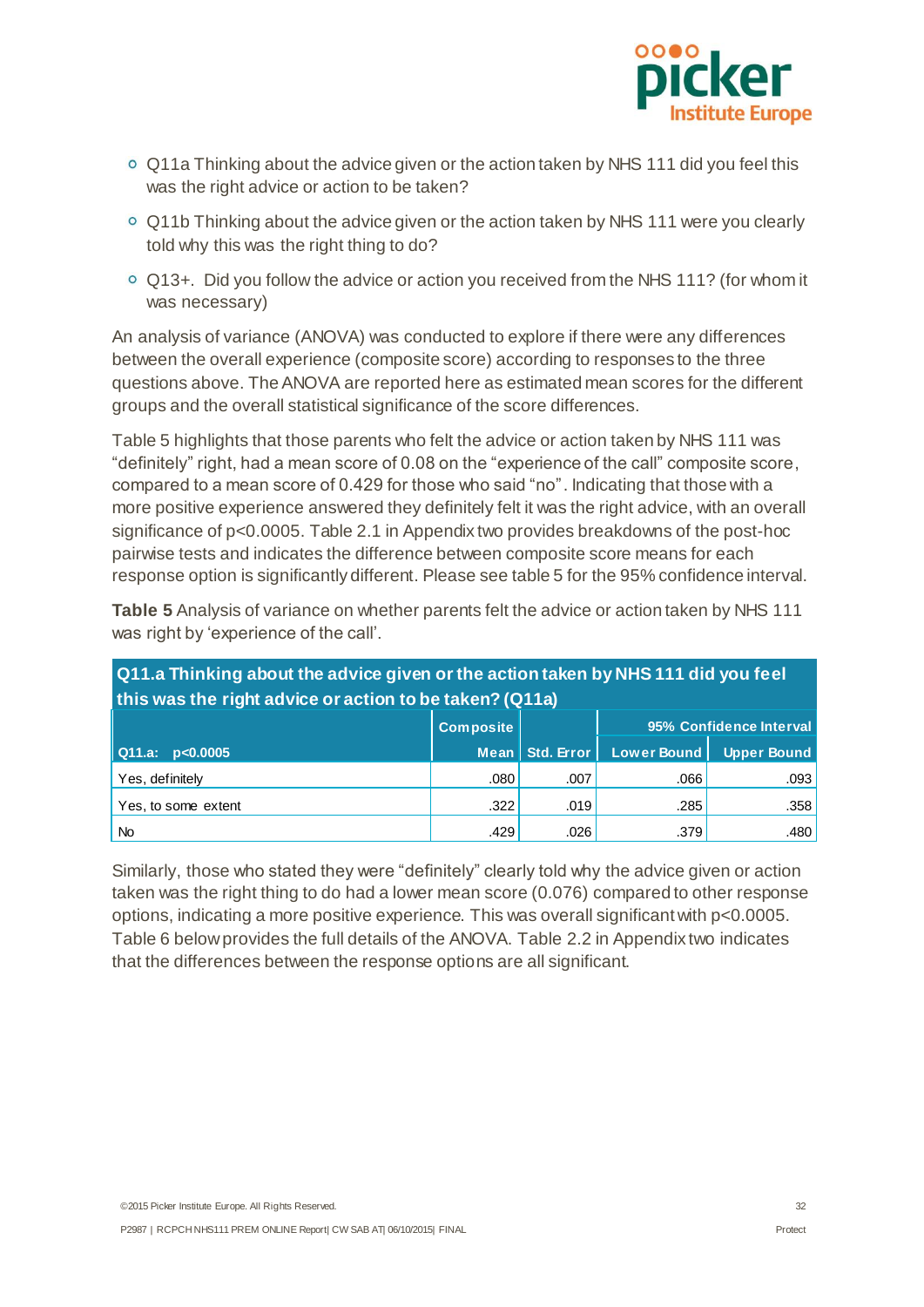

**Table 6** Analysis of variance on whether parents felt they were clearly told why the advice or action taken by NHS 111 was the right thing to do.

#### **Q11.b Thinking about the advice given or the action taken by NHS 111 were you clearly told why this was the right thing to do? (Q11b) Q11.b: p<0.0005 Composite Mean Std. Error 95% Confidence Interval Lower Bound Upper Bound** Yes, definitely .076 .008 .061 .091 Yes, to some extent ... 249 .016 .247 .281

Table 7 below shows that the 'experience of call" composite score significantly differentiated (p<0.0005) between those parents who followed the advice fully, those who followed the advice partly, and those who did not at all. Those parents who did not follow the advice at all had a much higher mean score for the 'experience of call' (0.497), indicating a less positive experience compared to those who fully followed the advice (mean score = 0.104). Table 2.3 in Appendix two indicates that the differences between the response options are significant.

No .268 .351 .268 .351 .310 .021 .268 .351

**Table 7** Analysis of variance on whether parents followed the advice or action received from NHS 111.

| Q13+ Did you follow the advice or action you received from the NHS 111? (for whom |
|-----------------------------------------------------------------------------------|
| it was necessary)                                                                 |

|                               | <b>Composite</b> |                 | 95% Confidence Interval |                   |
|-------------------------------|------------------|-----------------|-------------------------|-------------------|
| $\parallel$ Q13+:<br>p<0.0005 |                  | Mean Std. Error | <b>Lower Bound</b>      | Upper Bound       |
| Yes, fully                    | .104'            | .007            | .090                    | .118'             |
| Yes, partly                   | .277             | .028            | .223                    | .332              |
| <b>No</b>                     | .497             | .041            | .416                    | .578 <sup>1</sup> |

Finally, there was no significant difference on the "experience of the call" measure by condition (p>0.05). Table 8 presents the mean of the composite score for each condition as well as the 95% confidence intervals.

**Table 8** Analysis of variance by condition.

| <b>Condition</b>       |                  |                   |                         |                    |  |
|------------------------|------------------|-------------------|-------------------------|--------------------|--|
|                        | <b>Composite</b> |                   | 95% Confidence Interval |                    |  |
| Condition: p=0.596     | <b>Mean</b>      | <b>Std. Error</b> | <b>Lower Bound</b>      | <b>Upper Bound</b> |  |
| <b>Breathlessness</b>  | .132             | .012              | .108                    | .156               |  |
| Constipation           | .117             | .023              | .072                    | .161               |  |
| Diarrhoea and Vomiting | .115             | .014              | .088                    | .143               |  |
| Fever                  | .139             | .013              | .113                    | .164               |  |

©2015 Picker Institute Europe. All Rights Reserved. 33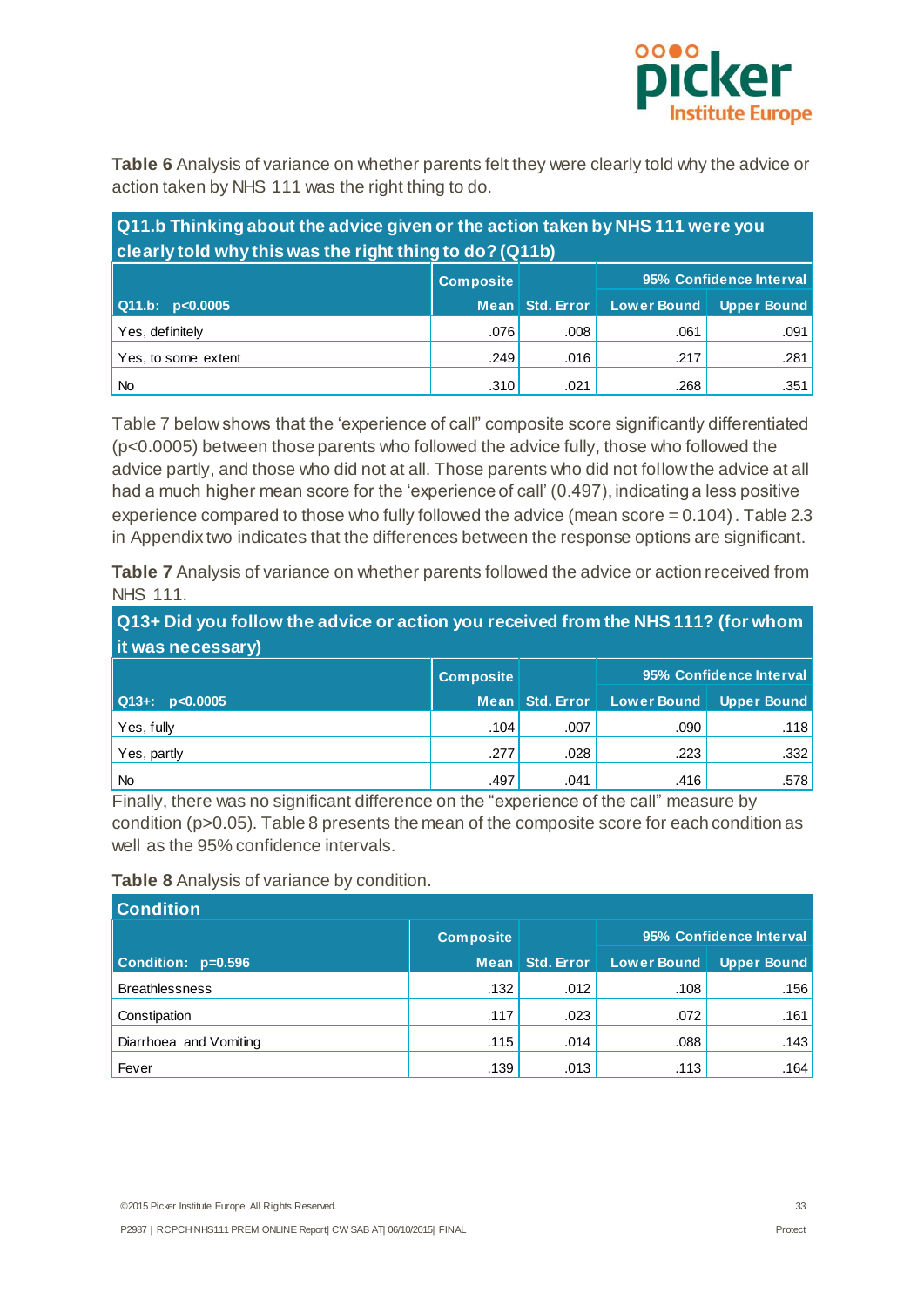

In summary, "experience of the call" proved capable of differentiating the experience of those who agreed with the advice, of those who did not think that they were clearly told why the advice they were given was appropriate, and of those who did not follow the advice given to them. Those parents who agreed with the advice were associated with having a more positive experience than those who did not agree with the advice. Similarly, having a less positive experience of the call was associated with perceptions that the advice was not appropriate, and with not following the advice given.

## **Overall**

If their child had the same problem at the same time of day or night in the future, 80% (n=735) of parents/carers reported that they would call NHS 111 again, and only 8% (n=74) would not. This was very much the same outcome across the four conditions, although those who had called about their child's breathing were less likely to agree that they would use the service again.



**Graph 12.** Q16+. If your child had the same problem at the same time of day or night in the future, would you call NHS 111 again, by condition.

Those parents who had more experience of the service were more likely to say they would definitely use the service again. Seventy-four percent (n=94) of those for whom the current call was the first time they had used NHS 111, said they would definitely use the service again if they had the same problem at the same time of day or night in the future, compared to 86% (n=174) of those who had used the service six times or more. The graph below shows full breakdowns.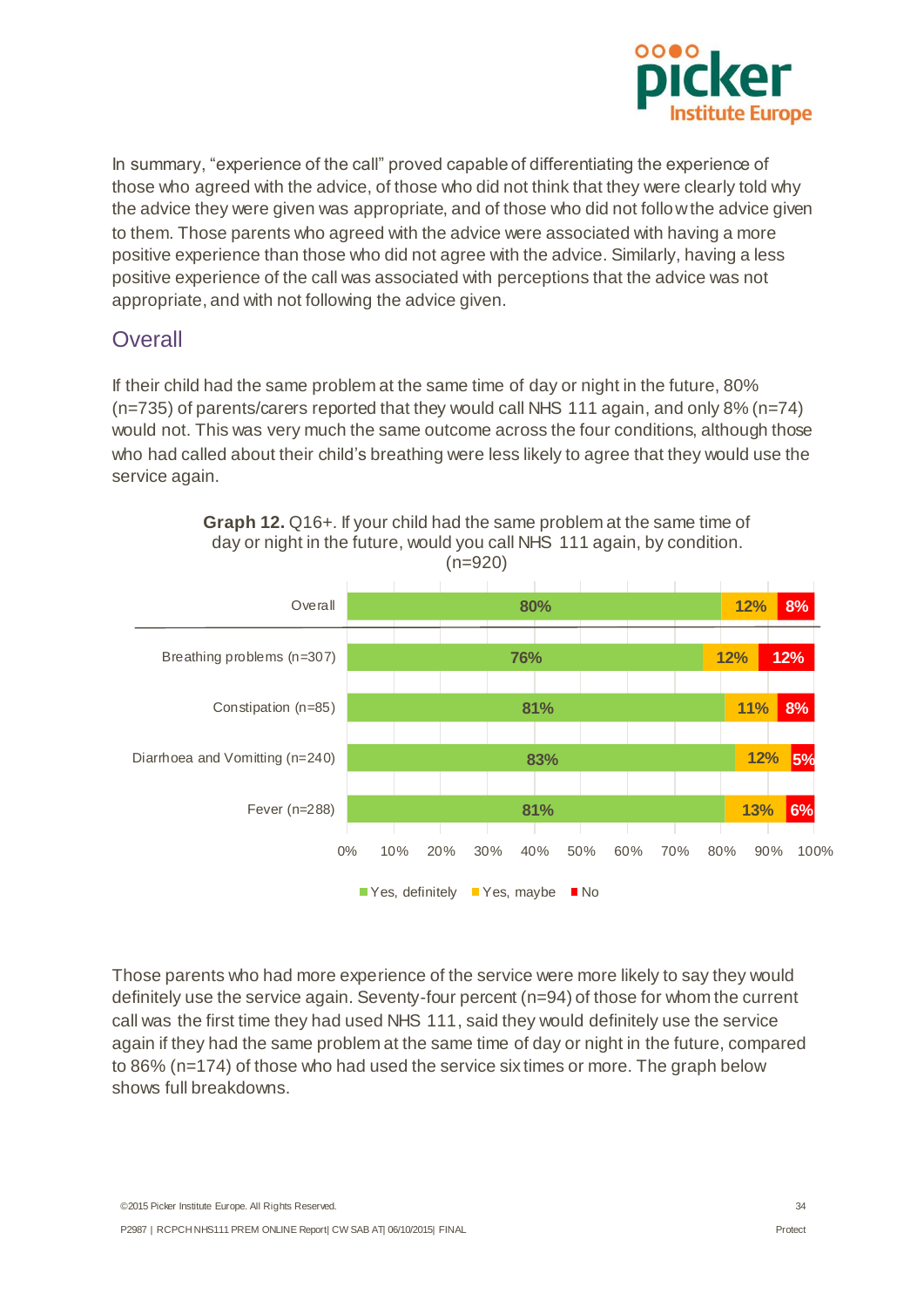



**Graph 13.** Q16+. If your child had the same problem at the same time of day or night in the future, would you call NHS 111 again? (for whom it was

Parents who reported they were 'definitely' listened to carefully (Q4+), 'definitely' had confidence and trust in the first person they spoke to (Q5+), and were 'definitely' involved as much as they wanted to be in decisions about their child's care  $(Q12+)$  were significantly more likely to state they would 'definitely' use the service again, than those who answered 'yes, to some extent' or 'no' to these questions. In other words, 82% (n=699) of parents who were 'definitely' listened to carefully would also 'definitely' use the service again. Whereas, only four (31%) parents who reported they were *not* listened to, would definitely use the service again. Table 9 below presents the proportion of parents who stated they would 'definitely' use the service again, by the three questions above. Cross tabulations by Q16+ are presented in Appendix two.

**Table 9.** Proportion of parents who stated they would 'definitely' use the service again, by whether they were listened to, had confidence and trust, or were involved in decisions about their child's care.

|                                       | Yes, definitely | Yes, to some<br>extent | No       |
|---------------------------------------|-----------------|------------------------|----------|
| Q4+ Were you listened to carefully?   | 82%             | 56%                    | 31%      |
|                                       | $(n=699)$       | $(n=30)$               | $(n=4)$  |
| Q5+ Did you have confidence and trust | 86%             | 63%                    | 27%      |
|                                       | $(n=620)$       | (n=95)                 | $(n=10)$ |
| Q12+ Were you involved in decisions   | 86%             | 63%                    | 36%      |
|                                       | $(n=630)$       | (n=54)                 | $(n=17)$ |

Overall, 84% (n=842) definitely got what they needed from the NHS 111 service, a further 11% (n=109) agreed that they got what they needed to some extent. Just 5% (n=47) did not get what they needed from using this service. This was similar across all four conditions however there were some differences between parents calling for older children compared to

©2015 Picker Institute Europe. All Rights Reserved. 35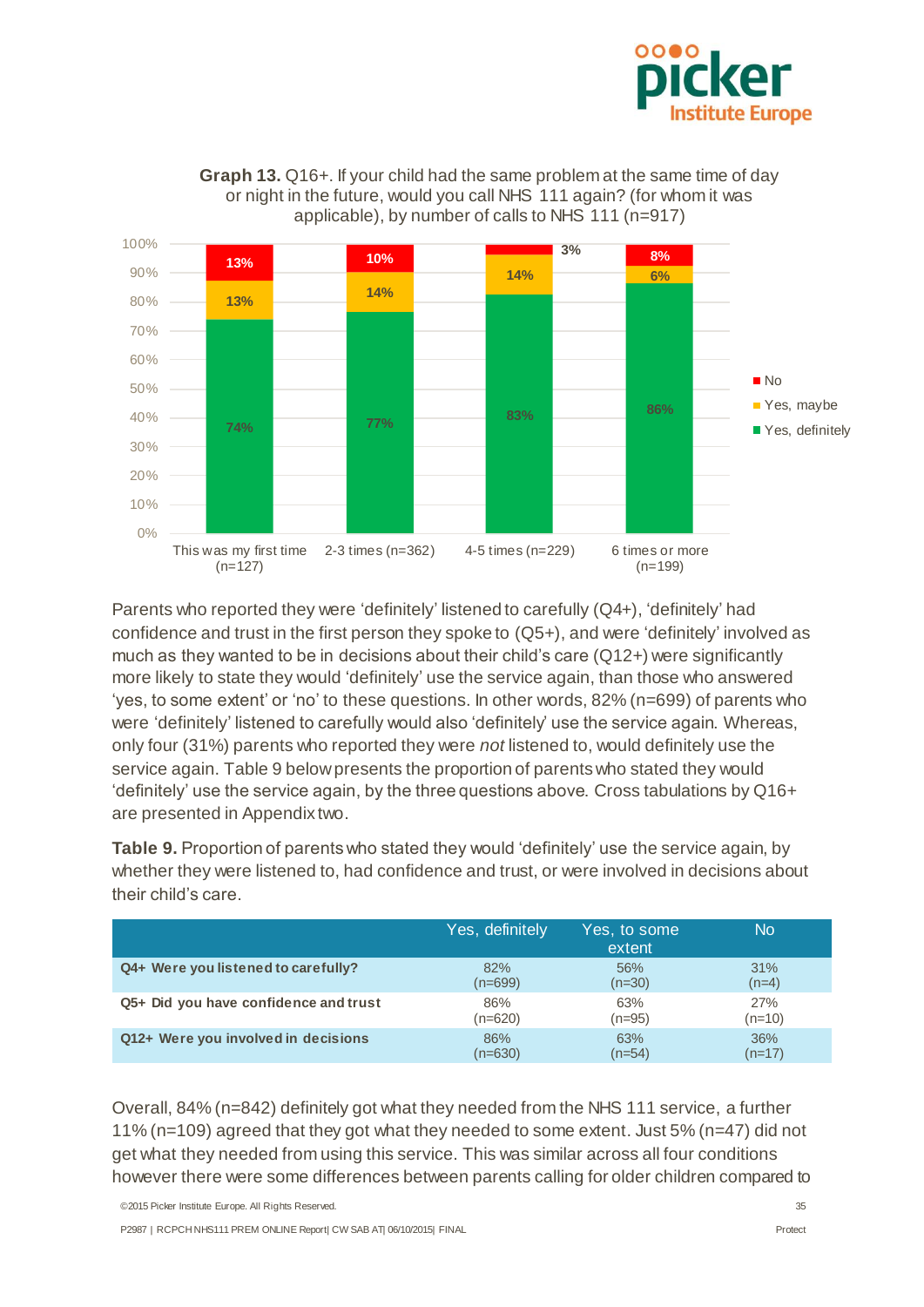

those calling for younger children. Those parents whose child was over 8 years old were less likely to state that they definitely got what they needed from the service, compared to those parents whose child was under 8 years. See the graph below for full breakdowns.



The freetext comments also revealed areas that were not covered in the survey questions. These comments were around the speed of answering and assisting, the first operator being medically trained, the number of questions being asked, details being recorded and timeliness of call backs.

Comments were made about the speed of the call being answered and how quickly they were assisted on the call.

*"The response time was quick and the people are nice when you call up. They calm you down and prevent you from becoming stressed. They ask relevant questions to ensure that there isn't a serious problem although they sometimes don't seem it at the time."*

*"On the whole it is very good. I use the service where the children are concerned as I want quick service. I like the quickness but I know the service isn't going to stay as good for much longer."*

Many parents suggested that the first person you are in contact with when you call NHS 111 should be medically trained, as this would save a lot of time

*"The person who first answers the phone should have better medical knowledge as I needed advice immediately"*

*"I'd prefer all medical experts to answer I think it wastes time people who aren't medically trained answering the phone first they clearly work off a script which feels quite slow luckily the problem wasn't urgent but if it was I would have got frustrated* 

<sup>©2015</sup> Picker Institute Europe. All Rights Reserved. 36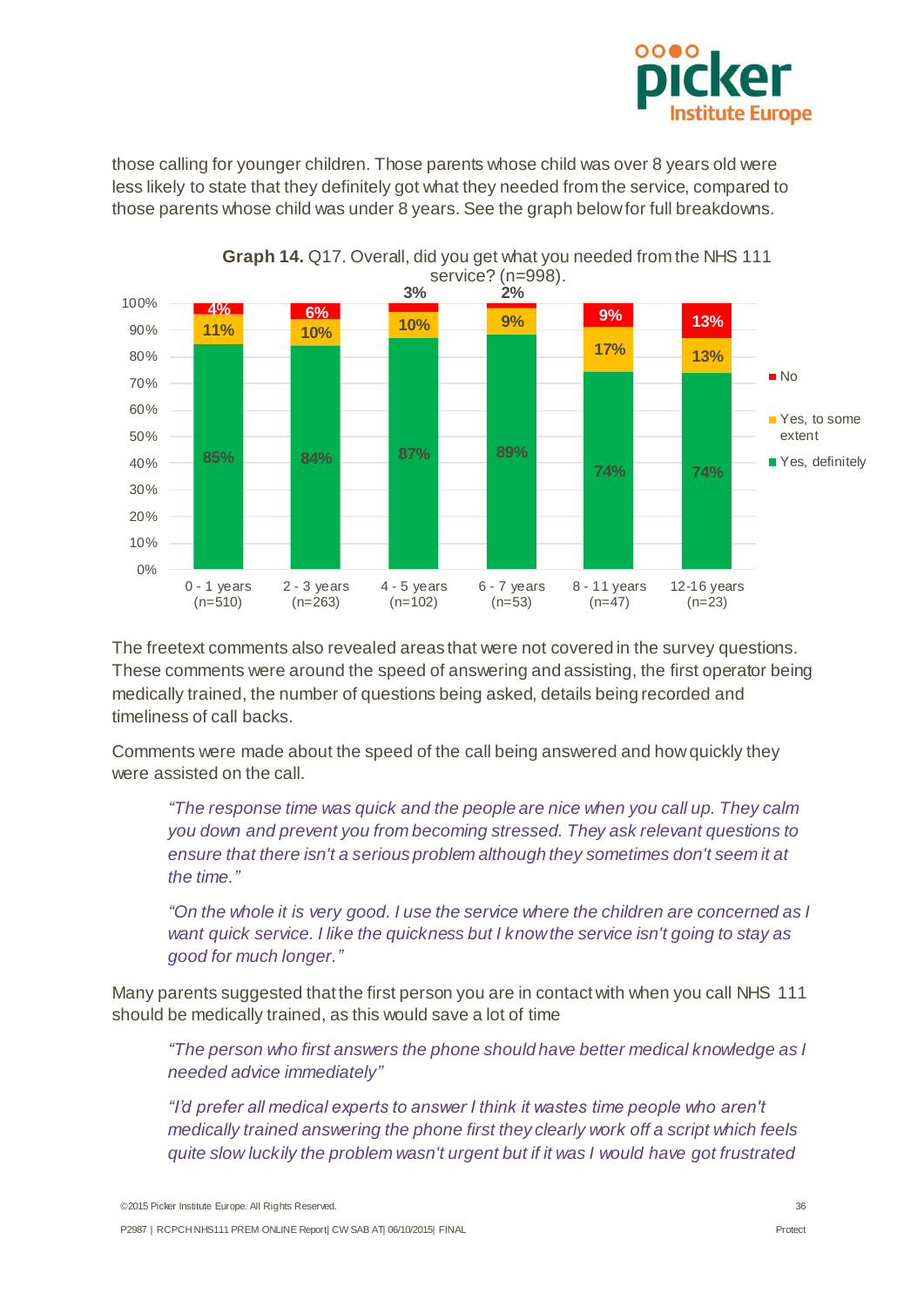

*that I didn't get to speak to someone medically trained straight away because I repeated a lot of info to the doctor when they called me back"*

Others felt that the amount of questions and the content they covered was irrelevant to them; that they would prefer the focus was on symptoms of the child rather than anything else.

*"The long list of questions they ask you every time, I think they should save it on the system so when you ring again that information is available so you don't have to repeat it."*

*"When I first called they asked me multiple questions which I felt were unnecessary."*

*"I think that it is very scripted and some questions they ask are irrelevant to the actual problem, which makes it a longer process"*

A number of parents commented on the callers taking information down and keeping records.

*"It should be looked at carefully when they take down the first lot of information-to make sure everything is recorded correctly at the beginning"*

*"Efficient, details taken down correctly"*

Further comments were made about the timeliness of the call back they received. *"The only comment I will make is that I had been told a GP will call me back within an hour. I found that timeframe too long."*

*"Maybe more people in the service, the time between my first call and when the doctor called me back could be quicker."*

*"It's pretty good. I have to wait an hour or so for the Doctor to call back and when you are worried that can be added stress but I know they are busy times"*

A full list of all the anonymised freetext comments are provided in a separate excel file.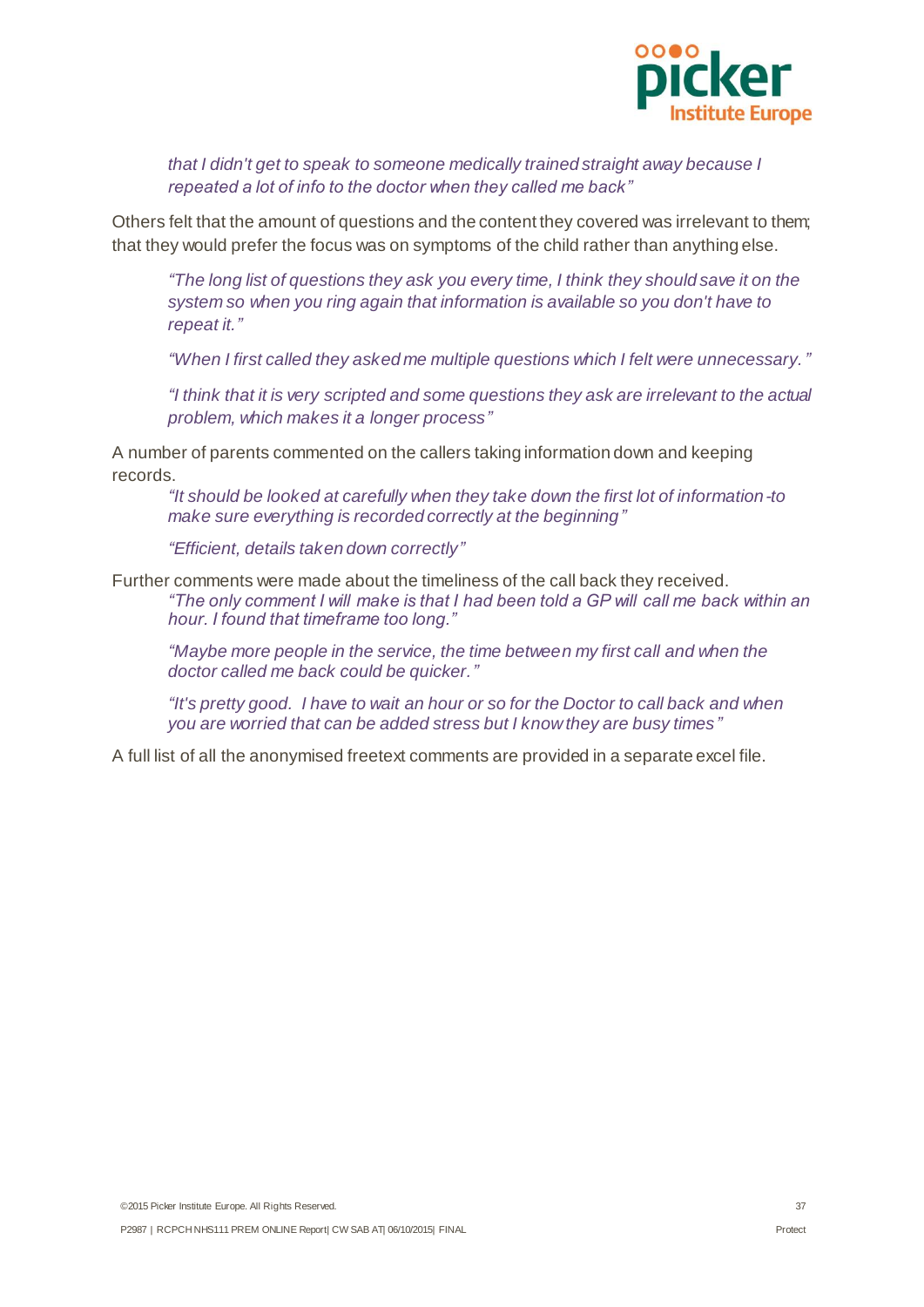

## Conclusion

The newly developed parent questionnaire functions well in enabling respondents to describe their experience of using the NHS 111 service. Validation findings mirrored those from the focus groups, whereby there were no marked differences of experience of the call and the influence of this on the care pathway by condition, confirming there was no need to have an individual survey specific to each.

The survey revealed that most parents first heard about NHS 111 from their friends and family, from their GP, or from seeing an advertisement. Knowing where parents receive information about the service is vital to target awareness raising efforts and to share knowledge of how and when the service can and should be used.

Over half of the parents calling the NHS 111 service had done so as it was out of hours for primary care services. This may suggest that, had they been available, parents may have ordinarily accessed these services prior to using NHS 111. Since NHS 111 served as a resource for parents when primary care services weren't available then, it may have prevented them from relying on secondary care services such as A&E for non-urgent concerns. This is corroborated by the fact that a fifth of parents called the service for advice or reassurance, and 13% believed the situation wasn't urgent enough for 999. Research such as that conducted by ESRO for the Department of Health<sup>6</sup>, revealed that a major reason parents of under 5s report attending A&E for non-urgent situations, is a desire to act overly cautiously as a result of being uncertain about their child's health or condition. Many parents in these situations could have accessed other services, or received reassurance that the situation was not urgent and avoided going to A&E. Therefore, if implemented appropriately, the NHS 111 service can serve as a source of information and comfort for those parents who are slightly unsure about their child's health or condition.

Overall, parents were positive about their experience of calling the NHS 111 service, with less than one in ten reporting that they would not necessarily call again if their child had the same problem in the future. Parents felt listened to, and the majority felt they were given enough information by the first call advisor to assist them in the care of their child. In other cases, parents were put in contact with other professionals in order to assist them with further information. However, the results also highlight room for improvement in some key areas, including having the advisor provide callers with an explanation as to why the advice given or action taken is the most suitable course of action.

Respondents' comments support these findings, but also provide further insight into their experience with some parents revealing dissatisfaction with the amount of questions asked and the timeliness of their call back. Furthermore, although most parents had a positive experience of the first person they spoke to, the results suggest that more could be done to ensure callers experienced a higher level of confidence and trust in the first advisor. This is

j

<sup>6</sup> ESRO, 2015. *A&E: Studying parental decision making around non-urgent attendance among under 5s.* Report prepared for the Department of Health.

<sup>©2015</sup> Picker Institute Europe. All Rights Reserved. 38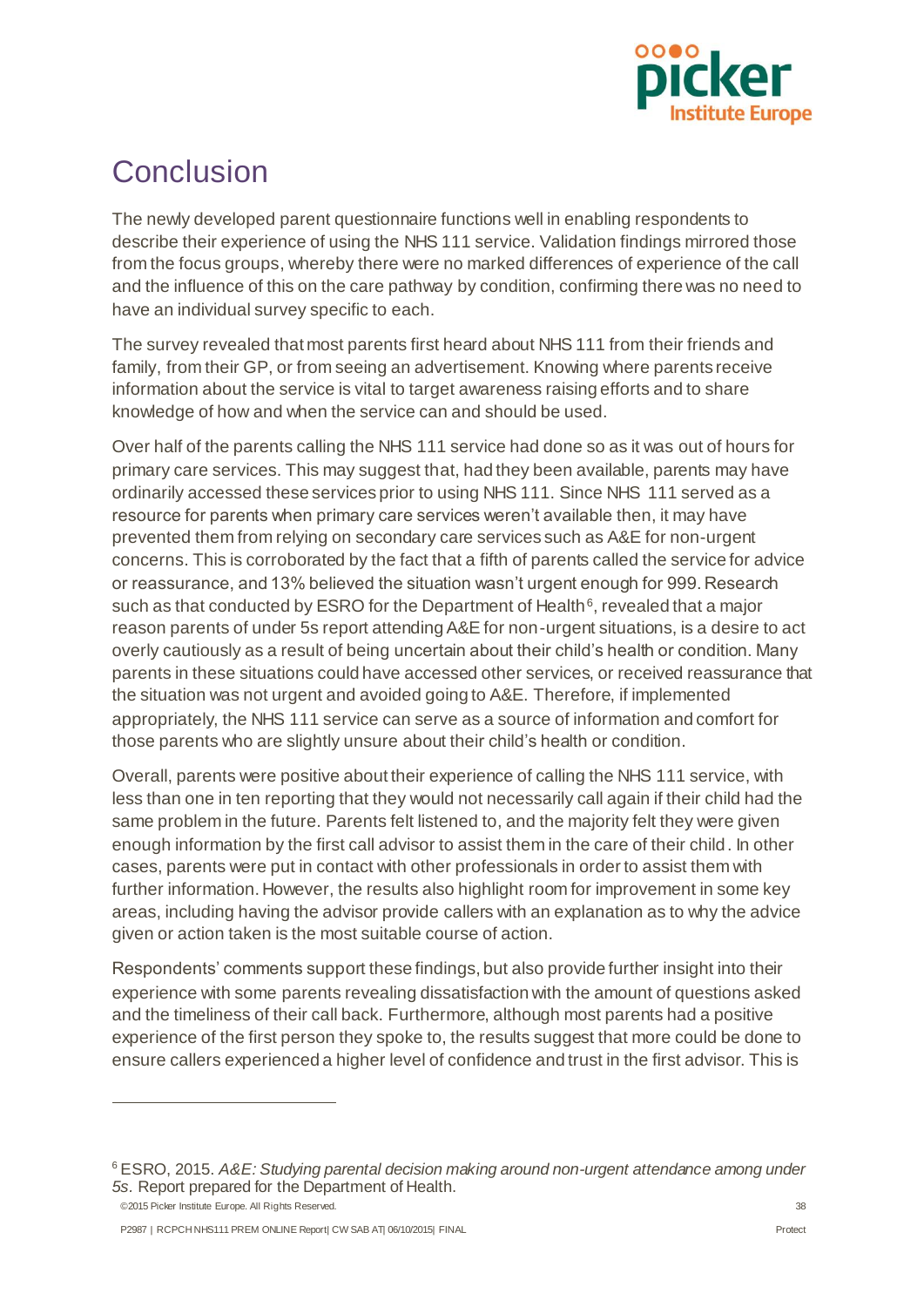

supported by the free text comments made by the callers, suggesting that they would prefer the first advisor to have a medical background to provide prompt, efficient advice rather than being asked a number of (sometimes irrelevant) routine questions, which does not fill the caller with confidence, trust or reassurance. It may be difficult to change this since the service works by using non-medical advisors to screen and assess symptoms prior to directing service users to the most relevant care. However, providing parents with clearer explanations as to the why the questions are relevant as well as why the advice or action is appropriate could put parents' minds at ease. This was supported by the data and the freetext comments. Those who spoke to another person seemed more likely to have confidence and trust in them, than the first person they spoke to, however the reason for this is not clear. Possible suggestions could be that the additional advisor was medically trained, or instead may have simply confirmed what the first advisor was recommending.

As can be expected, there were slight differences between the conditions parents called for regarding: amount information provided; advice given; and alternative or additional routes taken. There were no marked differences however between parents calling for the different age groups. That said, the majority of callers were parents of children aged 0-1 years therefore meaningful analysis by age was not possible.

The composite score created for "experience of the call" proved capable of differentiating the experience of those who agreed with the advice, of those who felt they were clearly told why the advice they were given was appropriate, and of those who did not follow the advice given to them. This indicated associations between those parents who had a more positive experience of the call with (i) feeling the advice/action was the right thing to do, (ii) feeling that they were clearly told why it was correct, and (iii) ultimately following the advice that they were given by NHS 111. This has important implications in delivering a call service that offers a positive experience, to ensure unnecessary strain is not put on health services such as accident and emergency departments.

The overall impression was that the parents in North West London either fully or partly followed the advice given to them by the NHS 111. The number of callers who did not follow the advice was a relatively small proportion of the overall sample (less than ten percent). Over a third of those who did not follow the advice reported they did not fully agree with the advice given. As noted above having a positive experience of the call was associated with feeling the advice was correct and subsequently following the advice received. That said, a quarter of these callers did not follow the advice due to other options becoming available. A small number did try to follow the advice, but it was unsuccessful. Considering that the proportion not following the NHS 111 advice was so small could suggest that overall the service is one to be relied upon and is a successful and useful service for the majority of its users.

Understanding parent and service-user experience is widely recognised as a key component of health care quality. The PREM proved a useful tool to understand parents and carers' experiences of using NHS 111 as well as providing evidence that their overall experience could influence their decision to follow advice and ultimately follow the most appropriate care pathway for their child's needs. Listening to the experiences of parents and carers can and should assist service-providers with improving their services for those who use them and to ultimately ensure the most appropriate care pathway is followed.

©2015 Picker Institute Europe. All Rights Reserved. 39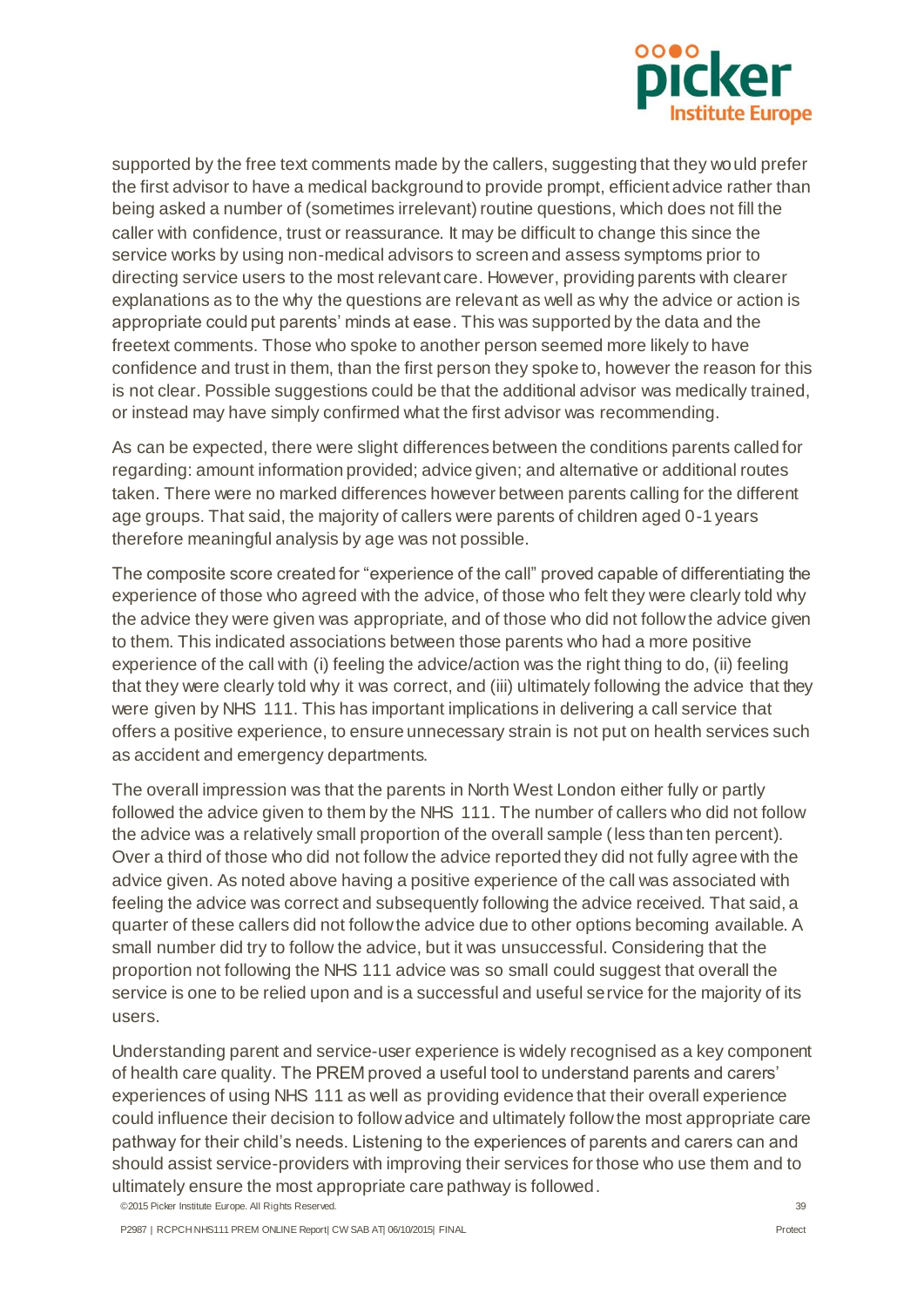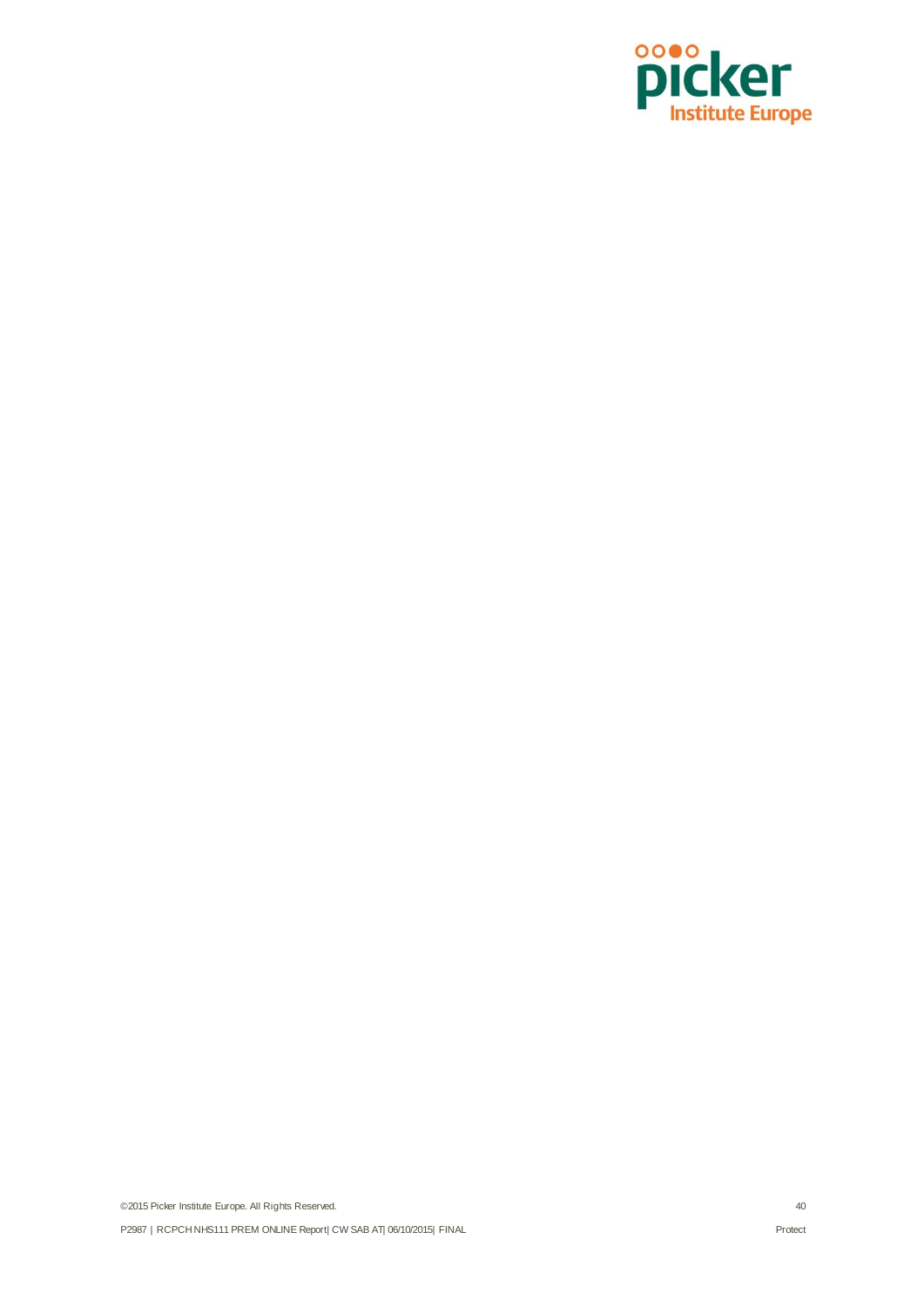

Appendix One

# Frequency tables

©2015 Picker Institute Europe. All Rights Reserved. 41 P2987 | RCPCH NHS111 PREM ONLINE Report| CW SAB AT| 06/10/2015| FINAL Protect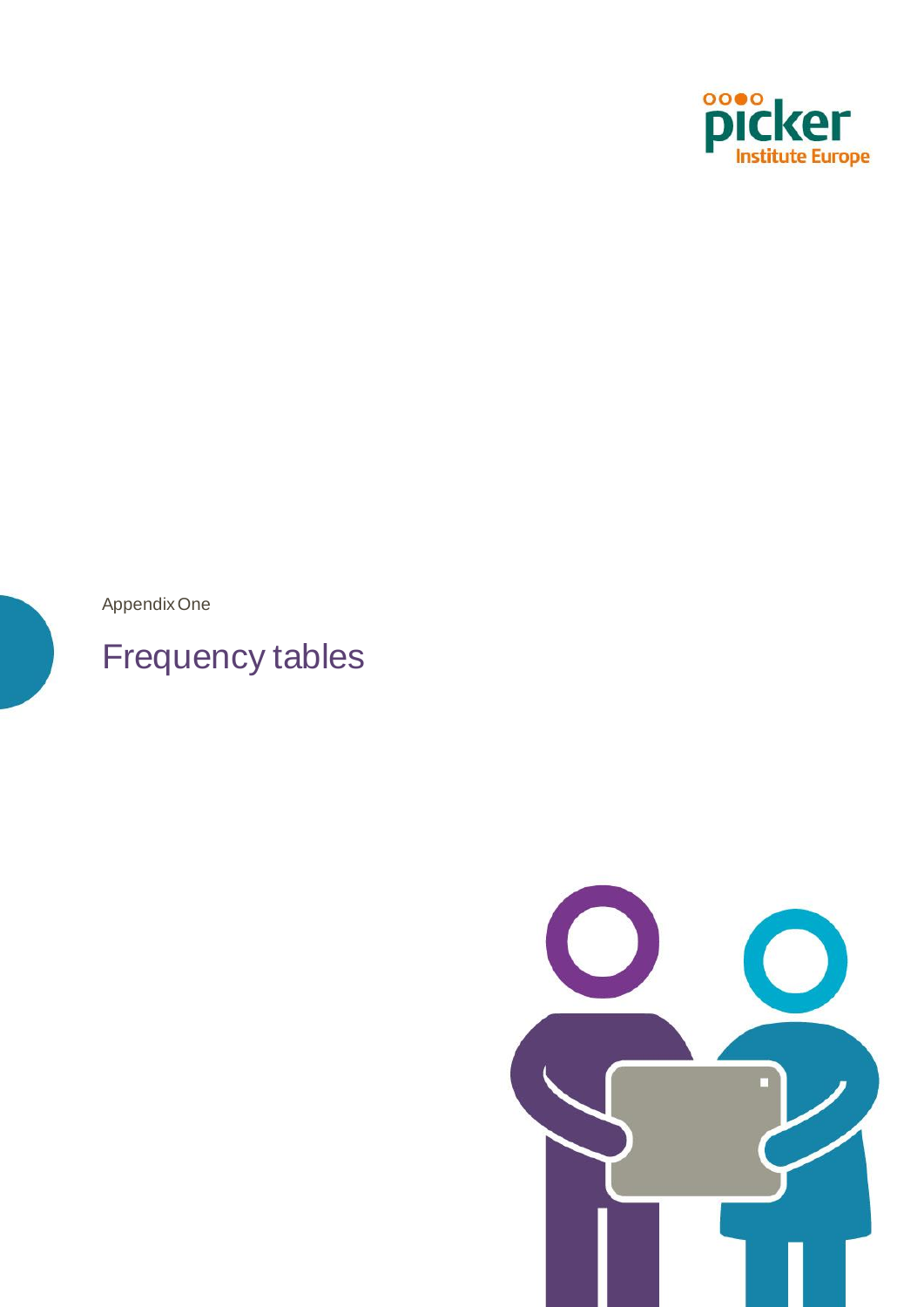

## Frequency Tables

This section shows a breakdown of responses for each question. It also shows the recalculated plus questions where those respondents for whom a question was not applicable have been removed.

| <b>Condition</b>                             |           |                  |
|----------------------------------------------|-----------|------------------|
|                                              | Frequency | Valid<br>Percent |
| Breathing Problems, Breathlessness or Wheeze | 331       | 33.1             |
| Constipation                                 | 100       | 10.0             |
| Diarrhoea and Vomiting                       | 264       | 26.4             |
| Fever                                        | 305       | 30.5             |
| Total                                        | 1000      | 100.0            |

#### **Q1. Thinking back before you made the call, how did you first learn about NHS 111? (Q1)**

|                                                                | Frequency | Valid<br>Percent |
|----------------------------------------------------------------|-----------|------------------|
| GP told me about the service                                   | 195       | 19.9             |
| GP out of hours voice message advised me or redirected me      | 52        | 5.3              |
| NHS Direct voice message advised me                            | 34        | 3.5              |
| Health visitor, pharmacist or other health professional        | 56        | 5.7              |
| Online at e.g. NHS Choices, NHS Symptoms checker or GP website | 118       | 12.0             |
| Television advert or print advert (e.g. leaflet or poster)     | 189       | 19.3             |
| Friends or family                                              | 265       | 27.0             |
| Other (please specify below)                                   | 72        | 7.3              |
| Total answered                                                 | 981       | 100.0            |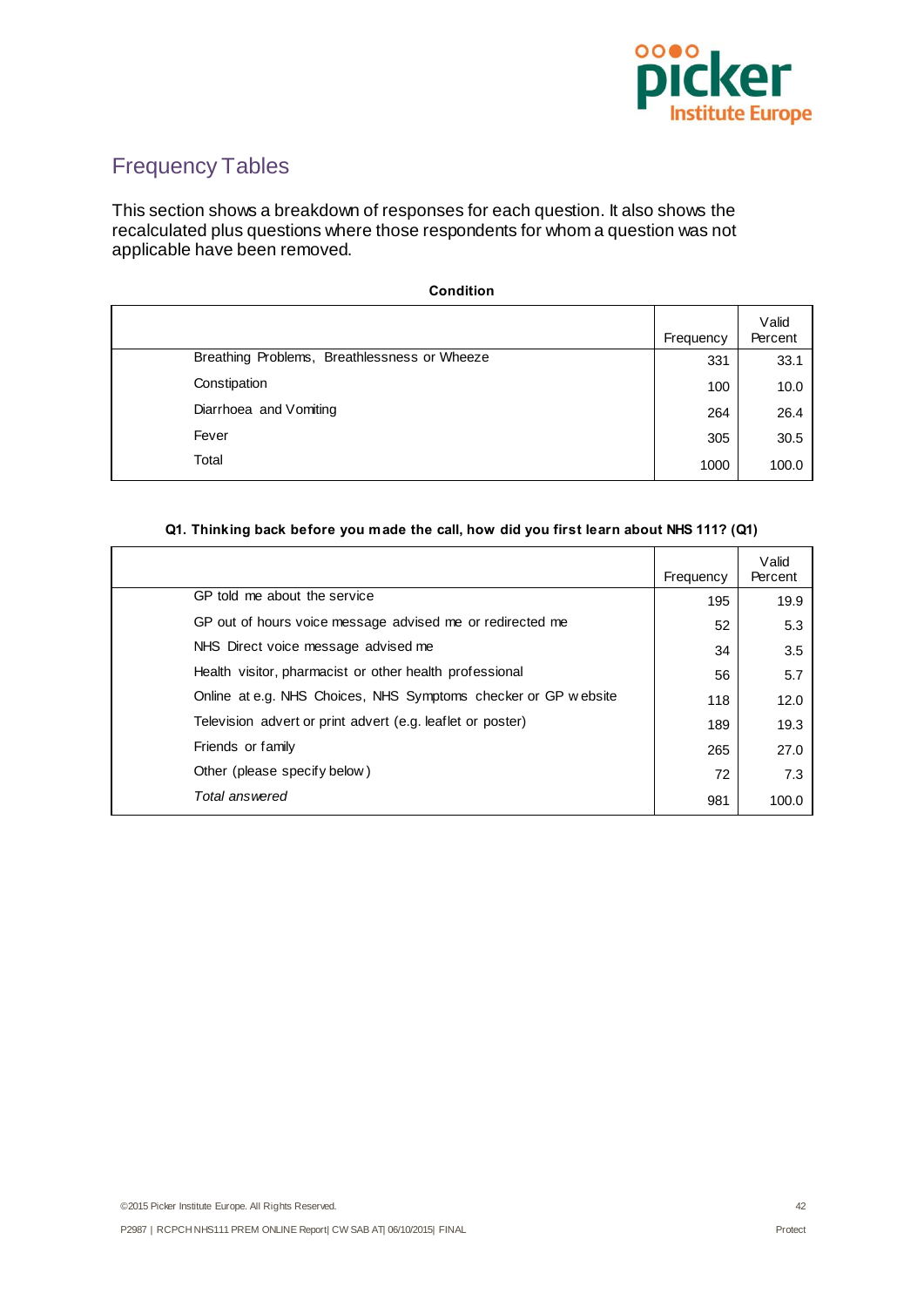

#### **Q2. Thinking about the most recent time you called NHS 111, what was the main reason you called NHS 111 rather than using another service?**

|                                                         | Frequency | Valid<br>Percent |
|---------------------------------------------------------|-----------|------------------|
| It was out of hours for my GP                           | 526       | 52.6             |
| I could not get an appointment with my GP               | 42        | 4.2              |
| It was out of hours for my pharmacist or other services | 2         | .2               |
| It was an emergency                                     | 44        | 4.4              |
| It was not urgent enough for 999                        | 129       | 12.9             |
| I w anted to avoid going to A&E                         | 27        | 2.7              |
| needed advice/ reassurance                              | 200       | 20.0             |
| w anted to be redirected to another service             | 7         |                  |
| did not know what else to do                            | 23        | 2.3              |
| Total answered                                          | 1000      | 100.0            |

#### **Q3. When you first called, did the person you spoke to introduce themselves?**

|                | Frequency | Valid<br>Percent |
|----------------|-----------|------------------|
| Yes            | 731       | 73.1             |
| No             | 8         | .8               |
| Can't remember | 261       | 26.1             |
| Total answered | 1000      | 100.0            |

#### **Q3+ When you first called did the person you spoke to introduce themselves? (those who could remember)**

|                | Frequency | Valid<br>Percent |
|----------------|-----------|------------------|
| Yes            | 731       | 98.9             |
| No             | 8         | 1.1              |
| Total answered | 739       | 100.0            |

#### **Q4. Did the first person you spoke to listen carefully to what you had to say? (Q4)**

|                        | Frequency | Valid<br>Percent |
|------------------------|-----------|------------------|
| Yes, definitely        | 923       | 92.4             |
| Yes, to some extent    | 60        | 6.0              |
| <b>No</b>              | 13        | 1.3              |
| This was not necessary | 3         | .3               |
| Total answered         | 999       | 100.0            |

©2015 Picker Institute Europe. All Rights Reserved. 43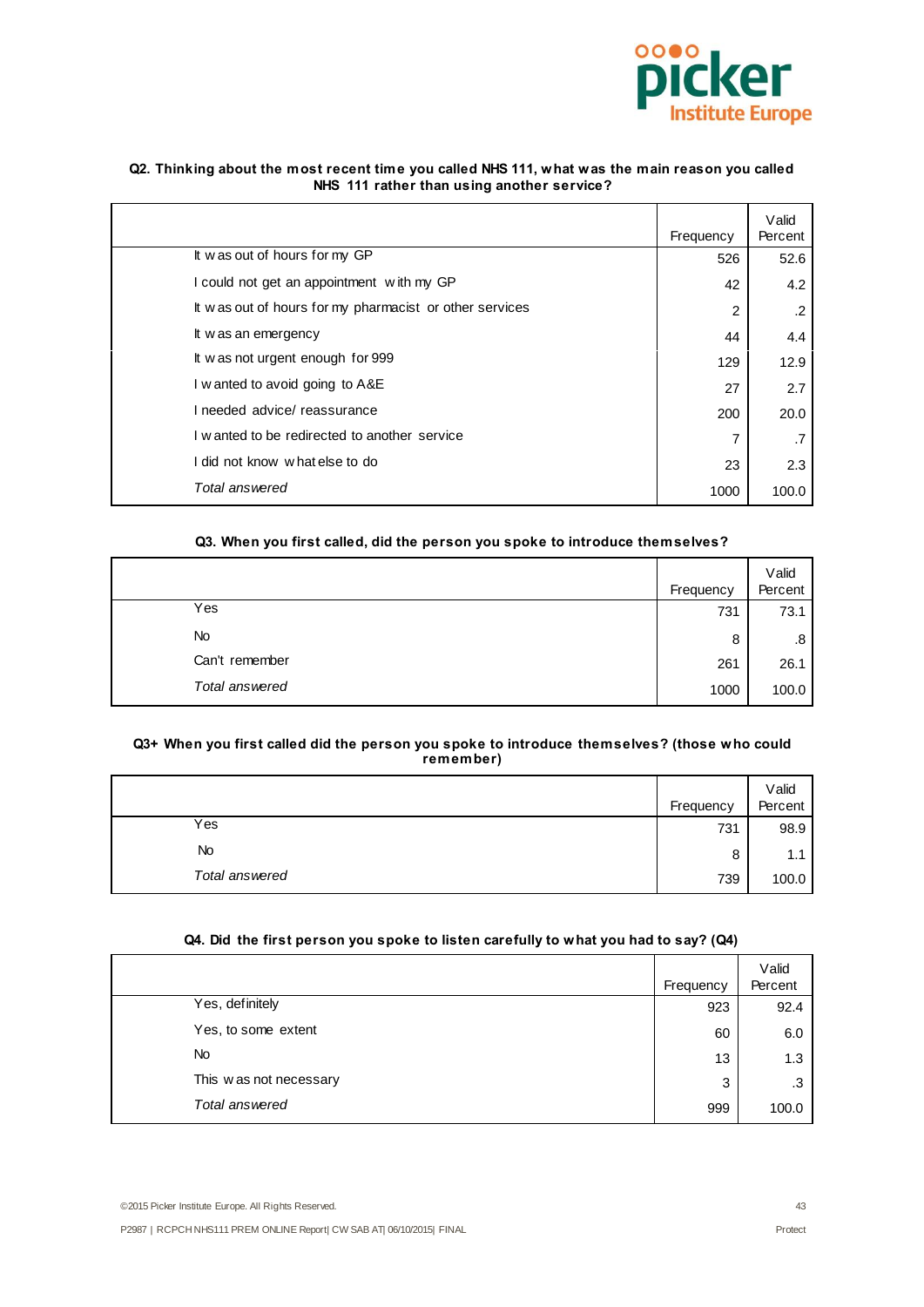

#### **Q4+ Did the person you spoke to listen carefully to what you had to say? (for whom this was necessary)**

|                     | Frequency | Valid<br>Percent |
|---------------------|-----------|------------------|
| Yes, definitely     | 923       | 92.7             |
| Yes, to some extent | 60        | 6.0              |
| <b>No</b>           | 13        | 1.3              |
| Total answered      | 996       | 100.0            |

|                        | Frequency | Valid<br>Percent |
|------------------------|-----------|------------------|
| Yes, definitely        | 772       | 77.8             |
| Yes, to some extent    | 173       | 17.4             |
| No.                    | 41        | 4.1              |
| This was not necessary | 6         | .6               |
| Total answered         | 992       | 100.0            |

#### **Q5. Did you have confidence and trust in the first person you spoke to? (Q5)**

#### **Q5+ Did you have confidence and trust in the first person you spoke to? (for whom this was necessary)**

| lecessary) |
|------------|
|------------|

|                     | Frequency | Valid<br>Percent |
|---------------------|-----------|------------------|
| Yes, definitely     | 772       | 78.3             |
| Yes, to some extent | 173       | 17.5             |
| <b>No</b>           | 41        | 4.2              |
| Total answered      | 986       | 100.0            |

#### **Q6. Did the person that you first spoke to give enough information to assist you? (Q6)**

|                                                                          | Frequency | Valid<br>Percent |
|--------------------------------------------------------------------------|-----------|------------------|
| Yes, enough information                                                  | 709       | 71.1             |
| Some, but not enough information                                         | 97        | 9.7              |
| Very little or no information                                            | 22        | 2.2              |
| No, but I w as put in contact with someone else w ho gave me information | 158       | 15.8             |
| Not sure                                                                 | 11        | 1.1              |
| Total answered                                                           | 997       | 100.0            |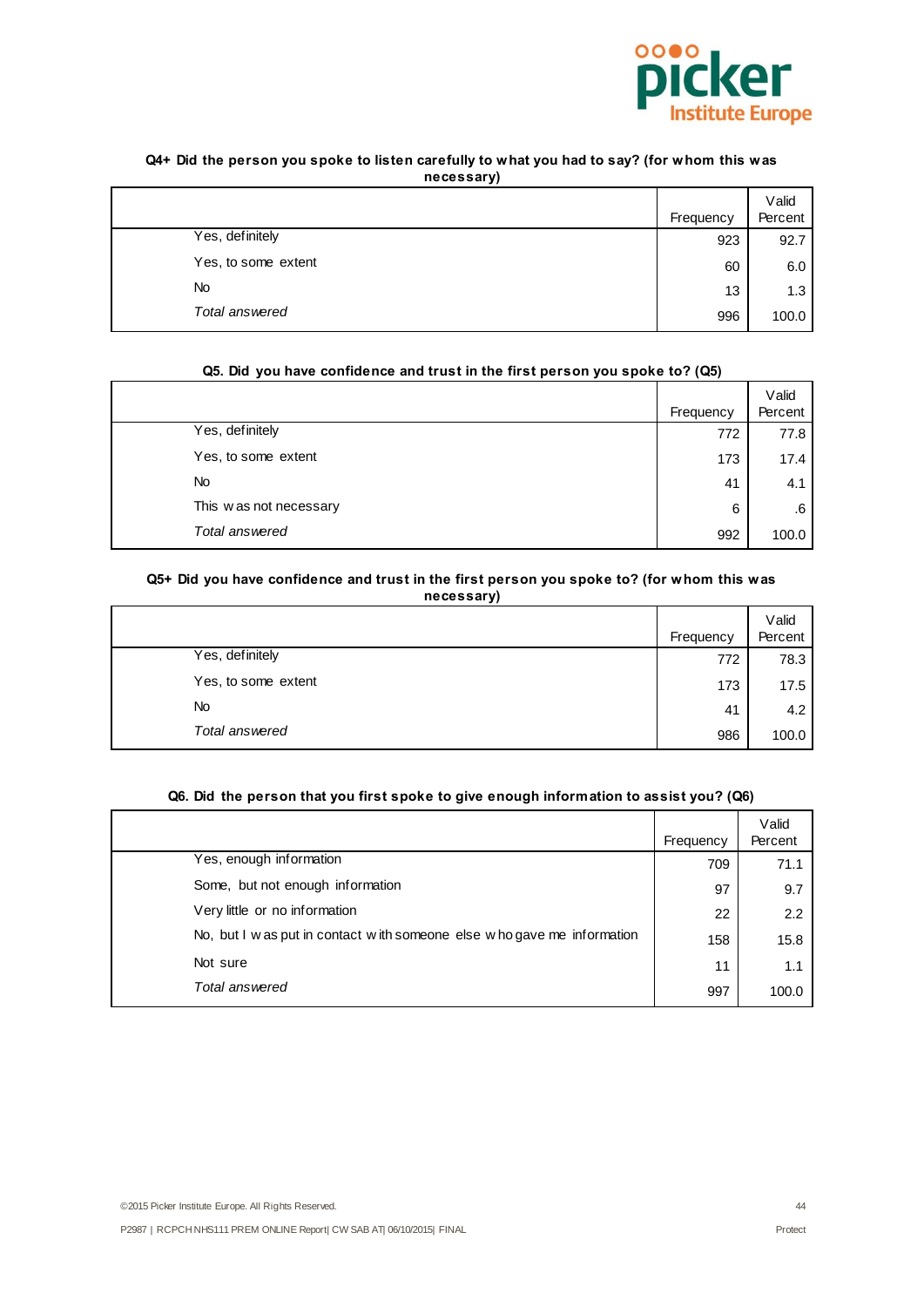

#### **Q6+ Did the person that you first spoke to give enough information to assist you? (those who were sure)**

|                                                                          | Frequency | Valid<br>Percent |
|--------------------------------------------------------------------------|-----------|------------------|
| Yes, enough information                                                  | 709       | 71.9             |
| Some, but not enough information                                         | 97        | 9.8              |
| Very little or no information                                            | 22        | 2.2              |
| No, but I w as put in contact with someone else w ho gave me information | 158       | 16.0             |
| Total answered                                                           | 986       | 100.0            |

### **Q7. Other than the first person who answered the call, did you speak to anyone else on the telephone?**

**(Q7)**

|                                     | Frequency | Valid<br>Percent |
|-------------------------------------|-----------|------------------|
| Yes, I w as immediately transferred | 68        | 6.8              |
| Yes, I received a call back         | 633       | 63.7             |
| No                                  | 293       | 29.5             |
| Total answered                      | 994       | 100.0            |

#### **Q8. Did you have confidence and trust in the other person(s) you spoke to? (Q8) (those who spoke to another person(s))**

|                        | Frequency | Valid<br>Percent |
|------------------------|-----------|------------------|
| Yes, definitely        | 602       | 85.9             |
| Yes, to some extent    | 73        | 10.4             |
| <b>No</b>              | 23        | 3.3              |
| This was not necessary | 3         | .4               |
| Total answered         | 701       | 100.0            |

#### **Q8+ Did you have confidence and trust in the other person(s) you spoke to? (those who spoke to another person(s) and for whom this was necessary)**

|                     | Frequency | Valid<br>Percent |
|---------------------|-----------|------------------|
| Yes, definitely     | 602       | 86.2             |
| Yes, to some extent | 73        | 10.5             |
| No.                 | 23        | 3.3              |
| Total answered      | 698       | 100.0            |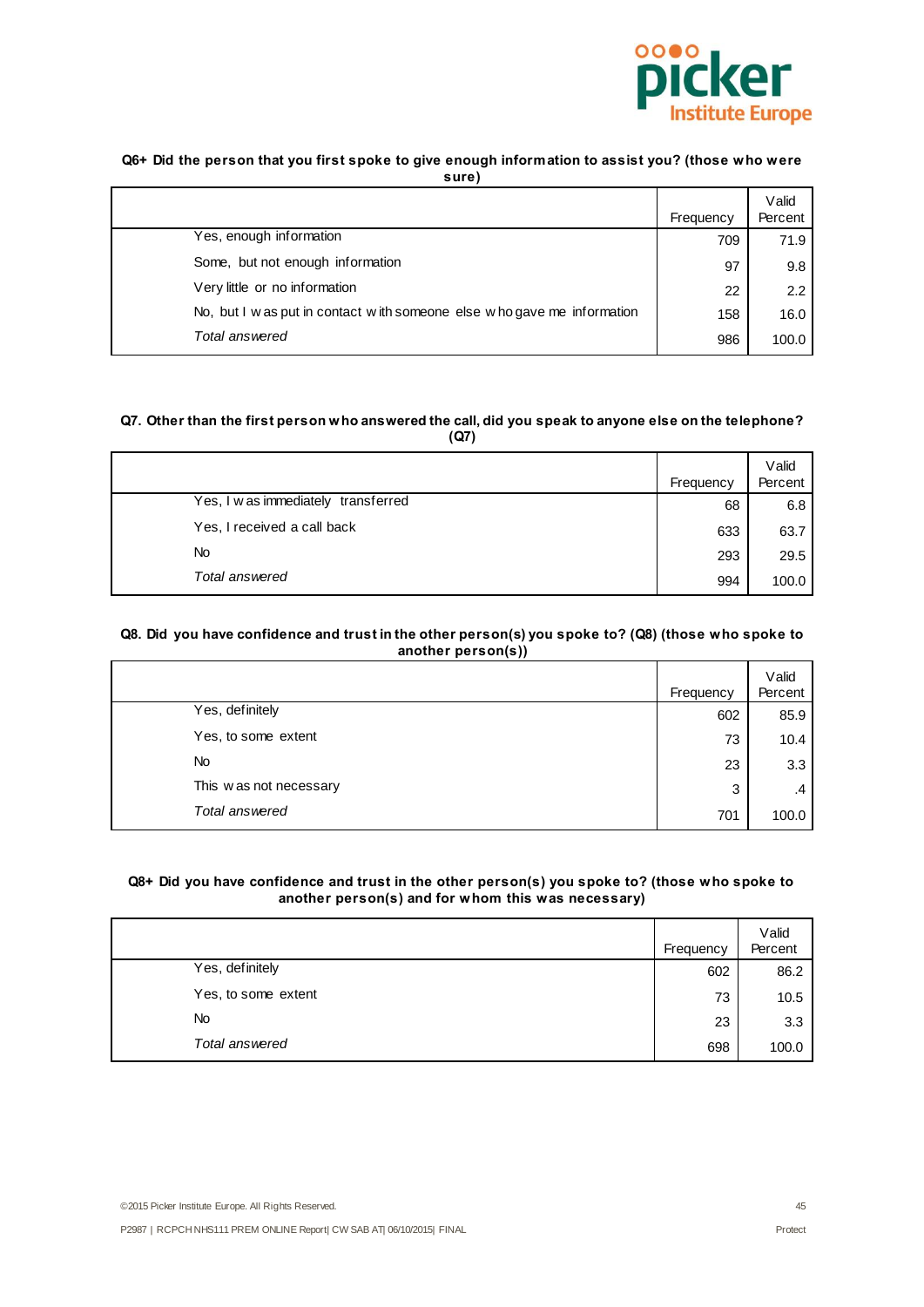

|                                                                                                            | Frequency | Valid<br>Percent |
|------------------------------------------------------------------------------------------------------------|-----------|------------------|
| An ambulance was called to my home                                                                         | 108       | 10.9             |
| I was told to go to another urgent care service myself, such as a walk in<br>clinic or A&E                 | 232       | 23.4             |
| The advisor made an appointment at an urgent care service on my<br>behalf, such as a walk in clinic or A&E | 202       | 20.4             |
| I was advised to make an appointment with my own GP                                                        | 77        | 7.8              |
| I was advised to go to a pharmacist                                                                        | 9         | .9               |
| Nothing further, as I w as assessed and given advice on how to look after<br>the problem myself            | 328       | 33.1             |
| Other (please specify below)                                                                               | 36        | 3.6              |
| Total answered                                                                                             | 992       | 100.0            |

#### **Q9. What action or advice did you receive from NHS 111? (Q9)**

#### **Q10. Overall, were you satisfied with how quickly NHS 111 assisted you? (Q10)**

|                     | Frequency | Valid<br>Percent |
|---------------------|-----------|------------------|
| Yes, definitely     | 831       | 83.3             |
| Yes, to some extent | 114       | 11.4             |
| No.                 | 53        | 5.3              |
| Total answered      | 998       | 100.0            |

#### **Q11.a Thinking about the advice given or the action taken by NHS 111 did you feel this was the right advice or action to be taken? (Q11a)**

|                     | Frequency | Valid<br>Percent |
|---------------------|-----------|------------------|
| Yes, definitely     | 826       | 82.7             |
| Yes, to some extent | 113       | 11.3             |
| No.                 | 60        | 6.0              |
| Total answered      | 999       | 100.0            |

#### **Q11.b Thinking about the advice given or the action taken by NHS 111 were you clearly told why this was the right thing to do? (Q11b)**

|                     | Frequency | Valid<br>Percent |
|---------------------|-----------|------------------|
| Yes, definitely     | 730       | 74.0             |
| Yes, to some extent | 159       | 16.1             |
| No.                 | 98        | 9.9              |
| Total answered      | 987       | 100.0            |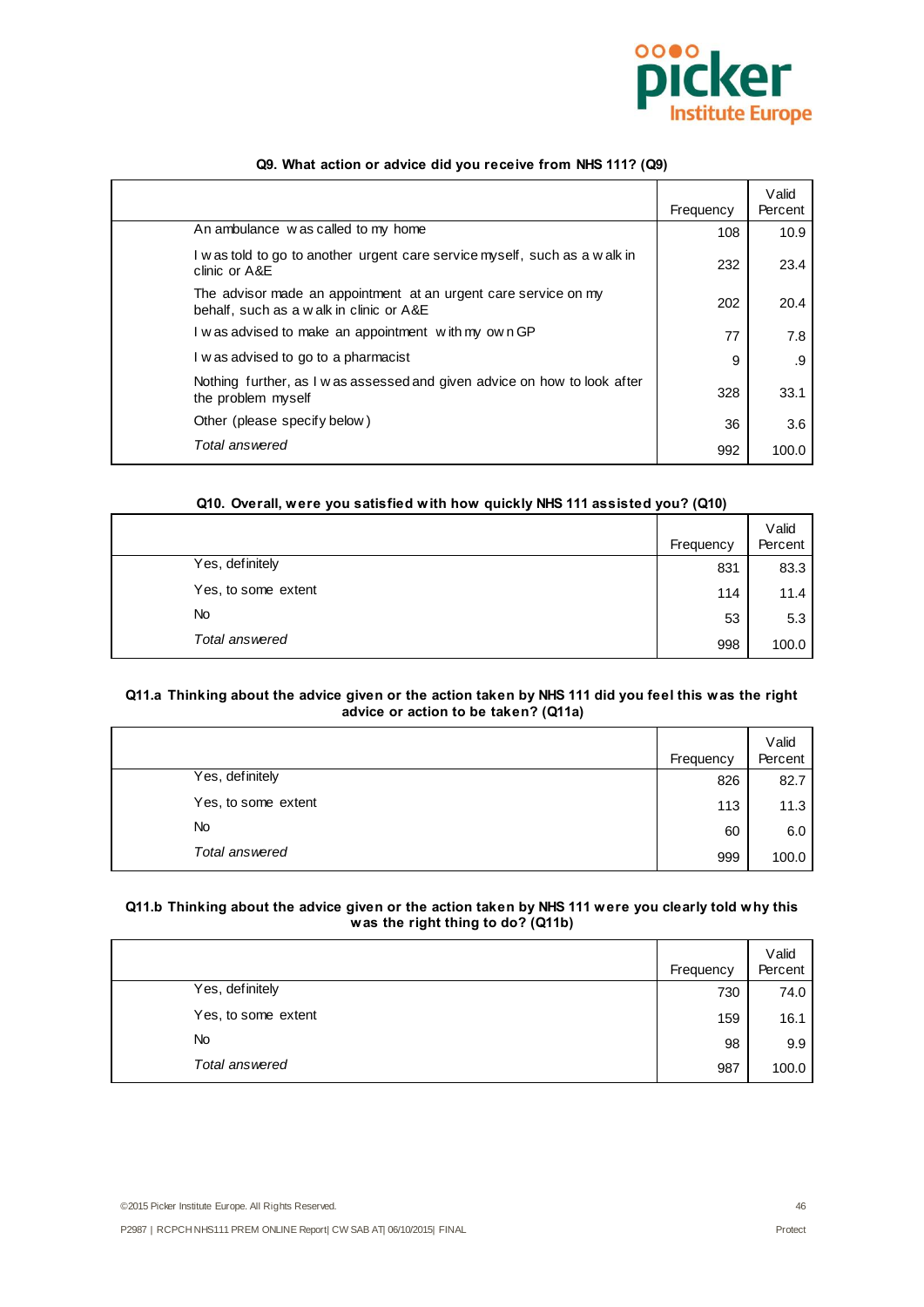

| Q12. Were you involved as much as you wanted in the decisions made about your child's care or |  |
|-----------------------------------------------------------------------------------------------|--|
| treatment during the call? (Q12)                                                              |  |

|                        | Frequency | Valid<br>Percent |
|------------------------|-----------|------------------|
| Yes, definitely        | 796       | 79.7             |
| Yes, to some extent    | 92        | 9.2              |
| No.                    | 50        | 5.0              |
| This was not necessary | 61        | 6.1              |
| Total answered         | 999       | 100.0            |

#### **Q12+ Were you involved as much as you wanted in the decisions made about your child's care or treatment during the call? (for whom this was necessary)**

|                     | Frequency | Valid<br>Percent |
|---------------------|-----------|------------------|
| Yes, definitely     | 796       | 84.9             |
| Yes, to some extent | 92        | 9.8              |
| <b>No</b>           | 50        | 5.3              |
| Total answered      | 938       | 100.0            |

#### **Q13. Now thinking about the time after the call, did you follow the advice or action you received from the NHS 111? (Q13)**

|                        | Frequency | Valid<br>Percent |
|------------------------|-----------|------------------|
| Yes, fully             | 889       | 89.0             |
| Yes, partly            | 58        | 5.8              |
| No.                    | 26        | 2.6              |
| This was not necessary | 26        | 2.6              |
| Total answered         | 999       | 100.0            |

#### **Q13+ Did you follow the advice or action you received from the NHS 111? (for whom it was necessary)**

|                | Frequency | Valid<br>Percent |
|----------------|-----------|------------------|
| Yes, fully     | 889       | 91.4             |
| Yes, partly    | 58        | 6.0              |
| No             | 26        | 2.7              |
| Total answered | 973       | 100.0            |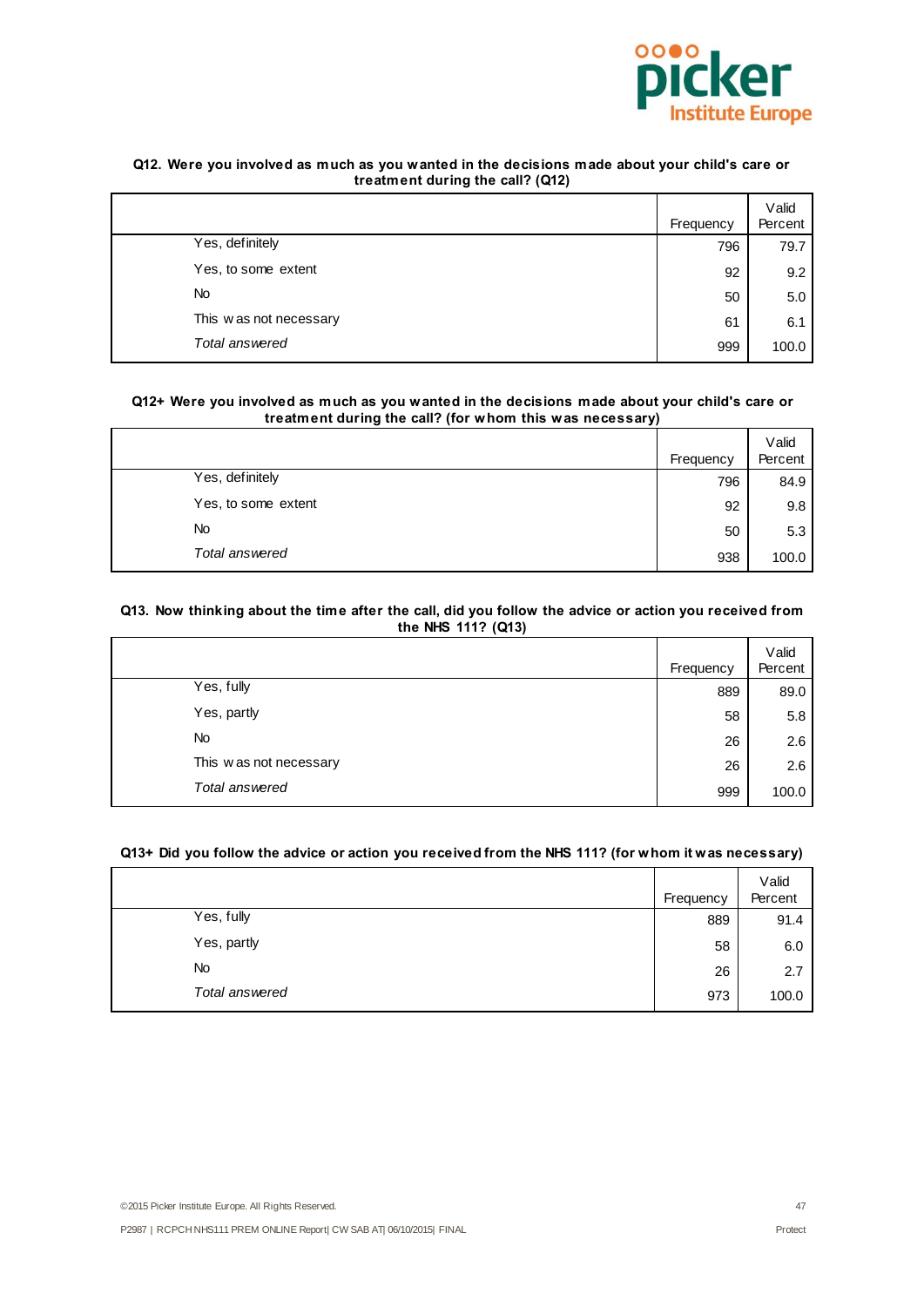

#### **Q14. What else did you do / or do instead? If more than one, please select the one main action. (Q14) (those who did not fully follow the advice/action given by NHS 111)**

|                                                                          | Frequency | Valid<br>Percent |
|--------------------------------------------------------------------------|-----------|------------------|
| Nothing                                                                  | 11        | 13.1             |
| called 999                                                               | 6         | 7.1              |
| I went to another urgent care service such as a walk in clinic or A&E    | 28        | 33.3             |
| I went to the pharmacist                                                 | 0         | 0.0              |
| I contacted another health professional such a health visitor or midwife | 8         | 9.5              |
| I waited until I could make an appointment with my own GP                | 14        | 16.7             |
| Other (please specify below)                                             | 17        | 20.2             |
| Total answered                                                           | 84        | 100.0            |

#### **Q15. If you did not fully follow the advice, why was this? (Q15) (those who did not fully follow the advice/action given by NHS 111)**

|                                                                                                       | Frequency | Valid<br>Percent |
|-------------------------------------------------------------------------------------------------------|-----------|------------------|
| did not fully agree with the advice                                                                   | 32        | 38.6             |
| I tried, but it did not w ork                                                                         | 12        | 14.5             |
| An alternative option became available e.g. I found an out of hours<br>pharmacist in another area     | 20        | 24.1             |
| It w as not possible to follow the advice e.g. I couldn't find appropriate<br>care for other children | 16        | 19.3             |
| I did not fully understand the advice                                                                 | 3         | 3.6              |
| Total answered                                                                                        | 83        | 100.0            |

#### **Q16. Overall, if your child had the same problem at the same time of day or night in the future, would you call NHS 111 again? (Q16)**

|                                                                        | Frequency | Valid<br>Percent |
|------------------------------------------------------------------------|-----------|------------------|
| Yes, definitely                                                        | 735       | 73.6             |
| Yes, maybe                                                             | 111       | 11.1             |
| No.                                                                    | 74        | 7.4              |
| Not applicable (e.g. I w ould feel confident about w hat to do myself) | 79        | 7.9              |
| Total answered                                                         | 999       | 100.0            |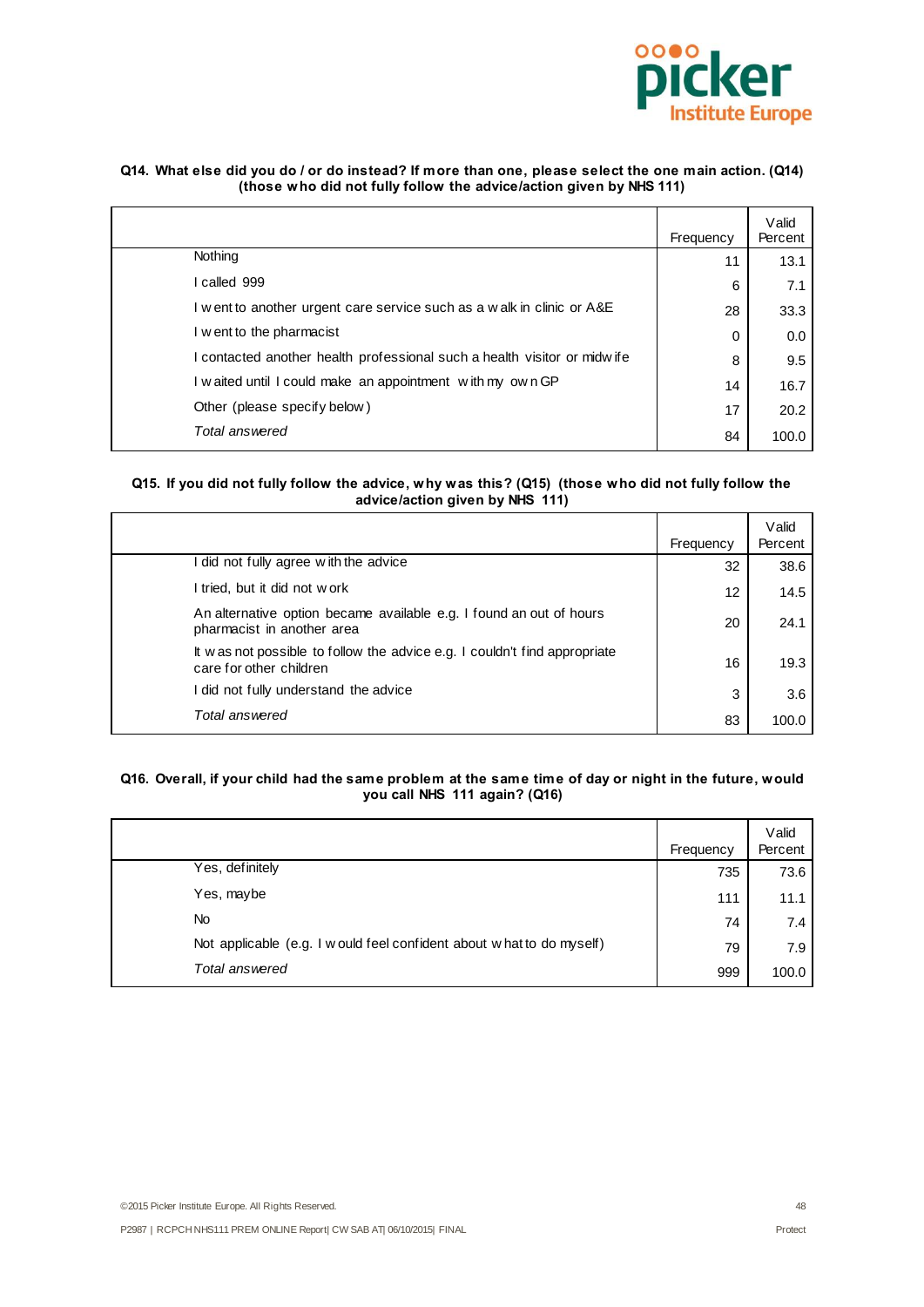

#### **Q16+ If your child had the same problem at the same time of day or night in the future, would you call NHS 111 again? (for whom it was applicable)**

|                 | Frequency | Valid<br>Percent |
|-----------------|-----------|------------------|
| Yes, definitely | 735       | 79.9             |
| Yes, maybe      | 111       | 12.1             |
| No.             | 74        | 8.0              |
| Total answered  | 920       | 100.0            |

|                     | Frequency | Valid<br>Percent |
|---------------------|-----------|------------------|
| Yes, definitely     | 842       | 84.4             |
| Yes, to some extent | 109       | 10.9             |
| No.                 | 47        | 4.7              |
| Total answered      | 998       | 100.0            |

#### **Q17. Overall, did you get what you needed from the NHS 111 service? (Q17)**

#### **Q18. Overall, including this call, how many times have you used the NHS 111 service for yourself or any other person? (Q18)**

|                        | Frequency | Valid<br>Percent |
|------------------------|-----------|------------------|
| This was my first time | 137       | 13.7             |
| 2-3 times              | 396       | 39.7             |
| 4-5 times              | 245       | 24.6             |
| 6 times or more        | 219       | 22.0             |
| Total answered         | 997       | 100.0            |

| Q13. WHO WAS the main person who completed this questionnaire: (Q13) |           |                  |  |  |
|----------------------------------------------------------------------|-----------|------------------|--|--|
|                                                                      | Frequency | Valid<br>Percent |  |  |
| Mother of child                                                      | 773       | 77.3             |  |  |
| Father of child                                                      | 203       | 20.3             |  |  |
| Mother and father together                                           | 5         | .5               |  |  |
| Carer/ guardian of child                                             | 2         | .2               |  |  |
| Other                                                                | 17        | 1.7              |  |  |
| Total answered                                                       | 1000      | 100.0            |  |  |

#### **Q19. Who was the main person who completed this questionnaire? (Q19)**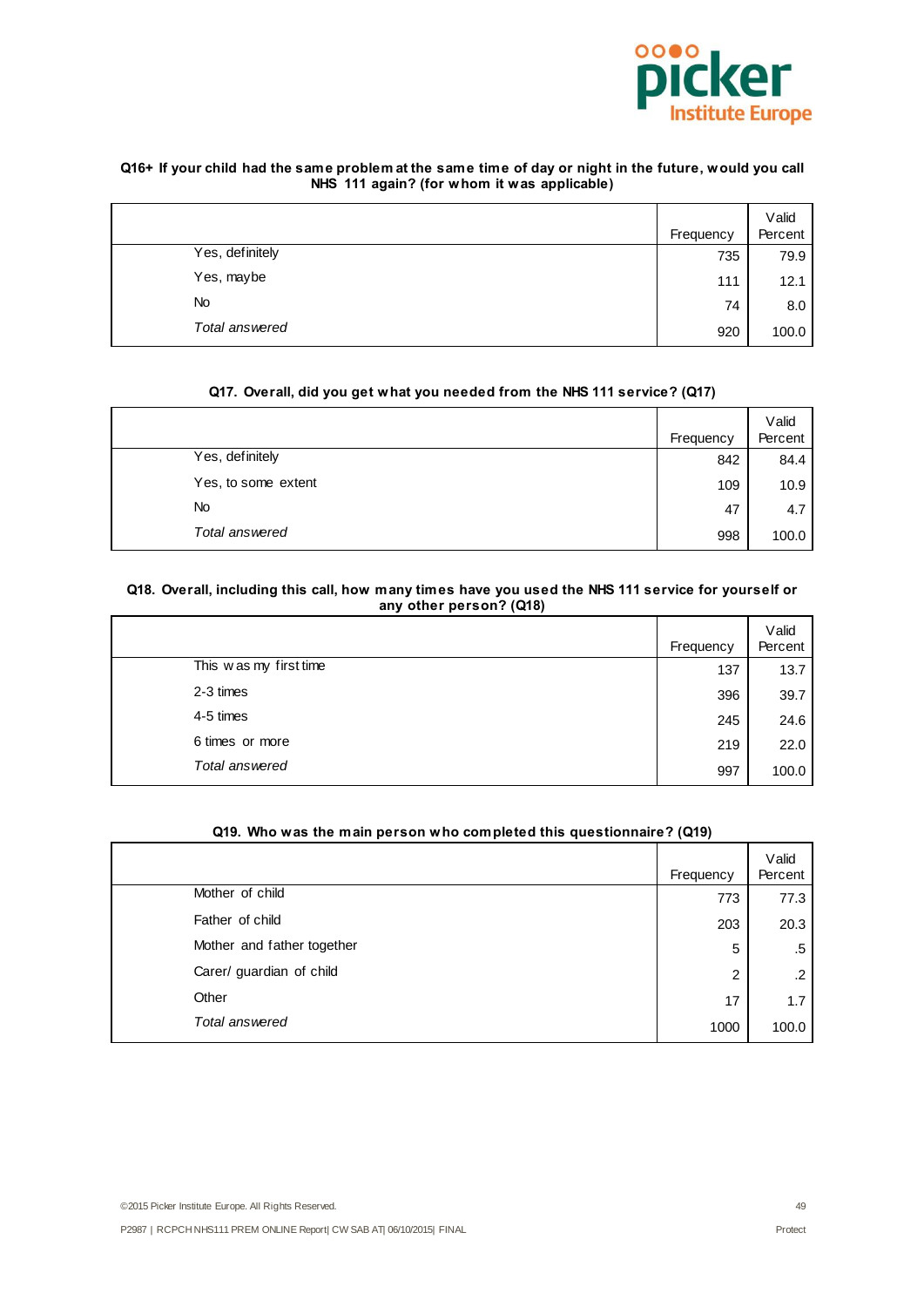

#### **Q20. Is your child male or female? (Q20)**

|                | Frequency | Valid<br>Percent |
|----------------|-----------|------------------|
| Male           | 558       | 56.2             |
| Female         | 435       | 43.8             |
| Total answered | 993       | 100.0            |

#### **Q22. To which of these ethnic groups would you say your child belongs? (Q22)**

|                                 | Frequency | Valid<br>Percent |
|---------------------------------|-----------|------------------|
| White British                   | 341       | 34.6             |
| White other                     | 131       | 13.3             |
| Mixed or multiple ethnic groups | 206       | 20.9             |
| Asian or Asian British          | 150       | 15.2             |
| <b>Black or Black British</b>   | 133       | 13.5             |
| Other                           | 25        | 2.5              |
| Total answered                  | 986       | 100.0            |

#### **Age at Call - Age Groups**

|               | Frequency | Valid<br>Percent |
|---------------|-----------|------------------|
| $0 - 1$ years | 510       | 51.0             |
| $2 - 3$ years | 264       | 26.4             |
| $4 - 5$ years | 102       | 10.2             |
| $6 - 7$ years | 54        | 5.4              |
| 8 - 11 years  | 47        | 4.7              |
| 12-14 years   | 23        | 2.3              |
| Total         | 1000      | 100.0            |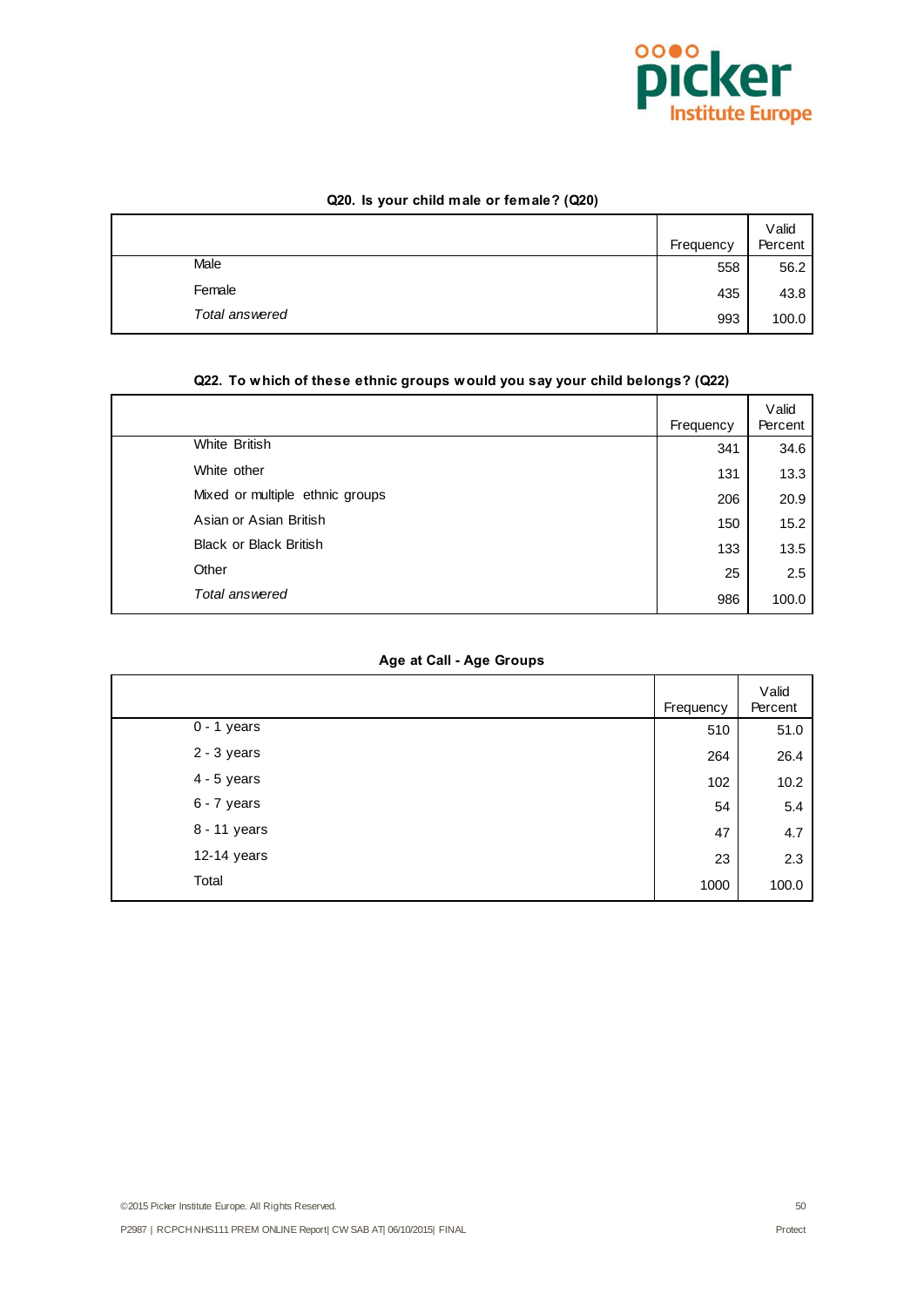

Appendix Two

ANOVA charts and Additional **Crosstabs** 

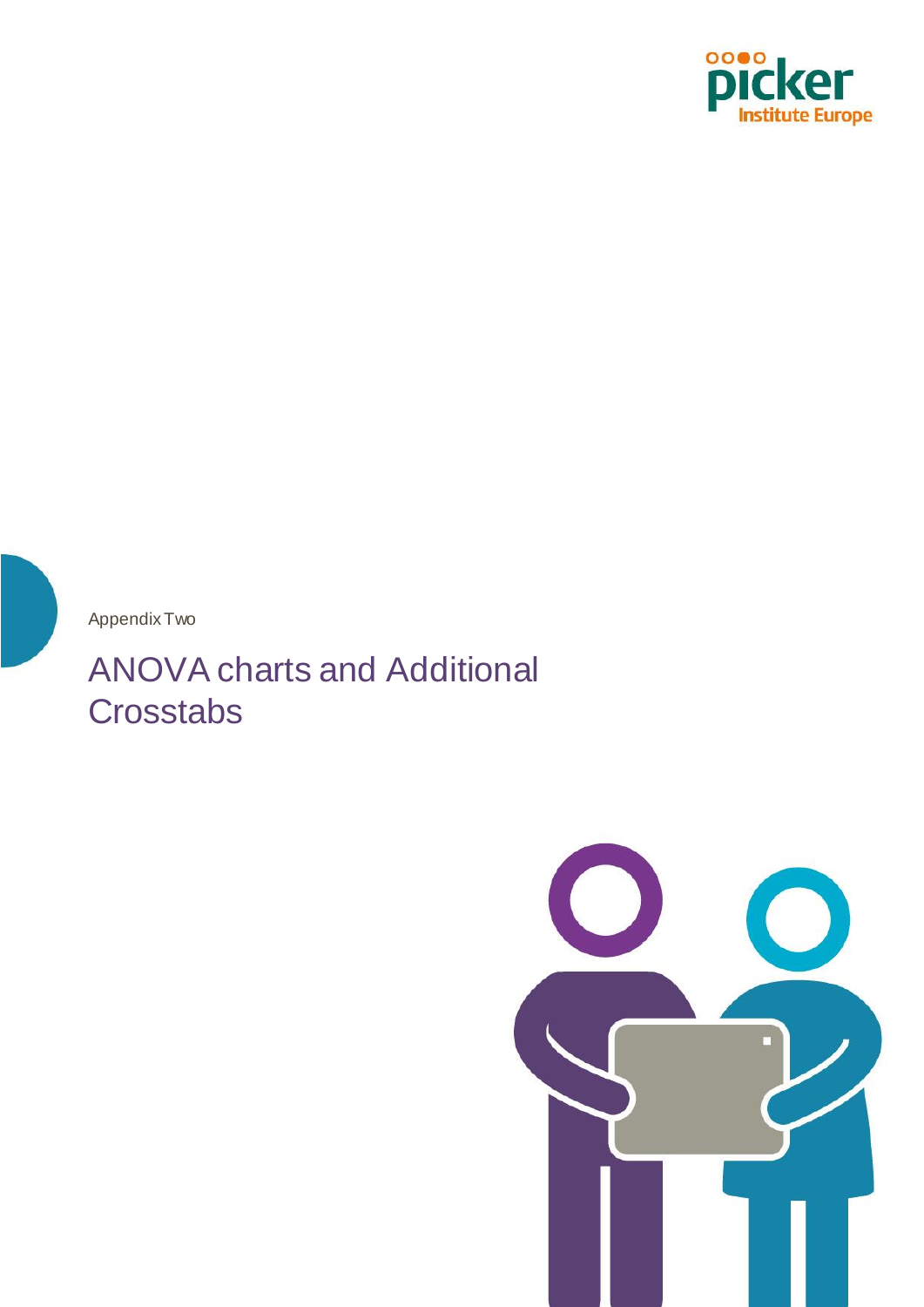

### Analysis of variance with post-hoc test

The following tables present the post-hoc tests for the mean score of the composite "experience of the call" for each of the questions Q11a. Q11b and Q13+. The tables show significant differences between each pair of responses.

**Table 2.1** Post-hoc test of "experience of the call" composite score on Q11a.

| <b>Multiple Comparisons</b>            |                                         |                        |            |      |                         |                    |  |
|----------------------------------------|-----------------------------------------|------------------------|------------|------|-------------------------|--------------------|--|
| Dependent Variable: Composite_3.4.5.12 |                                         |                        |            |      |                         |                    |  |
| <b>Tukey HSD</b>                       |                                         |                        |            |      |                         |                    |  |
| (I) Q11.a Thinking                     | (J) Q11.a Thinking                      |                        |            |      | 95% Confidence Interval |                    |  |
| about the advice                       | about the advice                        |                        |            |      |                         |                    |  |
|                                        | given or the action given or the action |                        |            |      |                         |                    |  |
| taken by NHS 111                       | taken by NHS 111                        |                        |            |      |                         |                    |  |
| did you feel this                      | did you feel this                       |                        |            |      |                         |                    |  |
| was the right                          | was the right                           |                        |            |      |                         |                    |  |
|                                        | advice or action to advice or action to | <b>Mean Difference</b> |            |      |                         |                    |  |
| be taken? (Q11a)                       | be taken? (Q11a)                        | $(I-J)$                | Std. Error | Siq. | Lower Bound             | <b>Upper Bound</b> |  |
| Yes, definitely                        | Yes, definitely                         |                        |            |      |                         |                    |  |
|                                        | Yes, to some extent                     | $-.2419$               | .01994     | .000 | $-2887$                 | $-.1951$           |  |
|                                        |                                         |                        |            |      |                         |                    |  |
|                                        | <b>No</b>                               | $-.3496$ <sup>*</sup>  | .02659     | .000 | $-4120$                 | $-0.2872$          |  |
| Yes, to some extent                    | Yes, definitely                         | .2419                  | .01994     | .000 | .1951                   | .2887              |  |
|                                        | Yes, to some extent                     |                        |            |      |                         |                    |  |
|                                        | <b>No</b>                               | $-.1076$               | .03176     | .002 | $-.1822$                | $-0.0331$          |  |
| <b>No</b>                              | Yes, definitely                         | $.3496*$               | .02659     | .000 | .2872                   | .4120              |  |
|                                        | Yes, to some extent                     | .1076                  | .03176     | .002 | .0331                   | .1822              |  |

Based on observed means.

The error term is Mean Square(Error) = .040.

\*. The mean difference is significant at the .05 level.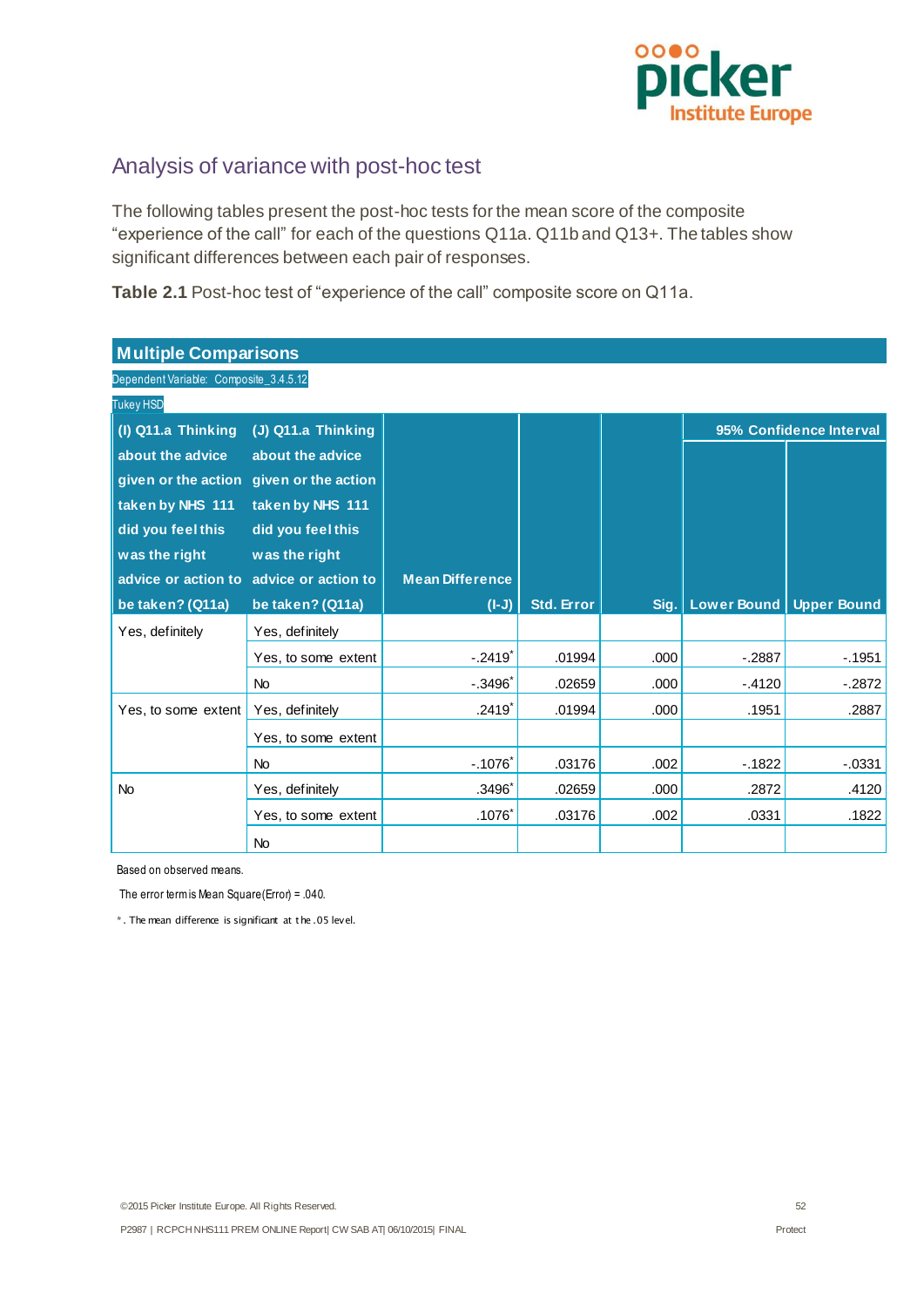

**Table 2.2** Post-hoc test of "experience of the call" composite score on Q11b.

| <b>Multiple Comparisons</b>            |                                         |                        |            |      |                                  |          |  |
|----------------------------------------|-----------------------------------------|------------------------|------------|------|----------------------------------|----------|--|
| Dependent Variable: Composite_3.4.5.12 |                                         |                        |            |      |                                  |          |  |
| <b>Tukey HSD</b>                       |                                         |                        |            |      |                                  |          |  |
| (I) Q11.b Thinking                     | (J) Q11.b Thinking                      |                        |            |      | 95% Confidence Interval          |          |  |
| about the advice                       | about the advice                        |                        |            |      |                                  |          |  |
|                                        | given or the action given or the action |                        |            |      |                                  |          |  |
| taken by NHS 111                       | taken by NHS 111                        |                        |            |      |                                  |          |  |
| were you clearly                       | were you clearly                        |                        |            |      |                                  |          |  |
| told why this was                      | told why this was                       |                        |            |      |                                  |          |  |
| the right thing to                     | the right thing to                      | <b>Mean Difference</b> |            |      |                                  |          |  |
| do? (Q11b)                             | do? (Q11b)                              | $(I-J)$                | Std. Error |      | Sig.   Lower Bound   Upper Bound |          |  |
| Yes, definitely                        | Yes, definitely                         |                        |            |      |                                  |          |  |
|                                        | Yes, to some extent                     | $-.1734"$              | .01814     | .000 | $-0.2160$                        | $-1308$  |  |
|                                        | <b>No</b>                               | $-.2340*$              | .02230     | .000 | $-0.2863$                        | $-.1816$ |  |
| Yes, to some extent                    | Yes, definitely                         | .1734 $\degree$        | .01814     | .000 | .1308                            | .2160    |  |
|                                        | Yes, to some extent                     |                        |            |      |                                  |          |  |
|                                        | No.                                     | $-0606$                | .02662     | .060 | $-0.1230$                        | .0019    |  |
| <b>No</b>                              | Yes, definitely                         | .2340                  | .02230     | .000 | .1816                            | .2863    |  |
|                                        | Yes, to some extent                     | .0606                  | .02662     | .060 | $-.0019$                         | .1230    |  |
|                                        | No                                      |                        |            |      |                                  |          |  |

Based on observed means.

The error term is Mean Square(Error) =  $.043$ .

\*. The mean difference is significant at the .05 level.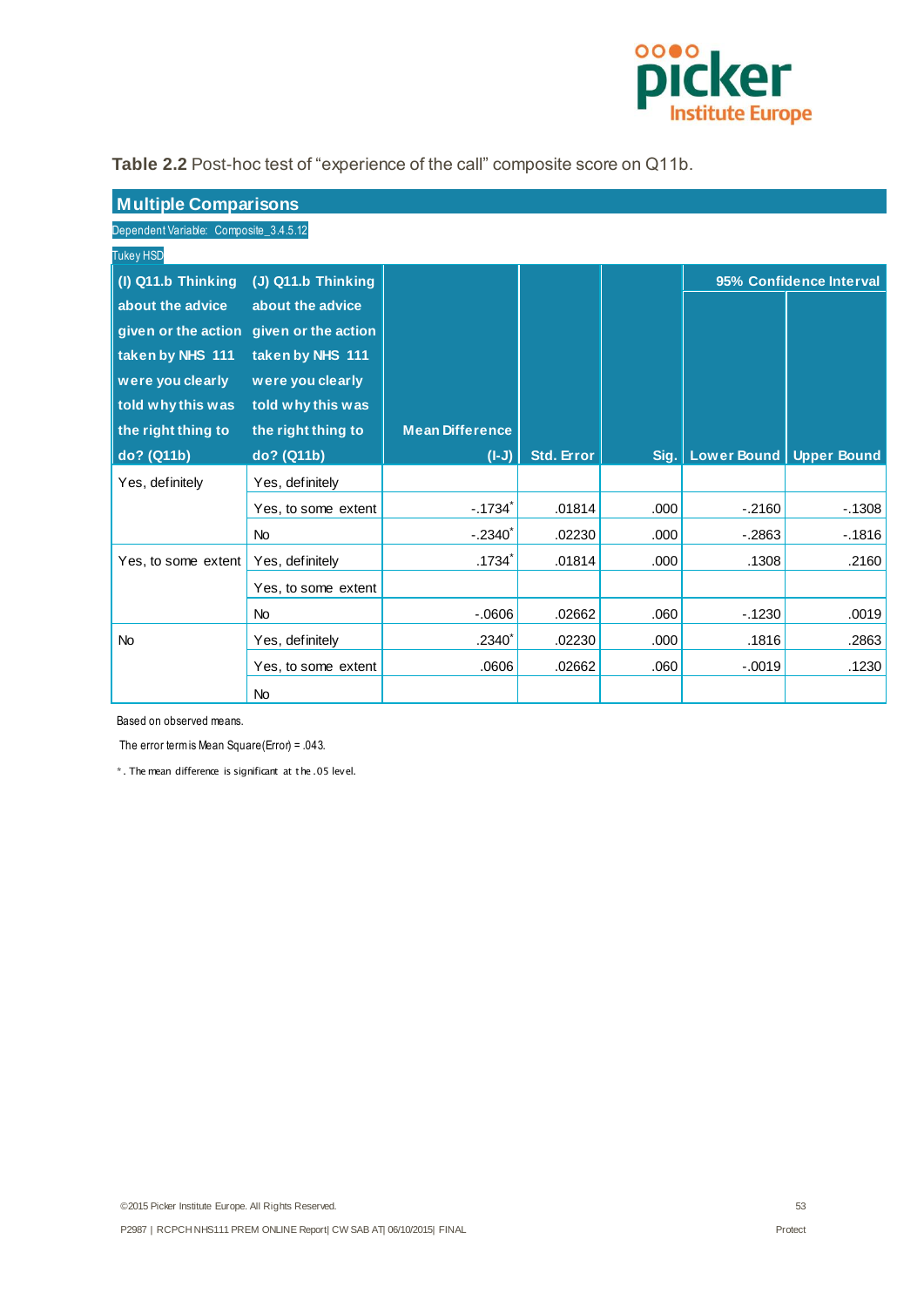

**Table 2.3** Post-hoc test of "experience of the call" composite score on Q13+.

| <b>Multiple Comparisons</b>                                                 |                                                                             |                        |            |      |             |                         |
|-----------------------------------------------------------------------------|-----------------------------------------------------------------------------|------------------------|------------|------|-------------|-------------------------|
| Dependent Variable: Composite_3.4.5.12                                      |                                                                             |                        |            |      |             |                         |
| <b>Tukey HSD</b>                                                            |                                                                             |                        |            |      |             |                         |
| (I) Q13+ Did you<br>follow the advice<br>or action you<br>received from the | (J) Q13+ Did you<br>follow the advice<br>or action you<br>received from the |                        |            |      |             | 95% Confidence Interval |
| <b>NHS 111? (for</b>                                                        | <b>NHS 111? (for</b>                                                        |                        |            |      |             |                         |
| whom it was                                                                 | whom it was                                                                 | <b>Mean Difference</b> |            |      |             |                         |
| necessary)                                                                  | necessary)                                                                  | $(I-J)$                | Std. Error | Sig. | Lower Bound | <b>Upper Bound</b>      |
| Yes, fully                                                                  | Yes, fully                                                                  |                        |            |      |             |                         |
|                                                                             | Yes, partly                                                                 | $-.1730°$              | .02856     | .000 | $-0.2400$   | $-1059$                 |
|                                                                             | <b>No</b>                                                                   | $-.3925$               | .04192     | .000 | $-.4909$    | $-2941$                 |
| Yes, partly                                                                 | Yes, fully                                                                  | .1730 <sup>°</sup>     | .02856     | .000 | .1059       | .2400                   |
|                                                                             | Yes, partly                                                                 |                        |            |      |             |                         |
|                                                                             | <b>No</b>                                                                   | $-.2195$               | .04973     | .000 | $-0.3362$   | $-0.1028$               |
| <b>No</b>                                                                   | Yes, fully                                                                  | .3925                  | .04192     | .000 | .2941       | .4909                   |
|                                                                             | Yes, partly                                                                 | .2195                  | .04973     | .000 | .1028       | .3362                   |
|                                                                             | <b>No</b>                                                                   |                        |            |      |             |                         |

Based on observed means.

The error term is Mean Square(Error) = .044.

\*. The mean difference is significant at the .05 level.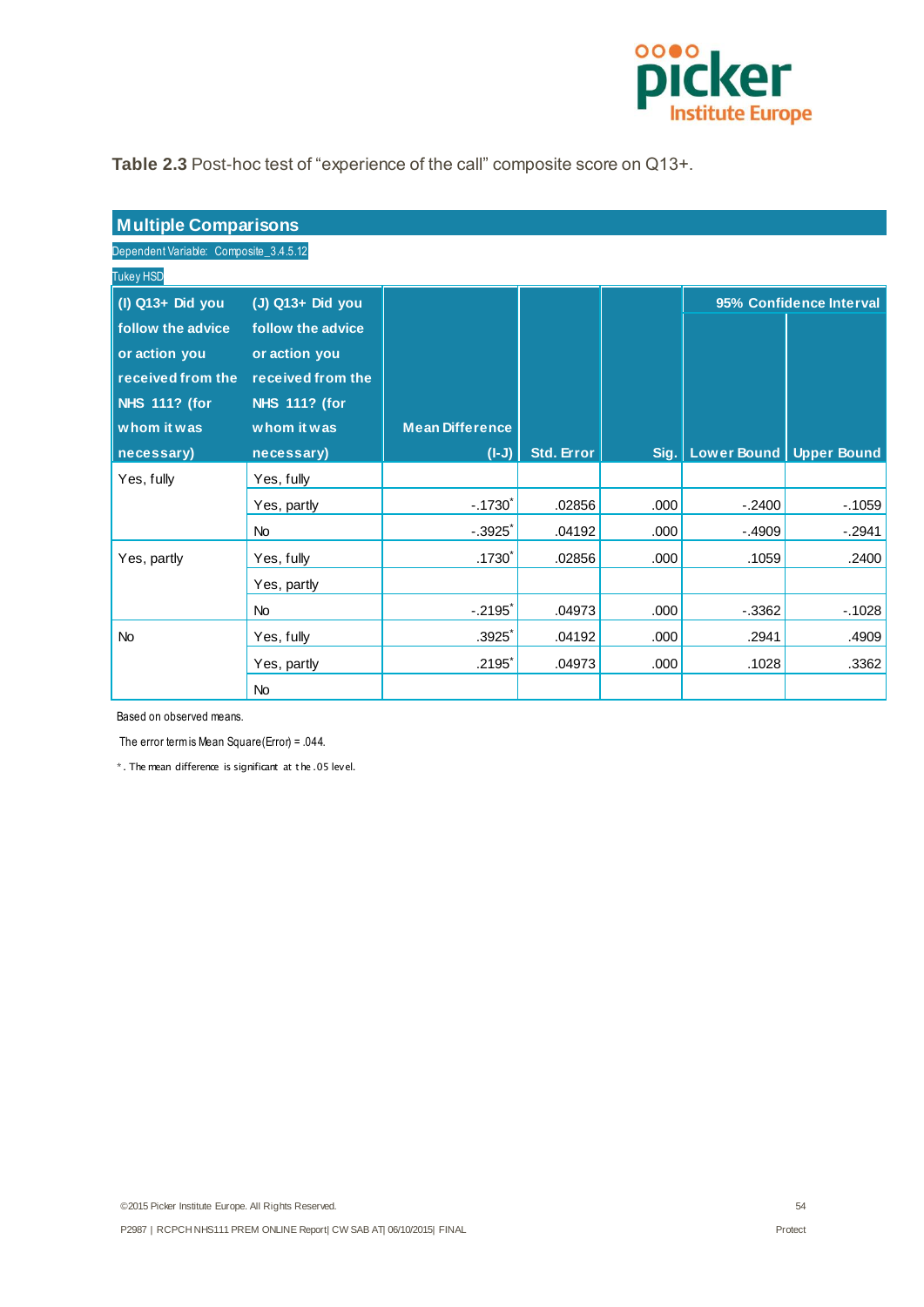

## Crosstabulations of Q16+

The following tables present the crosstabulations of whether parents would use the service again for the same problem at the same time (Q16+), by whether the first person listened to them (Q4+); whether they had confidence and trust in the first person they spoke to (Q5+); and whether they were involved in decisions about their child's care and treatment (Q12+).

**Table 2.4** Whether parents would use the service again (Q16+), by whether the first person listened to them carefully (Q4+).

| Q16+ If your child had the same problem at the same time of day or night in the future, would you call NHS<br>111 again? (for whom it was applicable) * Q4+ Did the person you spoke to listen carefully to what you had<br>to say? (for whom this was necessary) Crosstabulation |                 |                                                                                    |                           |              |
|-----------------------------------------------------------------------------------------------------------------------------------------------------------------------------------------------------------------------------------------------------------------------------------|-----------------|------------------------------------------------------------------------------------|---------------------------|--------------|
|                                                                                                                                                                                                                                                                                   |                 | $Q4+$ Did the person you spoke to listen<br>carefully to what you had to say? (for | whom this was necessary)  |              |
|                                                                                                                                                                                                                                                                                   |                 | Yes, definitely                                                                    | Yes, to<br>some<br>extent | <b>No</b>    |
| $Q16+$ If your child had the same problem at the<br>same time of day or night in the future, would you<br>call NHS 111 again? (for w hom it w as applicable)                                                                                                                      | Yes, definitely | 699<br>82.1%                                                                       | 30<br>56.6%               | 4<br>30.8%   |
|                                                                                                                                                                                                                                                                                   | Yes, maybe      | 94<br>11.0%                                                                        | 13<br>24.5%               | 3<br>23.1%   |
|                                                                                                                                                                                                                                                                                   | <b>No</b>       | 58<br>6.8%                                                                         | 10 <sup>10</sup><br>18.9% | 6<br>46.2%   |
| Total                                                                                                                                                                                                                                                                             |                 | 851<br>100.0%                                                                      | 53<br>100.0%              | 13<br>100.0% |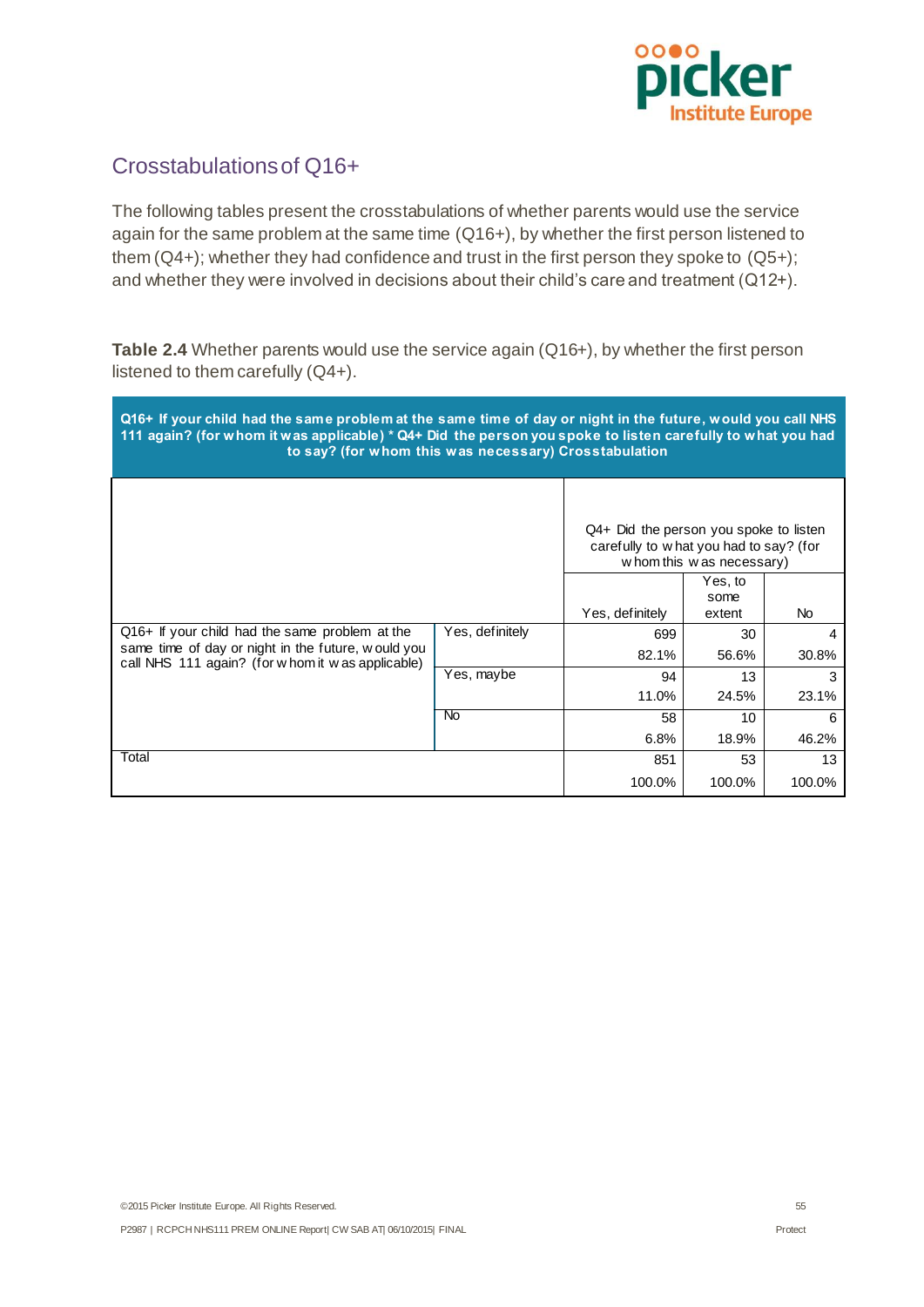

**Table 2.5** Whether parents would use the service again (Q16+), by whether they had confidence and trust in the first person they spoke to (Q5+).

| Q16+ If your child had the same problem at the same time of day or night in the future, would you call NHS<br>111 again? (for whom it was applicable) * Q5+ Did you have confidence and trust in the first person you<br>spoke to? (for whom this was necessary) Crosstabulation |                 |                                                                                      |                           |        |
|----------------------------------------------------------------------------------------------------------------------------------------------------------------------------------------------------------------------------------------------------------------------------------|-----------------|--------------------------------------------------------------------------------------|---------------------------|--------|
|                                                                                                                                                                                                                                                                                  |                 | Q5+ Did you have confidence and trust in<br>the first person you spoke to? (for whom | this was necessary)       |        |
|                                                                                                                                                                                                                                                                                  |                 | Yes, definitely                                                                      | Yes, to<br>some<br>extent | No.    |
| $Q16+$ If your child had the same problem at the<br>same time of day or night in the future, would you<br>call NHS 111 again? (for w hom it w as applicable)                                                                                                                     | Yes, definitely | 620                                                                                  | 95                        | 10     |
|                                                                                                                                                                                                                                                                                  |                 | 86.0%                                                                                | 63.3%                     | 27.0%  |
|                                                                                                                                                                                                                                                                                  | Yes, maybe      | 66                                                                                   | 35                        | 8      |
|                                                                                                                                                                                                                                                                                  |                 | 9.2%                                                                                 | 23.3%                     | 21.6%  |
|                                                                                                                                                                                                                                                                                  | -No             | 35                                                                                   | 20                        | 19     |
|                                                                                                                                                                                                                                                                                  |                 | 4.9%                                                                                 | 13.3%                     | 51.4%  |
| Total                                                                                                                                                                                                                                                                            |                 | 721                                                                                  | 150                       | 37     |
|                                                                                                                                                                                                                                                                                  |                 | 100.0%                                                                               | 100.0%                    | 100.0% |

**Table 2.6** Whether parents would use the service again (Q16+), by whether they were involved in decisions about their child's care and treatment (Q12+)

| Q16+ If your child had the same problem at the same time of day or night in the future, would you call NHS 111<br>again? (for whom it was applicable) * Q12+ Were you involved as much as you wanted in the decisions made<br>about your child's care or treatment during the call? (for whom this was necessary) Crosstabulation |                 |                                                                                                                                      |                           |           |  |
|-----------------------------------------------------------------------------------------------------------------------------------------------------------------------------------------------------------------------------------------------------------------------------------------------------------------------------------|-----------------|--------------------------------------------------------------------------------------------------------------------------------------|---------------------------|-----------|--|
|                                                                                                                                                                                                                                                                                                                                   |                 | Q12+ Were you involved as much as you<br>w anted in the decisions made about your<br>child's care or treatment during the call? (for | whom this was necessary)  |           |  |
|                                                                                                                                                                                                                                                                                                                                   |                 | Yes, definitely                                                                                                                      | Yes, to<br>some<br>extent | <b>No</b> |  |
| Q16+ If your child had the same problem at the                                                                                                                                                                                                                                                                                    | Yes, definitely | 630                                                                                                                                  | 54                        | 17        |  |
| same time of day or night in the future, would you<br>call NHS 111 again? (for w hom it w as applicable)                                                                                                                                                                                                                          |                 | 86.1%                                                                                                                                | 62.8%                     | 36.2%     |  |
|                                                                                                                                                                                                                                                                                                                                   | Yes, maybe      | 66                                                                                                                                   | 19                        | 10        |  |
|                                                                                                                                                                                                                                                                                                                                   |                 | 9.0%                                                                                                                                 | 22.1%                     | 21.3%     |  |
|                                                                                                                                                                                                                                                                                                                                   | <b>No</b>       | 36                                                                                                                                   | 13                        | 20        |  |
|                                                                                                                                                                                                                                                                                                                                   |                 | 4.9%                                                                                                                                 | 15.1%                     | 42.6%     |  |
| Total                                                                                                                                                                                                                                                                                                                             |                 | 732                                                                                                                                  | 86                        | 47        |  |
|                                                                                                                                                                                                                                                                                                                                   |                 | 100.0%                                                                                                                               | 100.0%                    | 100.0%    |  |

©2015 Picker Institute Europe. All Rights Reserved. 56